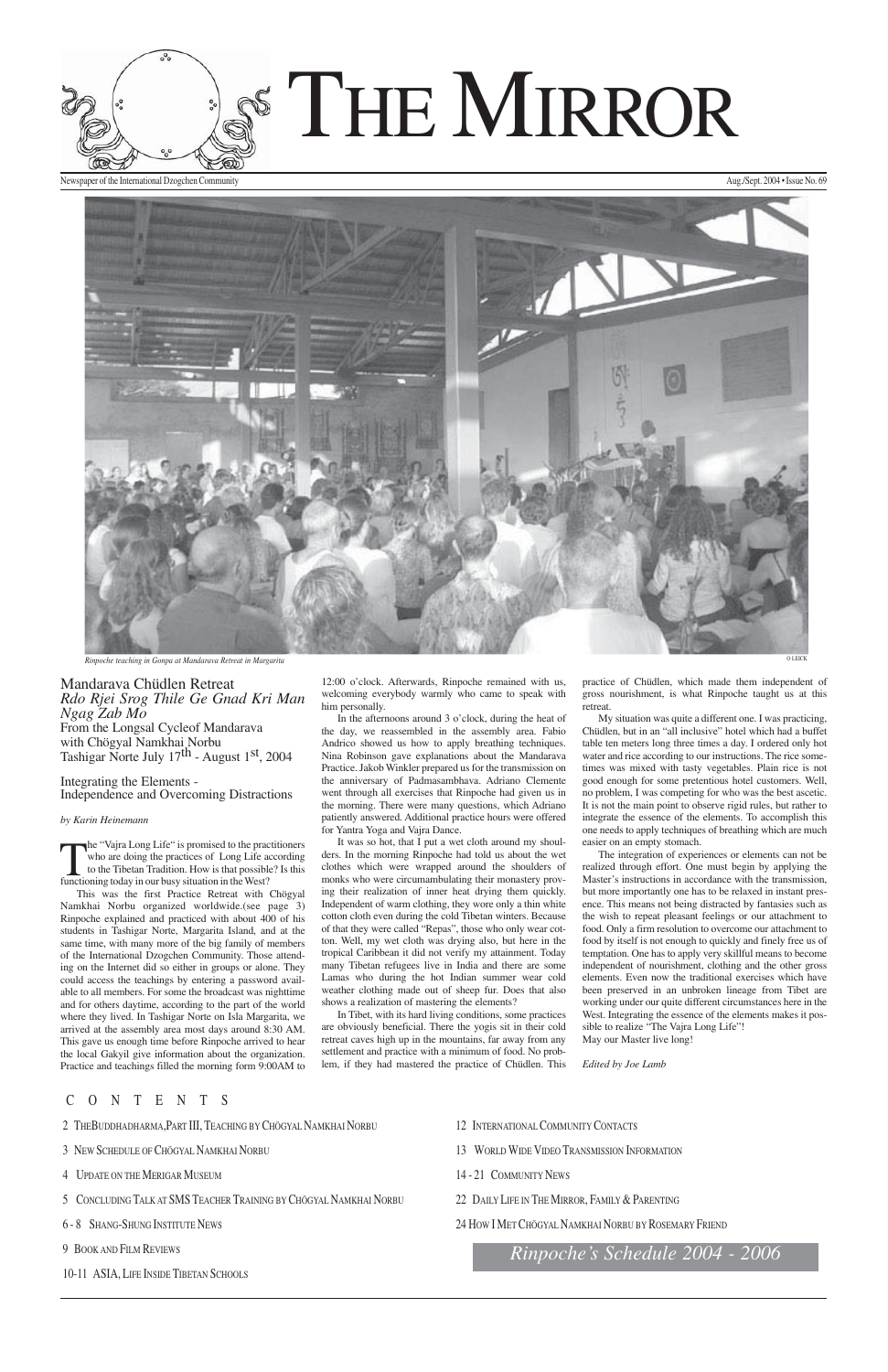Mahamudra, Anuyoga, &Dzogchen

Solution voluples the first path is<br>the path of liberation<br>Tantrism is the path of liberation. o you see, the first path is the path of liberation through renunciation. through transformation. Then we have Dzogchen. There is also Dzogchen in Tantrism, called Anuyoga. Anuyoga is different. Anuyoga exists only in Tibet, in the Nyingmapa tradition, because when Guru Padmasambhava arrived in Tibet, he taught the teachings of Anuttaratantra, Anuyoga and Dzogchen. For that reason, in the Nyingmapa tradition, we say the three yogas - Mahayoga, Anuyoga and Atiyoga. For other traditions there is not much difference between Mahayoga and Anuttaratantra; they are the same. Anuyoga is different.

Anuyoga is a teaching used only in the Nyingmapa school and in no other tradition. There are some practitioners of the Kagyüpa tradition who used Anuyoga methods. Even though these practitioners used Anuyoga methods, they always recognized that Anuyoga is characteristic of Nyingmapa practice. Anuyoga practice became important in the Nyingmapa tradition because Guru Padmasambhava gave this advice to his students: "I am giving the teachings of all three yogas, but that is not sufficient. This is a kind of presentation or introduction and then you must learn and develop the Tantras and original books of these teachings. The Dzogchen teaching must be translated and introduced from Oddiyana, because that is where Garab Dorje taught. There were many, many Dzogchen masters in Oddiyana, therefore it is also the source of all Anuttaratantras and the Anuyoga teaching." Guru Padmasambhava also gave this advice: "Later you should go to the country of Trusha where the teaching of Anuyoga is very developed and where you will find all the Tantras of Anuyoga. You can translate them into Tibetan and develop the Anuyoga method."

When the famous Vairocana went to Oddiyana, he translated and developed Dzogchen Semde, Longde, Upadesha. One generation later there was a student of Padmasambhava called Sogpo Palgyi Yeshe and his student Nup Sangye Yeshe. In the time of Nup Sangye Yeshe they went to Trusha where there was a very, very famous translator called Chetsen Kye who translated many Anuyoga Tantras. Chetsen Kye and Nup Sangye Yeshe worked together sometimes, collaborating and translating. In any case, the Anuyoga teachings were all translated into Tibetan and developed in the Nyingmapa tradition. Anuyoga didn't develop in the Sakyapa, Gelugpa or Kagyüpa schools because they concentrate very much on Anuttaratantra and Anuttaratantra and Anuyoga are different. These schools said, "We didn't find the Anuyoga teaching in India, there is no such teaching." They do not consider Anuyoga a pure teaching. That is true, Anuyoga did not develop in India. In ancient times, according



#### $R$ *inpoche at Margarita*

to history, it developed in very, very ancient times in Sri Lanka. We don't know how it developed and how it disappeared. We don't know how this teaching went from Sri Lanka to Trusha; this is mysterious. Later Anuyoga developed in Trusha and Tibetan scholars discovered it after going to Trusha under the advice of Guru Padmasambhava. Anuyoga is not really accepted in other traditions, and that is why it remained only in the Nyingmapa tradition. Then Trusha disappeared, just like Oddiyana and Shambala. Turkish soldiers occupied almost all of Central Asia and it became Islamic, so we don't know if Trusha disappeared or Islam converted it. Even though Trusha disappeared, today we know where it was. We also know where Oddiyana and Shambala were, but it doesn't help very much. It is most important that we know that this teaching is still alive. That is something wonderful.

What is the difference between Anuyoga and Anuttaratantra?

Anuttaratantra, generally speaking, is very similar to the Yogatantra style. We have that potentiality, but there is something to develop. That's why the development stage is very, very important, the accomplishment stage with channels, chakras and then integration. In that way, we can get into the state of Mahamudra.

In Anuyoga we can use the name "development stage" and "accomplishment stage", but there is no need, like in Anuttaratantra. Anuttaratantra it is very detailed. It is considered very important. For example, if you receive an Anuttaratantra method of teaching, you have a Sadhana or a book. Sometimes the book is very long, sometimes short, medium, etc. When you do this practice, you must read the stages one by one and do the visualization, etc. You build the development stage. You should work that way. This is something similar to the Sutra teaching, the gradual system. That's why also in the Gelugpa tradition there is the famous teaching called

Lamrim; Lamrim is a gradual

path.

Anuyoga is not that way. In Anuyoga, the consideration is the condition of the individual since the beginning. In the Dzogchen teaching we say that we have infinite potentiality. There is no difference in Anuyoga and Dzogchen. Anuttaratantra is different and things should develop. In Anuyoga there is no need to develop. How can we get in that state? How can we realize that? The Anuyoga system uses the transformation method and Dzogchen Atiyoga uses the selfliberation method. That is the difference. When we transform in Anuyoga, for example, we transform instantly, not gradually. We know that the seed syllable represents our real potentiality. If we transform into Guru Dragphur, for example, we use the sound of HUM. HUM is the seed syllable of the Vajra family. Sound is the root of three primordial potentialities and how we develop manifestations. We use that sound and instantly we transform. We do not build anything because manifestation is a kind of qualification, our qualification since the beginning. We have that potentiality, just like a mirror.

The mirror has infinite potentiality to manifest everything. If you arrive in front of a mirror, your figure instantly manifests in the mirror. It is not gradual. It is immediate and total. Your color, form, size, everything manifests immediately because a mirror has that potentiality. In the same way, everyone has primordial potentiality; we only need a secondary cause or method. The method is something like being in front of a mirror. If you go in front of the mirror, you become the secondary cause for manifesting that reflection. If there is nothing in front of the mirror, if the mirror is in a box, for example, in the dark, it does not manifest anything, even if there is that potentiality. So you see, there is a difference between slowly, slowly developing the manifestation and instant transformation. In the Tantric system in general, not only Anuyoga or Anuttaratantra, the principle of all the methods is working with clarity. You think, you do the visualizations, and then you have clarity of that manifestation. You do not remain in this clarity, you only think there is this figure, etc., but you are in real your nature, in instant presence. You get into that state through clarity. In Tantrism

that is called the "state of Mahamudra".

Mahamudra in the Kagyüpa tradition is a little different because that is Gampopa's specific, special teaching. In general, if you want to understand Mahamudra, you must study. Sakya Pandita said to an inquiring student, "If you study that, you learn a little of this. Then you can have perfect knowledge of Mahamudra as the final goal of Tantrism."

In the Gelugpa tradition there is the Gelug Chakgya Chenpo. Mahamudra, which presents the final goal of Tantric teaching. Gampopa's Mahamudra is combined a little with Dzogchen and Mahamudra together. That's why there are the Four Yogas. In Dzogchen Semde we have also Four Yogas or Four Contemplations. They are very similar. In Dzogchen Semde it is something more and, in general, seems more essential.

There is also Indian Mahamudra translated and introduced from India. Many Kagyüpas say, "Oh, this is not only Gampopa's method. It comes from India." But Mahamudra in India is an explanation of the Mahasiddhas when they are in realization, like Doha. Doha means the Mahasiddhas sing and give teachings to the students. They do not really explain something in the way it is explained in the Four Yogas, etc. It is a little different. In any case, the path, the method we use in Anuyoga, is the non gradual Tantric system. When one realizes in Anuyoga it is called "realization", like in Dzogchen. They don't called it "Mahamudra" because, since the beginning, the idea of realization is similar to Dzogchen.

Dzogchen practitioners use the Tantric Anuyoga system of transformation because it is easier. We can transform directly, we don't need to work too much, going state by state. For example, when we use the practice of Simhamukha, Guru Dragphur, Vajrapani, or Vajrakilaya, all these kinds of practices are related with the Anuyoga method and are non-gradual.

Some Dzogchen practitioners ask me, "Can we use the Anuyoga system for doing the Kalachakra practice?" That's a little difficult because in the Kalachakra there is no non-gradual transformation like in Anuyoga. We have never received this kind of teaching, this transmission. For that reason we can't invent it. If we invent it,

it doesn't work or have a function.

Recently I discovered one of the Terma teachings of my teacher, Changchub Dorje, in which there is a Kalachakra practice in the Anuyoga system. I was very surprised. I always thought that teaching did not exist, but it does. So I am trying to develop this practice in the Anuyoga system, and I will teach this practice at Margarita [ October 18-29, 2004. (See page 3)] You can use the Kalachakra in the Anuyoga system if you have this kind of transmission, otherwise it can become a kind of invention. Invention is not good.

Tantrism is a transformation teaching method more related with our voice. Then we have a teaching called Atiyoga, Dzogchen, more related with our mind, where we learn and apply what is called 'self-liberation'. So what is the difference between self-liberation and transformation? When we learn Dzogchen teaching, Atiyoga self-liberation, we say self-liberation is not transformation. So why we are not using transformation? What is the difference?

When you learn Tantrism, Anuttaratantra, and Anuyoga, you need a very precise idea of "pure vision" and "impure vision". These two visions are represented with the symbol of the Vajra. In the center is our real nature, the same, but the two aspects of "pure" and "impure" exist. For that reason impure is transforming into pure. When we look through the Atiyoga way of seeing that becomes a part of dualistic vision. If you have a concept of "pure" and "impure" it is dualistic.

We also say that Dzogchen is beyond effort, beyond action. You already have that concept of "pure" and "impure", and now you also act. You try to transform that "impure" into the "pure" dimension. It doesn't correspond with the Dzogchen teaching. You can understand what the difference between self-liberation and Tantric teaching is.

In the path of self-liberation we do not give importance to "pure" and "impure" vision. For example, we are in the human condition, and, of course there are differences in an ordinary way. We can't say, for example, that when we see a statue of a Buddha or a statue of a pig we see the same thing. A pig is pig and Buddha is Buddha. They are not the same; that is our relative condition. We have dualistic vision and we see that. When we say we are in a state of self-liberation, that means we are in instant presence, not our in our ordinary state.

If you are in instant presence, in a state of contemplation, "pure" vision is a manifestation of Buddha Shakyamuni and "impure" vision is a very bad devil, for example, something ugly, terrible – there is no difference. Both are vision.

That is what Mahasiddhas understood in Tantrism in the end. For example, there is a saying that some Mahasiddhas, Tilopa and others, when giving advice to the students said, "Vision is the not problem." That means it is not necessary to always have pure vision. If you have bad vision, vision is not the problem; the problem is attachment. Attachment is not outside. You can understand that. So how can get in the state of self-liberation? For example, if I am a practitioner of Dzogchen and I am here and I open my eyes, when I open my eyes I can see something. In the same way also I can hear something with my ears, I can smell with my nose, all my senses are open. That means I have contact with objects, objects of senses. That is part of vision. So that is not a problem if I am in instant presence. Any kind of vision, good or bad, doesn't change anything.

The problem is, in general, that *continued on next page* 

#### T H E B UDDHADHARMA TWO NOBLE TRUTHS - PART III (WEB CAST TEACHING) NAMGYALGAR, APRIL 20, 2003

*Chögyal Namkhai Norbu*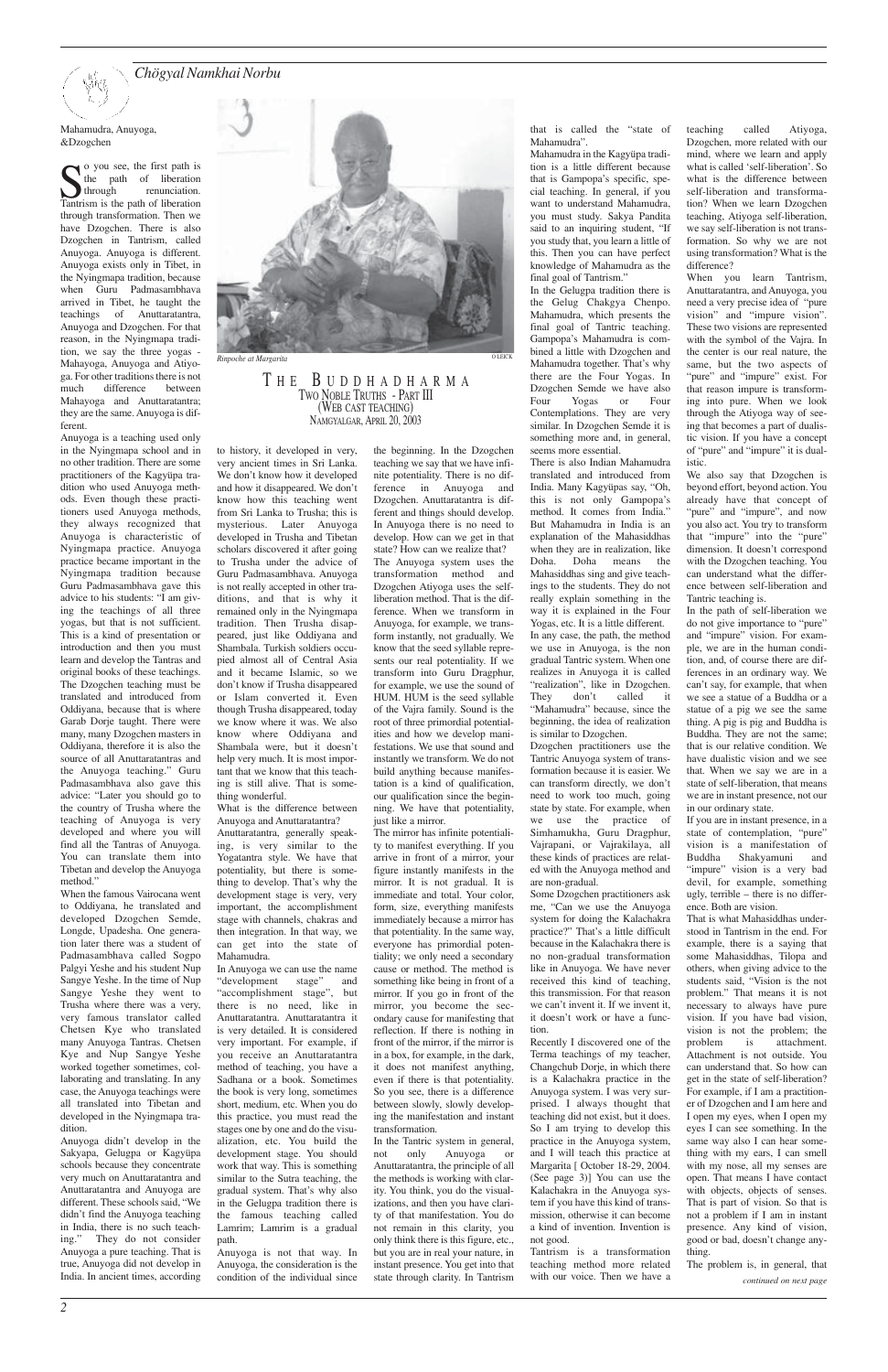we immediately lose presence. We follow that vision. When we see something very nice, we think, "Oh, how nice that is! Wonderful! I like it." What does it mean, "I like it"? It means, "I want it also. I want to try to get that." If I can't get it, there are problems and I feel angry. Then other emotions arise, attachment plus others. So that is called, in the Buddhist teaching in general, Chag Dang. Chag and Dang. Chag means attachment, Dang means anger, we don't like it and we refute it. If we are attached, we accept.

We accept, reject, accept, reject, even if it is not necessary. We pass our lives that way. That means we are always distracted with this. That is a problem. For that reason, when we follow the Dzogchen teaching, we say, "Try to be aware, not always distracted! That is not good." With our two legs of attachment and anger we accept and reject. Now I accept, now reject, accept, reject, then we are walk, walk, walk that way in Samsara; it never finishes. Then we add many actions and accumulate many negativities.

When we say "self-liberate" we should self-liberate that, be in instant presence. You don't need any antidote or some particular method to liberate that. Just by being in that state, everything liberates. So this is called "self-liberation".

To learn about self-liberation, it is much better you know a little through the example of the mirror. That is very important. You know that the mirror has infinite potentiality, similar to our primordial potentiality. Everybody has that. But we are ignorant of that; we do not know it. In this case, even if we have that qualification, it has no benefit.

In general, if we look in a mirror, for example, we can see reflections. Our understanding is that we know, "Oh, this is a reflection, this is not real." That is a kind of understanding because understanding, "That is unreal", doesn't have much function. This is called "intellectual understanding", like we speak of "Shunyata" and "Understanding of Shunyata".

Like in a mirror, reflections are unreal. The reflection that manifests in a mirror is interdependent with the object that is manifesting. We have that attachment and we think that object is real. For example, one day when there is very, very hot weather, sunshine, we enter a room and there is a big mirror. We look in the mirror we see a very nice, big ice-cream. You want that ice-cream because the day is very hot. You think, "Oh, I want to eat, I want to enjoy this ice-cream." You do not go into the mirror to get the icecream. Because you have that intellectual knowledge already, you understand and know this is a reflection. Instead, you look here and there. And you find the ice-cream and you eat it. You like it. So you see, that is not real knowledge. That is still a dualistic situation and doesn't have much value. Really having value means you must understand that we have similar potentiality of the mirror, infinite potentiality. We are not here and looking into a mirror in a dualistic way, and judging and thinking. We are being a mirror. It is an example. We are being the

## Schedule Chögyal Namkhai Norbu 2004 - 2006

Oct. 18 - 29 Kalachakra Retreat of Anuyoga system according to theTerma of Jangchub Dorje Nov. 9 - 21 Complete teachings & practices of Lhalung Sangdag, the Terma teaching of Heka Lingpa Dec. 5 - 8 Birthday teaching and practice

mirror. If we are being a mirror, how we can get in its potentiality? Somehow the reflections manifest like the qualification of a mirror, somehow we discover and we are really being a mirror in a nondualistic way.

> **ARGENTINA**<br>Dec. 26 - Jan. 2 Tashigar South retreat of Gomadevi, Argentina

Tibetan Losar, Mandarava practice, Argentina

**MEXICO CITY** March 25 - 28 Mexico City Easter retreat

If we are really being a mirror, even if there are reflections in the mirror, objects outside of mirror, infinite interdependent things, we have no problem. If terrible things manifest in the mirror, we have no problem. Manifestation is our quality because we have that potentiality of showing our qualification. Even if something fantastic is manifesting, that is the same thing. It is only a qualification; that is all. Then we can understand. We have no problem and we are in a state of self-liberation. This is the example of what self-liberation means.

July 1 - 5 Merigar, Italy Retreat 1<br>July 15 - Aug. 5 My personal retreat, Me My personal retreat, Merigar July 22 -24 Moxabustion course for people who are familiar with medicine (Shang-Shung Institute)

**SPAIN** Oct. 5 - 9 Spain Retreat

But of course, being like the nature of the mirror is not so easy. For that reason we do retreats. For that reason I am giving different kinds of methods of practice and you apply, learn, and develop them, one by one.

> The web cast of the Mandarava retreat given by Chögyal Namkhai Norbu at Margarita Island represents one of the first products in the extensive project of reorganization initiated by the Dzogchen Community together with AmbientiWeb Consulting with the aim of promoting growth and future support for the Community.

It is important that you know the aspect of our body, speech, and mind. We also have the paths of liberation, the characteristic three paths. It is not necessary that you limit yourself because all is relative and related with your real condition.

For that reason in the Dzogchen teaching there is a saying, if we are becoming a Dzogchen practitioner we should work with our circumstances, how our circumstances are. If there is a circumstance to do practice, we participate, we do. If there is no possibility, we do not force. We work with circumstance. Also with practice, there are many possibilities of doing practices. We do not always need to do formal practice. In some places we can't do formal practices and it is also not so nice. Some people, for example, know very well what "Ganapuja" means. "Ganapuja" means a practitioner is learning how to consume food and drink, but not in an ordinary way. The practice becomes part of us. This is a Ganapuja.

> We are happy to have been offered a "harbor" for our IG web site, but there are still a few months to go. We have been working on the texts of the new web site and also on the new version of the little blue booklet "The Dzgochen Community".

#### *Teaching ChNN continued from previous page*

### **2004**

#### **MARGARITA ISLAND, VENEZUELA**

of Tshedrub (Long life)

#### **CHILE**

Dec. 19 - 21 Chile Retreat

## **2005**

**PERU**

Feb.18 - 20 Peru retreat

#### **MARGARITA ISLAND, VENEZUELA** March 4 - 6 Retreat March 9 -10 Santi Maha Sangha Base Level Exam

March 11 - 15 Santi Maha Sangha 1st Level Training

**BAJA CALIFORNIA, MEXICO**

April 1 - 4 Baja California, Mexico Retreat

| <b>USA</b>                   |                             |
|------------------------------|-----------------------------|
| April 13 -17                 | Los Angeles Retreat         |
| April 27 - May 1             | New York City Retreat       |
| May 6 - 8                    | Tsegyalgar, Conway,         |
| <b>Massachusetts Retreat</b> |                             |
| May 11 - 12                  | Santi Maha Sangha II Level  |
| Exam, Tsegyalgar             |                             |
| May 13 - 17                  | Santi Maha Sangha III Level |
| Training, Tsegyalgar         |                             |
|                              |                             |

#### **RUSSIA**

June 3 - 5 Kunsangar, a course of Moxabustion (Limited to persons who know Medicine) June 8 -12 Moscow retreat

#### **ITALY**

Aug. 10 -16 Merigar Retreat 2

**BRAZIL**

Oct. 14 - 18 Brazilian Retreat

## **MARGARITA ISLAND, VENEZUELA**<br>Nov. 4 - 8 Longsal Teaching Ret

Longsal Teaching Retreat Nov. 25 - 29 Santi Maha Sangha Base and 1st Level Teachers Trainings, Vajra Dance and Yantra Yoga 1st and 2nd Teachers' Trainings Dec. 2 - 8 Tshedrup (Long life) teaching Dec. 26 - Jan. 1 Tashigar Norte retreat

We do not do a Ganapuja only by the preparation of some objects and doing a Ganapuja and chanting, etc. We must bring that knowledge into daily life. In daily life, we are eating and drinking at least three times a day. In that moment we remember Guruyoga or Ganapuja. Sometimes the circumstances are not so easy for you to do a Ganapuja and to chant something. Sometimes we have a short Ganapuja or at least we are saying "AHO MAHA SUKHA-HO", "OM AH HUM" something to empower. That is not so easy. For example, if you are in a restaurant and are eating, there are many tables and many kinds of people. Most people are not practitioners. And if you chant a short Ganapuja for example, they all look and think, "Who are they?" In this case it becomes fanaticism. It's negative and not positive at all. It is important that you know, "Now I am going to eat food," particularly if you are eating meat and bread. There is not much difference between meat and bread. Meat is dead animals. It is considered a more heavy karma. But how is bread produced? You go to a farm and see how they work. They kill millions and millions of *continued on page 8*

#### *FIRST*  MANDARAVA RETREAT WEBCAST with Chögyal Namkhai Norbu FROM MARGARITA ISLAND, VENEZUELA, JULY 2004

Merigar decided to propose a web casting service to all the other 'gars' and 'lings' in order that all Community members could have access to the teachings, even at distance. The technological solution by which the web cast service was carried out made use of the infrastructure set up for the Community's new IT system. This brought about a sizeable reduction in costs and is the first service produced and supplied by the Community.

tive, AmbientiWeb Consulting offered the Community their technical studio, the system setup as well as all the work required for carrying out the web cast, free of charge.

The AmbientiWeb Consulting team collaborated with the Community's staff both in Italy (Maurizio Mingotti) and Venezuela (Amare Pearl, Grisha Mokhin). After the initial settling-down period, their collaboration was productive and very satisfactory.

Examining in detail this initiaaudio encoding done right at the

Technically speaking, we ran up against the obstacle of a limited infrastructure for transmitting from Margarita Island that at first analysis proved to be quite inadequate, together with some organizational problems at the Gar. For about half of the retreat, the transmission was carried out through a direct telephone connection from Margarita Island to the office of AmbientiWeb Consulting where the digital audio encoding was done. This was because the stability of the line was not reliable.

For the second half of the retreat, the transmission took place through a 'dial-up' connection from Margarita Island, with the site of the transmission, since the line was considered to be stable enough. This improved the quality of the audio.

The Association's server which is located at the web farm of one of our technological partners has been designed to handle from 500 to 1100 connections at the same time in order to guarantee service even in the case of a considerable number of listeners.

The result of the web cast in terms of registered users (more than 550) and the number of connections together with the great amount of positive feedback that we received, has been very satisfying.

AmbientiWeb Consulting and the technical staff of the Dzogchen Community in Merigar, are currently working on developing still further the web cast tech system in order to be able to offer to the Gars and the bigger centers of the Association as soon as possible both a web cast audio service as well as a contemporary 'real time' audio-video transmission service.

*Luigi Ottaviani Yeshi Namkhai AmbientiWeb Consulting Snc INFO@AMBIENTIWEB.IT*

## INTERNATIONAL GAKYIL NEWS

## *International Gakyil Web site*

The new Web site of the International Gakyil is not yet available! It has been decided by the International Gakyil to wait until the new Merigar web site is finished and working. As most of you might know, Yeshi Namkhai and Ambienti Web have restructured Merigar's economic

and technical organization over the last year.

The International Gakyil has been kindly offered by the administrators to participate in this new project of the web site.

Therefore, when questions within a Gakyil of a country, city or Gar arise and you need clarification, please contact us directly:

Fabio Andrico: *fabio.andrico@tiscali.it*

Karin Koppensteiner-Eisenegger: *garuda@bluewin.ch*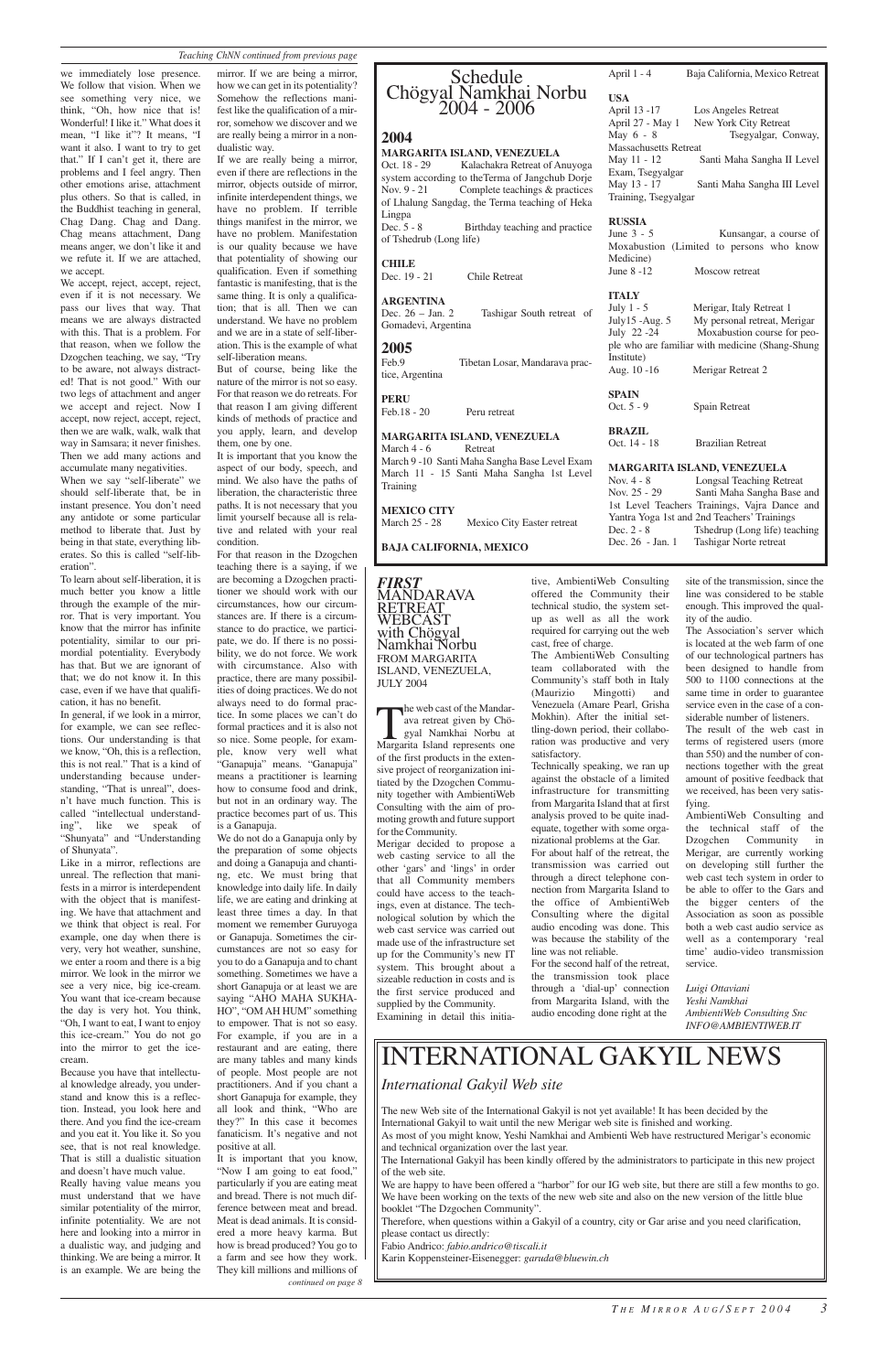## Update on the Merigar Museum

An interview with Giovanni Boni July 10,2004

#### *Liz Granger for The Mirror*

*Last August at Merigar, Chögyal Namkhai Norbu presented his idea for building a muse-*

*um at Merigar to house the many Tibetan objects that have accumulated over the years - the nomad tents, the medical thankas and many other precious objects (see "The Mirror" issue 66). At the time, Rinpoche communicated his project to architect Giovanni Boni who has been developing the idea. The Mirror asked Giovanni how plans for the museum were progressing.*

**The Mirror:** Giovanni, how are plans going ahead for the building of the museum at Merigar?

**Giovanni Boni:** The Project for the museum at Merigar started about a year ago when we presented the idea to the local authorities. They were very happy with it and we started to prepare the initial project that was examined by the local and provincial authorities who approved the general idea in December of last year. Then we started working on the project in its present form, the way you see it in these plans. The new plans had to be in agreement with the authorities' regulations on the height of the structure and its integration into the environment. They prepared a structural variant so that we could have planning permission. The variant was worked on but not approved because of local elections.

The previous Arcidosso administration was replaced by the new and at the moment we are working with their architect to take up the matter with the new administration. I think that in a month or six weeks the variant should be approved.

The Mirror: Once you have approval for the project, what is the next step?

**Giovanni Boni:** Once the project has been approved, we have to find a way to get financing - it isn't enough to simply have local permission in order to build the museum. Up to now we have considered different possibilities but the financial help from the European Community that we were seeking for the construction of buildings for cultural purposes going through the Province and the Region - has not yet been activated.

There is European financing for other types of projects but not for cultural things such as the museum. So from our research we haven't yet found a source for financing the project.

We have contacted various people who are expert in the field of financing in order to have some advice about which path would be best to follow. These people, however, are waiting to see that we have permission for the construction from the local authorities. Hence, at the moment, we are in this condition - we have some possibilities for the future but until there is permission at the local level, we cannot go ahead.

Giovanni Boni: The first thing is approval of the variant by the local authorities and then we will concentrate on the financing. In fact, I think we could ask readers of The Mirror if any of them know of any type of opportune forms of financing in Europe, perhaps as a part

**The Mirror:** When the museum project was first mentioned last summer, you spoke about the creation of a virtual museum. What exactly does this mean?

**Giovanni Boni:** The initiative of the virtual museum started along with the main project and it was intended to give a better idea of precisely what we want to do with the main project. The virtual museum, or virtual images on a web page, will give an idea or simulation of how the museum will appear. For example, photographing a Tibetan tent and showing how it would look inside the museum. Or creating a list of all the materials that will make up the museum collection. We already have photos of a good part of these objects and a rough copy of the virtual museum has been created, but it is not yet ready and will not be until we need to use it.

Our idea is to have it ready for the end of the year. At the moment we don't need it so it is

not urgent. We had thought to have the virtual museum ready for the visit of the President of the Region, Mr. Martini, in August, but since he is unable to come there is no urgency to finish the virtual museum. 'Ambiente Web' is taking care of the graphic work and all other facets involved in preparing the web site. Then the Shang-Shung Institute (Italy) and ASIA are making all their material available in digital form together with all the works that the Namkhai family is offering.

Of course, this interview is a good opportunity to ask if other people would like to make objects available for the museum. We will be making a book of donors. Some people might like to lend things for certain periods of time or for certain exhibitions. If someone has something that they think would be interesting to exhibit in the museum, we would make sure that the articles were treated with the maximum consideration, insured, etc., so that the museum could really function beyond simply having just regular exhibits on show. For example there is a famous collector in Austria who is willing to lend us his objects for particular exhibitions.

**The Mirror:** Since it seems very probable that approval by the local authorities for building the museum will be given, financing must surely be the most important issue to tackle.

ner for a foreign activity or foundation - we would be very happy to collaborate. It is important to open channels of collaboration to research financing even outside Italy. I think that in Europe we could find ways to work together with another group which might be more effective in obtaining financing from the European Community rather than just operating in a single country.

For example, if there is a foundation, say, in Germany, interested in sponsoring this initiative, it might be seen with different eyes by the European Community because it would be a collaboration between two countries, not just one. This type of collaboration is also more likely to receive financing on the European level. Through our contacts outside Italy we

would like to know what groups might be interested in the museum project. Even if financing is limited, perhaps through donations, etc., if we could put together a package of people who would finance the project, we could present this list of people who had already donated to the project to possible future donors.

**The Mirror:** Have you been able to make an estimate of the costs involved in construction?

**Giovanni Boni:** The full amount for the project we estimate at around two and a half million Euro. Of course this is an estimate, it could be more or less, depending on how things go, the materials we use etc., etc. We have calculated this hypothetical amount to give an idea, although in practice in may be different.

**The Mirror:** Could you briefly tell us about the construction of the building and the material that will be used.

**Giovanni Boni:** The outer walls of the ground floor will be built of reinforced concrete poured inside a wooden mould which will also create some insulation. The walls will be about 30 or 35 cm thick and insulated both internally and externally. You see, since we are in an earthquake area, we have to build according to the regulations for buildings in earthquake areas and so the walls must be reinforced concrete that will be able to withstand tremors. So the walls on the ground floor will be built in this way to a height of six meters. Then there will be the main central pillar supporting the beams that spread like rays from the central pillar. There will be 16 beams spreading out from the central pillar, which rest on the external walls.

The beams will be made of wood similar to the beams that we used in the Gonpa. They are made of layers of wood that have been glued together to a thickness of about a meter. The floor should be quite resistant, not made of wood that could be easily spoiled in a public place at least on the ground and first floors. Perhaps we might have a wood floor on the second floor, what we call the "Treasure Room" since it would be the smallest and most particular, both for security and accessibility. We'll see.

The roof will be a conical shape and covered in copper. It will house a long window that will wind up in a spiral shape, like a shell. That means that it will be a long single window. It will go up from the lower part to the top. It has been designed to give the idea of a shell.

**The Mirror:** That is a very unusual form for a window.

**Giovanni Boni:** This was a cross between an idea that I proposed to Rinpoche and an idea that he had in one of his dreams some time ago about this part of Merigar. When I spoke to him about this idea for the window, he told me about a dream he had had some time ago. In the dream he had gone inside this building where he heard some music with the melody of the mantra of the liberation of the Six Lokas. He said that the building had a lot of glass and was open and built in a particular form and from this the idea of the conch shell was born.



The central column will be very large and contain a lift so that the upper floors will be accessible to all. We also had an idea to build a room below ground level but then we decided to keep the project just to the ground floor and two upper floors because of the costs involved.

Another important aspect of the museum will be the way it is managed. It would be a good idea to involve a public body in the management of the museum, not just try to manage it ourselves. A collaboration between a public structure and us. Since it will be a museum, it will be open to the public and will have opening hours. If a structure is open to the public, it should be easy to visit. We cannot ask the public to pay an exorbitant ticket for entry. People will pay a normal price ticket. In order to do this, it will have to be managed publicly so those public funds will be involved in the running of it.

**The Mirror:** Thank you for your time, Giovanni. We look forward to hearing more news about the museum in the near future.

*www.istitutoshangshung.org*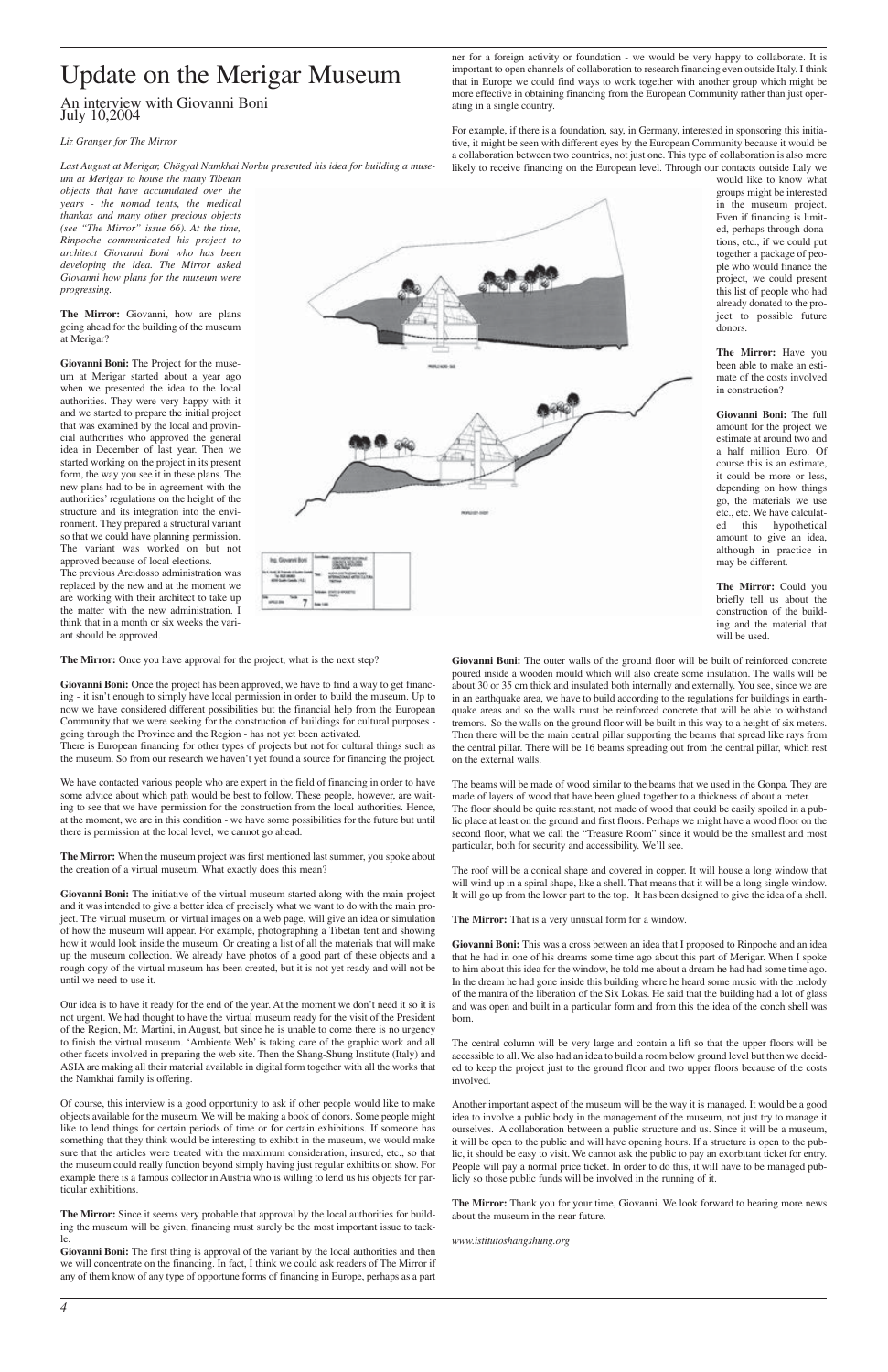*transcription by Monica Gentile*

Today is the last day of the<br>
Santi Maha Sangha Base<br>
Level Teachers' Training.<br>
We have finished the teacher Santi Maha Sangha Base Level Teachers' Training. training, more or less, and now we must remind ourselves and understand what the importance of this training is.

Teaching means that somebody is going to teach. In general, there are many types of teaching, but when we speak of teaching a spiritual path, that means that the teaching is going to deal with the real condition of the individual.

So, if we are going to do something in the correct way, we can help that individual, but if we do something wrong we can damage the individual. We need to understand what our capacities are and what our understanding is.

In general, many people have

a strong ego. They always think, "Oh I know everything". Some people even qualify themselves. They feel, "Oh I am not normal, I am a special person, I am a daka, or dakini". This

means one is not daka or dakini, but one is conditioned by one's ego. This is very important to understand. In fact, many teachings explain that the cause of our human birth is pride.

We have very strong pride, that is true. So it is very, very important that we observe our pride. Particularly, if one becomes teacher, one does not have to think immediately, "Oh I am a teacher, I have a position". A teacher means somebody who has some knowledge and with this knowledge he helps others. In this case, this person should be very humble.

One has also to be prepared to make sacrifices if necessary. For example, if someone goes to teach in a place where there are not good conditions, one does not have to think, "I am a teacher, they must make good service for me, prepare a good house, etc."

Sometimes people say: "Oh they did not make good service and we had difficulties". A teacher does not need any service. You have two legs, two hands, you know how to speak and can arrange things for yourself. All those are really manifestations of ego.

Particularly, when one becomes a teacher, one has to

remember that those things are very, very important. You must maintain the idea of only helping others. That means maintaining the idea of how you can help how you can make someone understand what is the real condition. You are really ready to serve others and make sacrifices until they understand what the real condition is.

If you are not presenting yourself as a teacher then you do your best, but you do not have that particular duty. When you are considered a teacher, that is your duty.

Also, when one becomes a teacher, one has to learn how to communicate. Somebody may have already have experience of teaching in a school or university and have some training in speaking. Somebody else, even if they have practiced and learned and trained and have knowledge, they do not have that kind of experience and when they start to talk with people they find it difficult.

But this is not the main problem because one can train and learn how to speak. The important thing is to show that you are helping people and making service for them. It is not like giving an intellectual lesson. Teaching is not giving a lesson. In the teaching, the principle is that you have some knowledge, some understanding and you transmit this to others.

If, for example, you know how to repair a watch, then you know how to open it and how to repair it. That means you have that knowledge. If one is interested to receive that knowledge, you show him how to open and close

the watch and what one has to do. Your really your duty is really that the person understands perfectly what to do. Then your teaching is fulfilled and you also feel happy.

But we are not teaching how to repair a watch. We are learning and transmitting the Base of Santi Maha Sangha. The Base of Santi Maha Sangha is to transmit the global basic knowledge of the nine vehicles, so in this case we should first learn and train ourselves, do the practice, become familiar with it and then we can inform and teach. That is the reason why we ask if one has really done the training sufficiently and not only read the words found in the book of the Base. In particular, one has to practice and have the experiences of the different practices, because one needs to have this knowledge to be able to inform others. If we are not entering in the knowledge with our experience, then we cannot communicate. So this is the way we prepare the Santi Maha Sangha and how we communicate it.

We should not always think, "I am only explaining the Base of Santi Maha Sangha according to this book", but when one is teaching one has to be in the state of what he is communicating. That is why when we do any kind of practice and teaching we always deal with Guruyoga. Guruyoga is the essence of practice, it is the knowledge of the Dzogchen teaching that we have received, and it is the transmission. Being in the state of Guruyoga also means that you are in the state of presence with your teacher, even if he is not physically present. The teacher represents all the three roots, and in particular, in relation with the Guardians. When we deal with the Dzogchen teaching in particular, this is also related with the Guardians. You remember that I frequently say when we are going to teach, and in particular teaching the principle of the Dzogchen teaching, we always ask the Guardians for permission. Guardians are those who make service for the teaching, the transmission and the teacher. So we cannot teach without this presence. We ask permission and then we teach. So that is how we understand why we deal with Guruyoga.

When you are speaking and communicating with other people, you do not think, "Now I am going to explain the Base of Santi Maha Sangha according to this book, this argument." You are thinking, "Now there are people who are interested to learn, and I ask permission to my teacher and the Guardians and try to communicate according to the interest of these people".

If you observe somebody who gives teachings, you can see this very well. For example, sometimes if somebody is giving a teaching, at the beginning, even if we ask him to talk loudly

because we do not understand, that person still speaks in a low tone and it is not easy to understand. After fifteen minutes that person speaks in a very loud voice. It means that that person has enough voice to allow everybody to understand, so why did it happen this way? It is because that person is thinking; "Now I am explaining this argument to the people". Then, of course, when you try to explain you do not have sufficient voice, but later you become more integrated with

that argument and your voice develops. That is normal.

If you know that if you are giving a teaching, a public talk, and you think, "These people are interested so I will communicate", then you can also have a sufficient voice to make people hear and understand. It is also very important that from the very beginning you talk loudly enough so that everybody can hear you. It

is not necessary that you slowly develop your voice.

This is an example of how to communicate. Moreover, you do not think always, "Now I will explain this thing and then I will say other things". That means that you are preparing in an intellectual way. You do not need to prepare so much in an intellectual way. In particular, if you have a little more experience of the teaching, you have more or less the idea, you need to work with circumstances and make people understand. When you are teaching, you can also read on the faces of the people. If you look at the people you may see when they do not understand, when they are not listening or hearing. That means that you are not communicating

in the proper way and you try to communicate in a more interesting way.

I remember when I was in Japan. There were some twentyfive people at the teachings. They had all listened to teachings before and had teachers. They all sat in the meditation position, with joined hands and it seemed they were meditating. Some people had closed eyes, some had open eyes, but all were very stable. Then it seemed like they were not very concentrated on what I was saying. Then I wanted to see if they were really listening and started to give examples of very funny things and also some stories of Drugpa Kunleg, but even if I was explaining very funny things and laughed myself, they were still not laughing. I was very surprised thinking, "Why aren't they laughing?" I developed more this kind of explanation to try to

> understand what they were feeling. Still they were not laughing but insisted on their meditation positions. Then I laughed

and said, "Even though I am laughing you Japanese people never laugh, even though I am saying something funny". Then they started to laugh and continued laughing for some minutes. Later they changed their attitude and when I went to Japan the second time, they changed their attitude and they became almost normal.

Another experience I remember was in a place near Tsegyalgar, in a center where they were having a Theravadan retreat.

In the real sense, they were doing the practice that we have in the Santi Maha Sangha of the Base, and they invited me to give a talk. In that period they were having a retreat and when I arrived I saw a very beautiful garden and there were many people doing strange things. They were walking very slowly, slowly turning to one side or the other, but very slowly. They were not dancing though, simply walking very slowly. I thought they were like small children or doing exercise. Then I asked and they told me that they were doing some practice like we have in the Santi Maha Sangha and I understood they were making a practice in Theravadan style. Then I went to the place where I had to give the talk. In that period I was teaching in Italian and John Shane was translating into English. All the people were sitting in meditation position just like the Japanese. So I understood that they had that same kind of attitude and I tried to break that attitude a little by explaining something strange. It was not easy for them to laugh. Then I started to tell even funnier

things and then they started to laugh. Even then, however, they laughed in a ritualistic way. I was very surprised and kept repeating the jokes to enjoy that way of laughing. John Shane understood what I was doing and he was also laughing a lot. You know sometimes things like that happen.

So when we are teaching it is very important we know the desire of people, what people like and how they understand. This is very, very important. In the teaching of Buddha, for example, there are not only three yanas, but there are also innumerable teachings. Nowhere did Buddha say that the teaching is set once and for all in a determinate way, because the teaching must work with the condition of the individual. It is said in the Sutra that one should teach according to the condition, capacities and desire of the people. If we communicate in this way, the person can understand and be interested. This means that the teacher has to enter in the dimension of the student. It is never said that the teacher decides to teach in a particular way and everybody has to follow in that way. If we work like that, even if there are ten different desires and capacities, everybody can understand in ten different ways according to one's capacities and desire. In the real sense, the condition is unique; there is no difference.

You remember that Buddha said, "This is the really profound luminous real nature of understanding". That is what the teacher introduces, but then if we only repeat those words of the Buddha, then nobody can understand. For this reason we must work with circumstances and with the conditions of students

> This is something very important to understand to become a teacher.

> Moreover, by practicing year after year, we should be able to discover how precious the Dzogchen teaching

is and how it is really the essence of all teachings. How understanding the real sense of that teaching is something very difficult to have. Fortunately, I have sufficient knowledge of the teaching from the grace of my teacher, and with my experience I can communicate to other people who are interested. So maybe you already have at least that knowledge, and for this reason I prepared the Santi Maha Sangha and made sacrifices in order that the teaching can be carried on in the future. I hope that it is a kind of guarantee that in the future there will be some continuation of this kind of teaching. There really is the danger that the teaching will become only a form. Many people are dealing more with worldly situations; people are interested in place, position, money, etc. We are going ahead, day after day, continuously in that way and then we completely lose the sense of the teaching. We know that and we try to keep our responsibility. Keeping responsibility means we should do the Santi Maha Sangha and make some really qualified teachers who can carry on the teaching in an alive way.

#### CONCLUDING TALK by CHÖGYAL NAMKHAI NORBU SANTI MAHA SANGHA TEACHERS' TRAINING ISLA MARGARITA, JUNE 2004

*In general, many people have a strong ego. They think, "Oh I know everything". Some people even qualify themselves. They feel, "Oh I am not normal, I am a special person, I am a daka, or dakini". This means one is not daka or dakini, but is conditioned by one's ego.*

> *It is said in the Sutra that one should teach according to the condition, capacities and desire of the people. If we communicate in this way, people can understand and be interested.*

> > *continued on page 8*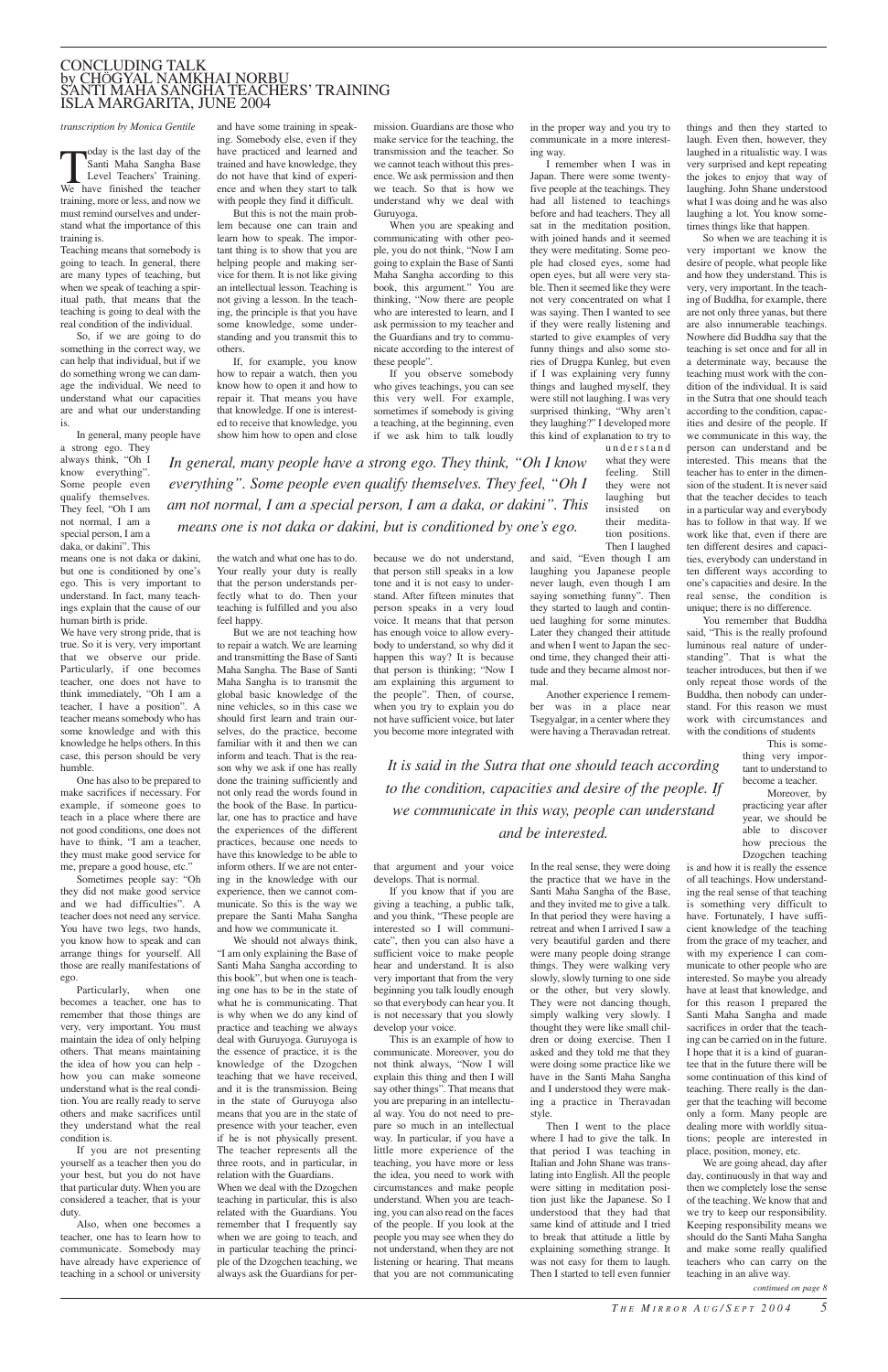## Interview & Discussion by the Translators of the Second Translators' Training with Chögyal Namkhai Norbu Isla Margarita, Venezuela

**Shang-Shung** May 2004 **Insti- tute**



## **shang shung institue**

**RINPOCHE:** Do you have any questions about this text (*The Marvellous Primordial State*, *Changchub Sem Medu Jungwa [Byang chub sems rmad du byung ba*])? If you have questions then I can reply or explain, but I cannot explain the entire text. Do you find this book easy or difficult? **TRANSLATORS:** Difficult.

**RINPOCHE:** Yes, it is not that easy. Some parts are not very clear. That is the problem. And that is the case not only with this text, in many Tantras there are parts that are not very precise and very difficult to understand.

**ELIO:** We also use four different editions of this Tantra, the Tsamdrag (*mTshams brag*), the Vairo Gyubum (*Bai ro rgyud 'bum*), the Tingkye published by Dilgo Khyentse (*gTing skyes*) and the Derge (*sDe dge*). The Derge edition is often very different from the Tsamdrag. It seems as if the editors of the Derge have added some extra words to try clarify obscure points that are difficult to understand. These kinds of additions sometimes seem useful but sometimes it is not certain if they really convey what the Tantra wants to say. What do you think Rinpoche, what could be the version to use as the base for a translation?

**RINPOCHE:** How is the edition of Vairocana?

**ELIO:** It is almost the same of the Tsamdrag.

**ELIO:** Do you want to say something about Mejung in general? **RINPOCHE:** Yes, when we are learning about the Tantras of Dzogchen Semde, we can find a list of the various Tantras and at the end we find the Kunje Gyalpo and the Mejung; this is considered something important. There are also other texts whose titles are Mejung, but the text we are trying to translate now is considered a kind of root of Dzogchen Semde. Maybe when we find some difficult part we can also check other Tantras with the title of Mejung and see if there are any explanations of those words we

**RINPOCHE:** In the Vairo Gyubum there are many mistakes, but this book must be more authentic

**ELIO:** The Tsamdrag and Vairo are very similar, almost the same, there are also some mistakes in the Tsamdrag and in the Vairo, but they are very similar. The other two editions are similar between themselves, but different from the Tsamdrag and the Vairo editions.

**ELIO:** Where can we find them? **RINPOCHE:** In the Tsamdrag, I think. There are two or three of such a text, I think, that can be found in different editions. **ELIO**: When you asked us to translate this text, did you have in mind some particular reason? **RINPOCHE**: Yes, because we already know the main text of Dzogchen Semlung, but when Semlung is quoted in other texts, the Mejung is considered a kind of root. Many years before, someone wanted to translate something and I told her she could try to translate the Mejung and I prepared everything, but then she did not do it. I always thought it could be important to translate it. I read the text many times and some parts are not so difficult, others are. If we could find some kind of commentary, it could be easier to clarify the difficult parts, but unfortunately no commentary to this Tantra is available. If you check the other Mejung Tantras, you can find some clarification. For example, the Rigpai Khujug is only few verses, but when I read the Tantra called Rigpai Khujug I then understood those few words and the principle of

**RINPOCHE:** Yes, because when they printed the Nyingma Gyubum, the editorial work was always supervised by Shuchen Tsultrim Rinchen (*Zhu chen Tshul khrims rin chen*; 1697 - 1774). Shuchen Tsultrim Rinchen also checked the printing of Tengyur and Kangyur at Derge. At the end of many discussions they also published the Nyingma Gyubum, which he checked. So he had a deep scholastic knowledge. I do not know how his knowledge of Dzogchen was, but when he found something not clear it was

easy for him to clarify.

cannot understand well.

those few verses.

**JIM VALBY:** I had the idea that maybe in the future - if our capacities develop together - we could do some translation in a group

because a few years before you told me that it is not a good idea for one big ego translator to do the translation.

**RINPOCHE:** Yes, this is very important, because in general we have many problems with translators. In general, they decide their way is a unique way and they never compare their work with others and do not accept [input from others], and they use some words and it becomes also very difficult to work with these kinds of people. I feel afraid to work with these people who are limited, because one cannot clarify things in this way. They have their own ideas and they always go with these ideas.

from Tibetan Isla Margarita, May – July, 2004

We should do translation like a research. But how do we do research? Also many professors say they do research, but in fact they already have their own ideas, and in particular ideas related to a political situation, left or right ideas, and when they do research, they apply those ideas and it never becomes a research. Research means trying to discover the real meaning, it does not mean the relationship to fascism, communism or any kind of politics. The thing is to discover what is really there. If there is something wrong one can also point out there is something wrong. What is called research is something very rare, and very rare that people are really doing serious research. In translation we also do the same thing, we try to understand the real meaning and sense and then we try to bring it in another language and try to understand how to do it better. This is very important. So a group of people work and exchange ideas and it becomes something very important. Translation is important because in the future people who are learning and

I was the wish of our precious Master, Chögyal Namkhai Norbu, that a training for people with good capacity to translate texts from Tibetan into a Western language be offered. Rinpoche asked for this training so was the wish of our precious Master, Chögyal Namkhai Norbu, that a training for people with good capacity to translate texts from Tibetan into a Western that the Dzogchen Community would be able to publish various texts - especially the very important Dzogchen Tantras - in a very precise and correct way. The main translator of the Dzogchen Community, Adriano Clemente, is so overloaded with translation work that he cannot take on anymore responsibility. The idea of this training is to train translators so that they will be able, in the near future, to translate Dzogchen texts. Rinpoche appointed the Tibetologist and the newly approved Santi Maha Sangha Base Level teacher, Elio Guarisco, to be responsible for the training and asked myself, Oliver F. Leick, the chairman of the Shang-Shung Institute/Austria, to be in charge of all the



studying will study from that text will consider it as correct. So if there is something wrong they will follow that; they will not be able to check the translation.

For example, a professor wrote an article about *drekar* (*'bras dkar*). There is a tradition in Tibet during the New Year about some people called *drekar*. Those *drekar* come and put a mask on the face. *'bras* means "fruit" and *dkar* means "white" Those *drekar* get up very early in the morning of the New Year and go to various houses, particularly houses of rich people and say good things and then they receive food and money in return because it is considered a good omen. The professor misunderstood the word *'bras* as *'dre* that means "spirit" so he understood the word *'bras dkar* as meaning "white spirit" instead of white fruit. So once he asked me: "Do you know some story of black spirit, black *'dre*?" And I replied "No, I do not know, I never heard of it, but what is that?" He replied "I do not know, but as there are already white spirits, I thought there could be some story about black spirits too". Then I asked him, "But what is this white spirit?" and he replied, "*'bras dkar*". Then I said, "You mean those people that go around saying things in New Year?" He replied, "Yes". But I said, "Those people are called "*'bras dkar*" white fruit not "*'dre dkar* " white *spirit*, in Tibetan. However, he did not accept what I said because he had already published some book about it, and another professor had followed and wrote also something about it so it all had become something public.

So everybody who learns about Tibetan history keeps the books of these two professors in high esteem and that is the reason why he could not accept and change. I told him that *drekar* is a tradition started in the time of the Fifth Dalai Lama and that is why when they recite it, they always mention the Fifth Dalai Lama because

he invented this tradition and asked people to do this. Later the professor asked me: "Can you find something written by the Fifth Dalai Lama about this subject?" And I replied, "I don't know, but I think I can find something written by Mipham." In fact I went to the library and found the book of Mipham mentioning the *drekar* and brought it to him. Then the professor said, "Oh yes, then it is true". However he never changed his version, he just put a footnote in his book saying, "According to Prof. Norbu, *drekar* means White Fruit." And that is all. This is an example of people when they become intellectual, they construct their own dimension and consider this is my version, that is his version. Also in translating they consider a word should be translated in a certain way and they do not accept how others translate it. I think this is not very productive.

If there are some complicated words, like Dharmakaya, Nirmanakaya or Sambhogakaya, is much better if we use the Sanskrit word and later we can explain it. But when we translate those words they become really complicated because they are very limited and do not correspond. In Tibetan there are some words that are really not easy to translate. So I think it is important to collaborate. I think it is also very important when translators are together and work together, that they can make a kind of collection of words which can become a kind a manual that everybody has agreed upon and can use. When one person compiles a dictionary by himself, others do not accept it because that is human limitation.

*Medu jungwa* [literally: marvel, wonderful, excellent], I like also this name, Also I like when we say Kuntu Zangpo, Medu jungwa Kuntu Zangpo. Much better than saying samsara, transmigration, suffering, no? We already have all these things, but it is not necessary to concentrate on them. We are now perfected in our condition. Being in that state, then we are happy.

Good work! Go ahead with your job! It is time to eat, and also you can go swimming sometimes. Yes, that is good.

*Transcribed by Monica Gentile and edited by Jakob Winkler*

The Second Training for Translators

*A report by Oliver F. Leick*

This year was the second time that translators of the International Dzogchen Community from all over the world had the possibility to take part in the Training for Translators from Tibetan. In 2003, the training took place in Merigar, Italy, and the result of this first training - the new book of Chögyal Namkhai Norbu called "Being Born, Living and Dying" - will be published soon.

This year, for the lucky participants, the training took place on Isla Margarita, near Tashigar Norte, and Elio Guarisco guided and instructed the translators again in a smooth and humble way, so that everybody could benefit from working together. Like last year, the Shang-Shung Institute/Austria granted some scholarships to those unable to afford to come and stay in Margarita.

The training lasted for forty-four days and was split into two parts: the first one was May 20 - June 10, 2004 and the second one from June 24 - July 15, 2004. Most of the people took *continued on next page*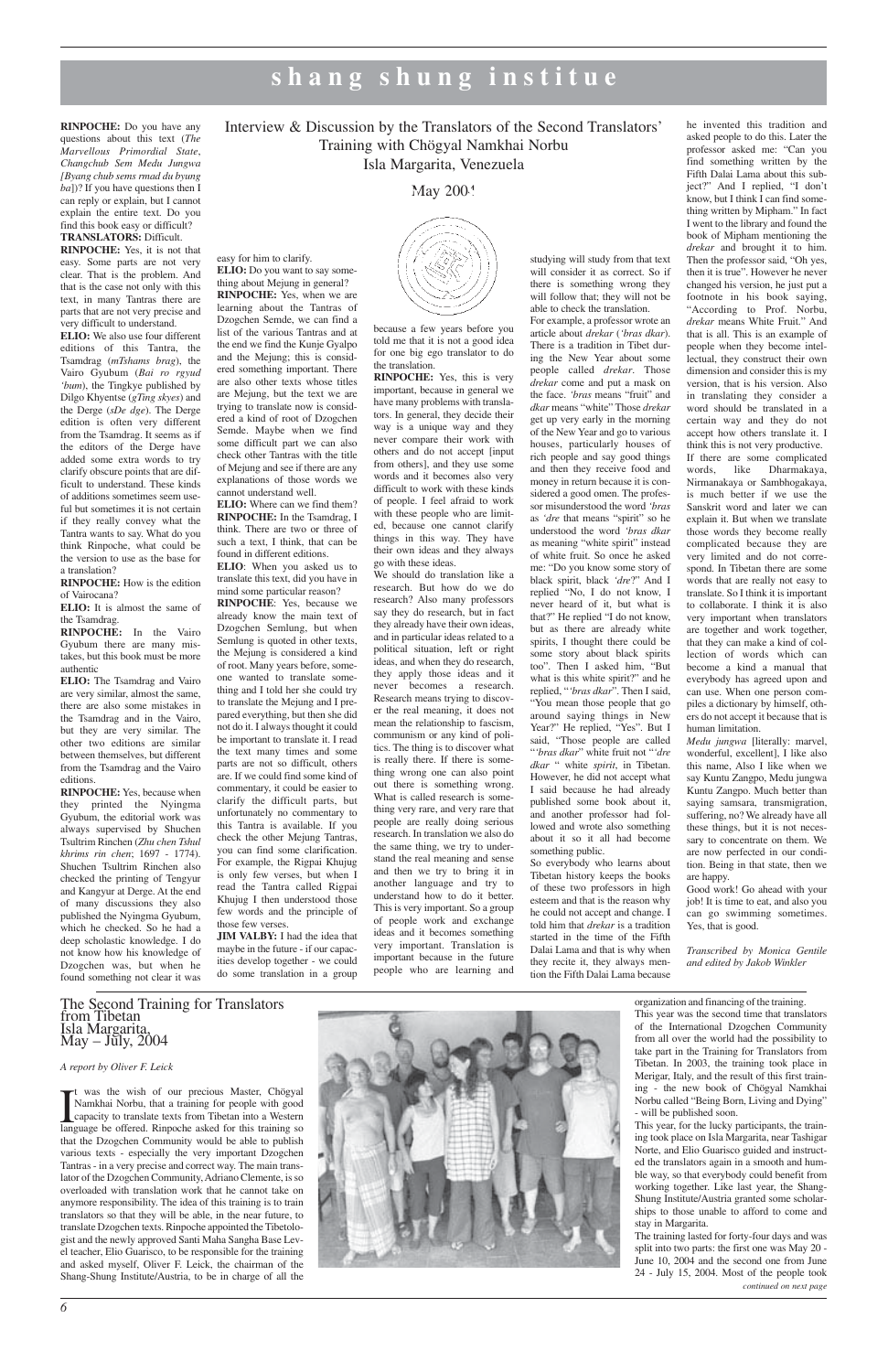2003-2004

MERIGAR: September 18-24 Second part of the intensive FIRST YEAR COURSE OF TRADITIONAL TIBETAN MEDICINE, which will last four years.

**OCTOBER** GERMANY: October 1-10 Intensive course of KU NYE FIRST LEVEL

MERIGAR: September 25-29 Five day intensive course of DREAMS & MEDICINE Cost: 250 Euro

BOLOGNA, ITALY: October 15 Lecture on Tibetan medicine and massage

Libreria Ibis of Cesare Pilati

CALENDAR OF TEACHING ACTIVITIES DEPARTMENT OF MEDICINE SHANG SHUNG INSTITUTE - ITALY ROME: October 16-17 Sixth and final weekend of the course of KU NYE first level FLORENCE: October 23-24 Birth and pregnancy according to traditional Tibetan medicine Cost: 120 Euro Venue: Lycopodium Studi First part of KU NYE first level Cost: 720 Euro for the entire course including teaching material DECEMBER 2004 – FEBRUARY 17, 2005: TOUR IN AUSTRALIA

> medici Tel. 055483463

ENGLAND: October 27-31 Intensive course of MANTRA HEALING

ENGLAND: November 2-11 Intensive course of KU NYE FIRST LEVEL

ROME: November 13-14 First part of KU NYE second level

The course will start with a theoretical/practical exam of admission.

Cost: 750 Euro for the entire course of six weekends including all teaching material

NAPLES: November 26-28

**Over the years, all of our**<br>
Vajra brothers and sis-<br>
ters have heard Chö-<br>
Sigyal Namkhai Norbu tell Vajra brothers and sisters have heard Chömany wonderful stories about the time Rinpoche spent with Changchub Dorje. When Rinpoche was young man, he studied and transcribed the *gongter* of his teacher Changchub Dorje dictated from an open window while Changchub Dorje visited patients. Changchub Dorie was quite prolific and left behind a legacy of about sixty books, spanning in content from Tibetan Buddhism to traditional Tibetan medicine and astrology.

Unfortunately, after Changchub Dorje's death, due to the political instability of the times, the turmoil of the Cultural Revolution, and

Information and reservations:

**Milan**: Elisa Copello tel: 0233607505, email: elisa\_cop@libero.it, mob: 3387027207 **Rome:** Anna Marie Clos: tel. 065885142, email: arura@libero.it **Austria & Germany:** Oliver Leick, email:oliver.leick@utanet.at **Merigar:** Secretary of the Shang Shung Institute: tel.0564966941, email: ssinst@tiscali.it **Karma Ling:** tel. 00330479257800; email: info@karmaling.org, lhundroup@rimay.net **England:** Peter White, pwhite@i12.com **Naples:** Fabio Risolo, fabio.risolo@libero.it

#### Project for Preservation of the Sacred Texts of Changchub Dorje

other socio-economic factors, about ten volumes were lost and now only fifty volumes remain. Recently, Rinchen Samdrub, a Khamdo native related to Changchub Dorje's descendants via marriage, contacted Chögyal Namkhai Norbu to ask for his help to preserve this important treasure trove of teachings. According to Rinchen Samdrub, currently the coordinator of the project to preserve Changchub Dorje's writings in Khamdogar, Tibet, the remaining treasure books of Changchub Dorje are seriously at risk of disappearing because the village does not have the financial resources to preserve them.

Compelled by the urgency of the task, Rinchen Samdrub moved the project's base of operation to Lhasa, where he and his assistants have access to more advanced technology and a better environment suitable for the preservation

of the handwritten originals (previously, in Khamdogar, mice and a leaky roof in the granary where the blocks were stored ruined most of the original woodblocks). At present, they have already begun to enter the texts in Samboda script into the computer. This is a process that requires painstaking work. The handwritten script of the originals is often hard to decipher, and once the text has been input in the computer, it is revised at least four times to make sure there are no mistakes or typos. Simultaneously, delicate originals are scanned before they deteriorate further. Eventually the entire works of Changchub Dorje will be printed in one thousand copies, to be distributed among monasteries and

various schools.

However, more help is needed if this project, scheduled to take three years, is to be completed successfully. There is need, for

example, for a computer, a printer, a scanner, and other necessary equipment, as well as office space, and living expenses for the people working in the project. To give you an idea of the work involved, each book averages about 500 pages. The cost for entering each page in the computer is 6 Yuan RMB (a bit less than one dollar). Each page needs to be checked against errors four times, and the first control of each page costs 2 Yuan, and for the second, third and fourth it costs 1 Yuen for each page. The total amount needed equals 374,096 Yuen or \$45,621 US.

It is not a huge sum, especially considering the immense benefit to result from this initiative. In order to make this extraordinary project a reality, donations are necessary.

Please send contributions to:

Shang-Shung Institute in America Att: Will Shea, Treasurer PO Box 277, Conway, MA 01341 USA

Or use the link below for contributions on line

http://shangshung.org/cgibin/merchant2/merchant.mv?

If you choose the latter option, after making your donation, please make sure to write an email to our treasurer, Will Shea, will@shangshung.org, specifying the amount donated and the name of the project. For any other information please contact will@shangshung.org.



part in both parts of the training, but some could only participate in one. The task of the training in 2004 was to translate the Mejung Tantra, an ancient and marvelous Dzogchen Tantra. Chögyal Namkhai Norbu chose this text. It was clear right from the beginning that this work would be very difficult, as the Tantra is extremely difficult to translate and would never had been possible to complete without the generous and compassionate help of our Master. Everyone was very pleased and thankful that Namkhai Norbu Rinpoche himself visited the group of translators and gave a talk on the importance of the training, and especially on the particular text they were translating. Adriano Clemente also found some time to collaborate with the group for some days.

The outer situation for the Training was absolutely perfect: It took place in a wonderful house very near to Gar, where people could work in a very concentrated way and not be disturbed by anybody. For individual study the participants could sit outside on the veranda, where they enjoyed a smooth cooling wind, and if they wanted they could also take a swim in the swimming pool.

For the collective reading of the text, everybody sat in the house around a big, wonderful wooden table on comfortable chairs, using their own laptops. The number of translators was just perfect as everybody had his or her own place to sit and to work on the table. Everybody had the necessary materials that are used for translations, like different kinds of digital Tibetan dictionaries, and even a connection to the Internet was supplied which is not at all easy to get on Margarita Island.

Everybody was very happy and expressed their gratitude that such a precious and unique possibility for studying, learning and becoming a qualified translator in the future was happening. They were thankful that they could read and work with this old and fantastic text, even if it was a very difficult work as the text itself was so difficult to understand. The teamwork or collective translation was very important for most of the translators and they especially liked it since, in general, translators are used to working alone.

The work was very intensive, concentrated and with a strict timetable. They worked six days a week, Monday to Friday, and dedicated the whole day for translation work. Saturday mornings and Sundays were used to relax. Their work was divided into two parts: individual work on the text and collective reading and discussion of the translations. The collective reading and discussion of the text was very helpful for everyone and that way they could learn and progress. Much emphasis was also put in the explanations and discussion of the correct meaning of Tibetan grammar, as this seems to be the crucial point, as a translation can only be good and especially precise if the translator knows and is following the precise rules of Tibetan grammar. According to Elio, everybody who took part in this training could proceed in their way of translating and improved their capacity of translating very much; the progress is really visible.

The group managed to finish the translation of this Tantra. The translation will first be rechecked by Elio Guarisco and Adriano Clemente and then edited into correct English. Afterward, the text will be ready to be published.

The following people took part in the Training (in alphabetic order of the countries):

Finland, Mika Sillanpana

France, Jean-Luc Schneider

Germany, Saadet Arslan and Jakob Winkler

Hungary, Attila Nadi

Italy, Monica Gentile and Fabian Sanders

Russia, Grisha Mokhin and Alexander Pubants

Spain, Oriol Auguilar

Ukraine, Igor Berkhin

Jim Valby from the USA helped as a coordinator in the first part of the training.

The special training in 2004 is over now, but the individual work for the translators is not finished. In order to become a good and qualified translator it is very important that one trains oneself several hours a day. Most of the participants of the training are fulfilling these requirements, as they either study or work at a university or are writing their thesis. It is planned that the training in 2005 will take place in Italy in Merigar, as Rinpoche will stay in Europe next year for some months.

As the responsible for the Shang-Shung Institute/Austria, I don't want to miss the opportunity to inform you about the financial aspect of the Training for Translators from Tibetan. Until now, we have spent more than 20,000 Euros for the two trainings, which covered all the expenses for the scholarships, the rent of the location and the costs of the instructor. The Training for Translators has been established as a permanent task of the Shang- Shung Institute and in that way continuity, quality and stability is guaranteed. If you think this training is something important and worth support, we would be extremely happy if you could collaborate with us financially. With your support we can grant more scholarships and do more translations, which again is for the benefit for all beings interested in the Teachings. To offer support, please contact our Institute or send your donations online via our web site.

> *Contact information: Shang -Shung Institute/Austria Gschmaier 139, 8265 Gr.Steinbach, Austria Fax: +43 3386 83219, Email: office@ssi-austria.at Web site: http://www.ssi-austria.at*

### Shang-Shung Institute, Italy

### A well-owed thanks and a warm welcome!

The management of the Shang-Shung Institute, Italy, would like to thank Rita Renzi and Liz Granger, who in the last seven months has collaborated in the office work, for their precious collaboration. Rita leaves the Institute after five years although she will continue to work on promoting new courses. Liz will continue to translate various textbooks for the Institute as they are readied for publication. Rita, whose name was proposed for collaborating with the Institute by Chögyal Namkhai Norbu, has had a fundamental role in the growth and development of the Institute over the years for which we are very grateful. Liz was able to flank Rita part-time from February until the present. The Shang-Shung Institute Italy, would also like to welcome Ana Lopez who from August 16, 2004, will become our new secretary. We give her our best wishes for her future work and for an atmosphere of active collaboration and communication within the Institute.

#### *Translators continued from previous page*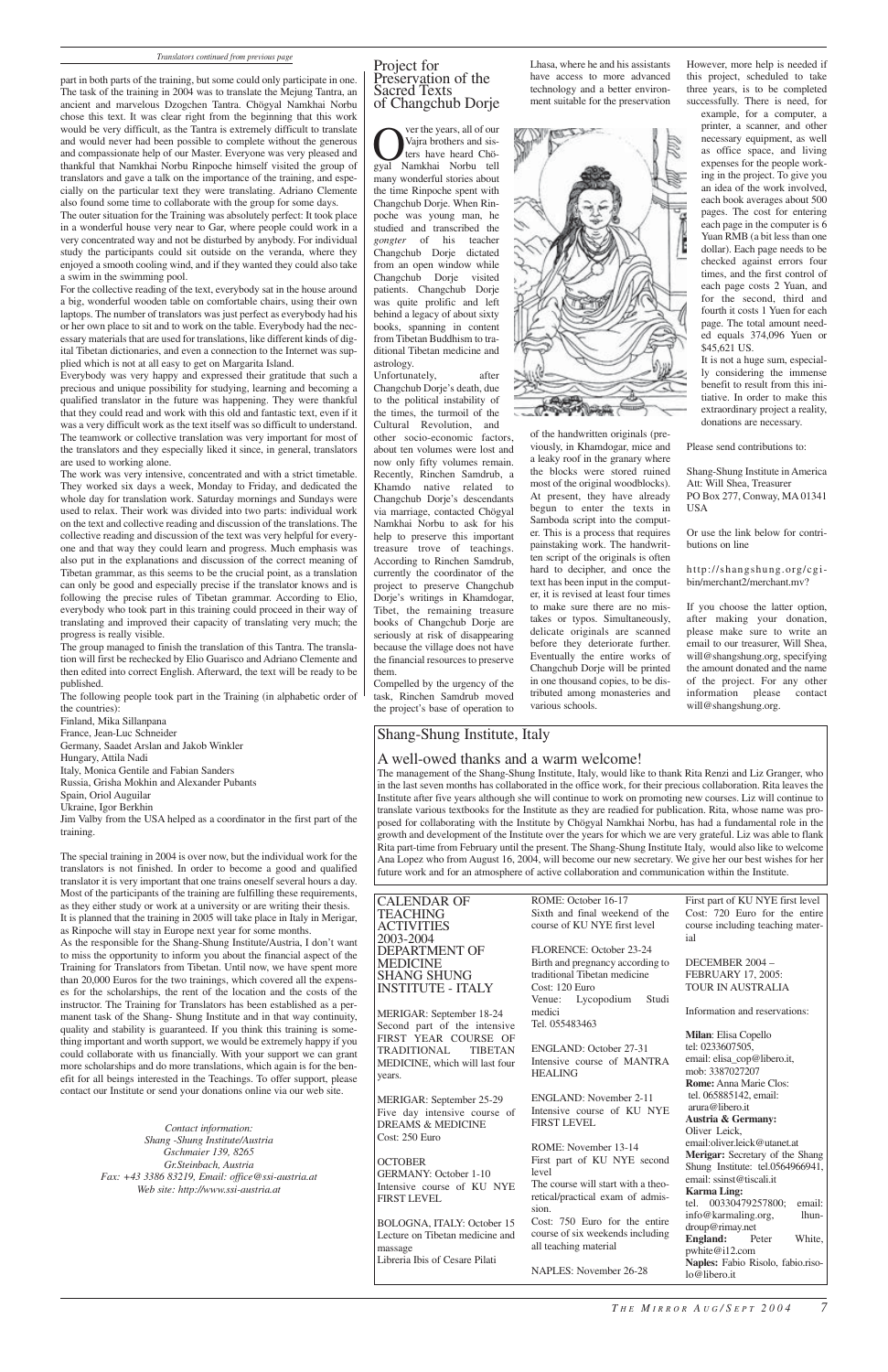#### Bagchen World Tournament 2003 Organized by the Shang-Shung Institute, Austria *Report by Oliver Leick*

In his book about Bagchen Igor Berkhin writes:

"Bagchen (bag chen) is an ancient Tibetan game that originated several thousands years ago and traces back to the powerful non-human tribe called Masang that in ancient times inhabited Tibet together with humans. Tibetan legends say that Masangs possessed very highly developed culture, art, and science. There was time when people could immediately communicate with Masangs and even marry them. Some of Tibetan clans

trace their origins to the children begot in such marriages. It was Masangs from whom people received much ancient knowledge and skills. Masangs invented dice that were originally used for divination and not for playing, and it was on the base of dice that Bagchen stones were created. Tibetans believe that even though Masangs are now invisible for humans, they still continue to patronize games of hazard and bring good fortune to those they sympathize."

As playing Bagchen has become very common within the Dzogchen Community, the Shang-Shung Institute, Austria started a new initiative. In the beginning of 2003, with the help of Igor Berkhin and Michel Bricaire, the Shang-Shung Institute, Austria, organized the first ever held Bagchen World-Tournament in the West. Several Bagchen tournaments had to be played by the participants that took

> place in Moscow and in Merigar in 2003. All the games were very difficult and most of the players showed their very good skill.

The final round finally took place in Spring, 2004, at Isla Margarita. Four qualified people - Igor Berkhin, Grisha Mokhin, Igor Kopanev and David Zuricchio were present there and played for several hours in order to find out who was the best player. In the end, as a result of qualified playing and also being lucky, Grisha Mokhin was the first winner and Igor Kopanev the second winner. Oliver

## Prayers for<br>His Holiness the Dalai Lama's Long Life

Leick, the director of the Shang-Shung Institute, Austria, could congratulate Grisha personally in Margarita in July 2004 for his win and handed over to him the winning prizes. Even, if unfortunately, not all interested people could take part in these tournaments, it was a great success and made Bagchen know to a larger group of people. If there are enough

requests for another Bagchen World Tournament, the Shang-Shung Institute is ready to organize it in the

near future.

## The Shang-Shung Institute, Italy is pleased to announce CONFERENCE ON MOXA GIVEN BY CHOEGYAL NAMKHAI NORBU July 22 – 24, 2005

The course is particularly intended for those who have attended the Institute's medicine and massage courses in Italy and abroad. Those who understand at least the general principles of Tibetan medicine may also attend. Registration for the course is mandatory and should be made no later than June 30, 2005. For registration and further information, please contact the Istituto Shang-Shung, Tel: 00390564966941, Email: ssinst@tiscalinet.it

## His Holiness the 14th Dalai Lama Miami, Florida, September 2004

September 19th - 21st, 2004 A Public Talk on: World Peace through Inner Peace & a Two-Day Buddhist Teaching

Teachings on the Instructions on the Garland of Views (The only written teachings by Padmasambhava)

Long Life Empowerment of the Combined Practice of Amitayus and Hayagriva

> Long Life Practice The Glory of Immortality written by Dubthob Chaksampa

These are the last scheduled teachings by His Holiness in America this year.

Note: Spanish translation will be available.

http://www.odn-usa.org/

Here are the dates and suggested practices: November 4th, Dec. 1st -25th Mani and Prayer of Tara, as many as possible.

*Please inform Tashi Lama at tashilama10@hotmail.com the number of prayers accumulated. Thank you.*



animals and then produce bread. What is the difference? What is very important is that we are more aware. If there is a possibility that we can be in a state of contemplation or instant presence, for just one second, you can make a really good cause for any being. That is very, very important.

For example, with everything we work with circumstance. This is very important. I am always saying, if there is rain, we need an umbrella. If there is no rain, we is no problem if you don't. We live in time and with circumstance. Time and circumstance change every day. We don't know which kind of situation we will have tomorrow. For that reason it is very, very important that we really use the knowledge of how to work with circumstance. This is very important.

*Transcribed by Hans-Georg Meschede, Munich, Germany Edited by Naomi Zeitz*

For this reason we have Santi Maha Sangha and in particular the Santi Maha Sangha teachers. This is something very important. Some people think that only translating book is important, only keeping a book is important, only building a nice monastery is important. All this is secondary. Maintaining the knowledge, understanding, alive transmission, this is important. So this is the purpose of Santi Maha Sangha Teacher Training.

We have already done Santi Maha Sangha Teacher Training in 2002, and we have a book where all the information regarding Santi Maha Sangha training is kept. In that year we qualified ten teachers. That training was for fifteen or sixteen people, but only ten qualified. They are Jim Valby, Grisha Mokhin, Igor Berkhin, Adriano Clemente, Che Goh from Singapore, Jacob Winkler from Germany, Costantino Albini from Italy, Elisabeth Stuchbury from Australia, Elias Capriles from Venezuela, the special philosopher, and Angie Gilbert from Australia. Now we have four new qualified teachers. I want to say to all the new candidates who qualify, the important thing is how we communicate, and that knowledge does not only remain at the intellectual level because otherwise there is not much value. That also means that when you have the possibility, from time to time, you can find time to make some qualified retreat. If you listen to how other people explain, you can also learn many things. We now have now fourteen Santi Maha Sangha teachers in total. We will also go ahead with the Santi Maha Sangha Teachers' Training in the future. But please, if you want to present as a candidate in the future, please prepare very well, not only on the arguments of the Base book, but you should train in

how to communicate and become familiar with the practices. Then you can become a good teacher, and when you start to teach you can improve. After making one, two, three retreats one can learn a lot from their experiences. In this way I can be confident that those who present are good candidates, not only because they know the arguments, but also because they have real knowledge.

Remember that we have tawa, gonpa and chöpa. Tawa, the View, is related more to intellectual studies, what we learn. Gonpa means being in the knowledge and dealing with it in one's existence. Chöpa means attitude, if one is too limited, does something wrong and creates problems between students, then your chöpa is not good. There is no need of the teacher or anyone else to tell you. If you can understand it yourself it is much better. So you check well if your tawa, gonpa and chöpa are sufficient for presenting yourself as a candidate. Now we give the diplomas for becoming a teacher of the Base of Santi Maha Sangha. Here is my name and here is your name. And here is my seal, it is an historical one, you can learn about it. There are also two gifts. One is the [drawing] Guardian Dorje Legpa. He collaborates with you if you do everything perfectly, but if you do not do things in a perfect way, then Dorje Legpa is not happy and things manifest naturally. The other is Gomadevi. Many Dzogchen teachings I give are connected with the Longsal Nyinthig, so for this reason I am giving you this. So, Jey Clark, Elio Guarisco, Alexander Poubans, Fabio Risolo. Now you do your best, train your experience as a teacher and deepen your knowledge in the various level of Santi Maha Sangha and in the future there will also be other trainings for

don't need umbrella, even if you have a very nice umbrella made of silk and rainbow colors, if there is no rain, what you do with an umbrella? Some people have a very nice raincoat. That's a fine. When there is rain you use it. But when there is sunshine, hot weather, do you put on a raincoat? People think you are abnormal. That is real. So some people say, "Oh, I learned this teaching, this Ganapuja. I should do this everyday." If you always have that possibility, that is fine, there *SMS TT continued from page 5*

teachers of the Santi Maha Sangha First Level, etc. We try to go ahead as much as possible. You remember how important this is, particularly for me. When I work, or even in the night when I dream, Santi Maha Sangha is always very important.

I told you when I had cancer and they informed me, I thought that my life was finished, at that time the only thing I was a little worried about was the Santi Maha Sangha. I was not worried for the Dzogchen Community, my family, or myself, I was only sorry that I could not go on with Santi Maha Sangha. Knowing the Dzogchen teaching is very, very important. What I have understood and communicate to my students and I wish that this knowledge continues in the future. If people continue this teaching, I am convinced there will be some kind of evolution. Teaching really helps all beings, particularly human beings. Our human condition is impermanent and changing. This change we call development. This is true.

When I arrived in Italy for the first time, for example, there were only a few televisions, but after some years it developed and now everybody has television. The same thing with tape recorders, etc., now we have computers and internet and we think this is something very superior, but after five or seven years there will be other things. We don't even know the name of these new things. This is how the world changes.

Many people consider this development is not very good. They speak of degeneration of Kaliyuga, and problems. Maybe the condition is that way, but we must integrate with that. If we have the capacity to integrate, then everything can develop. I always think that it is a pity that

when I was in the college there was no tape recorder. We cannot remember how many things our teacher use to say in a single day. Today we can register everything and this is a positive development, not negative.

In ancient times in Tibet there were no books. Even if we wanted to read and study, there were no books. But now it is very easy to find them, we can even make copies very easily. This is not negative, it is positive. So if we know how to manage and integrate then everything is fine, that is what we call Kuntuzangpo. So we don't worry thinking, "Oh we are arriving in Kaliyuga and tomorrow there will be a terrible earthquake or some disaster of the ocean". Many years before somebody had this theory that California would go under water. They even sketched a map of the area in US that would not be flooded and many people got worried and concentrated in the area where Tsegyalgar is. But you do not worry in this way, you relax and enjoy and work with circumstances. If there is rain you take the umbrella, when it does not rain you do not need it. That is an example of how to work with circumstances. You go ahead with your awareness, knowledge, and what you have learned. In this way, everything will go well. Also our teachers communicate this knowledge to people and don't complicate things. Otherwise they think they are developing and read this book and that book, and in the end they complicate things. Books are always relative, sometimes if you really have knowledge you do not need many books. Also in the practice, going only with A is the most essential. So we should go directly to that point.

*ChNN Teaching continued from page 3*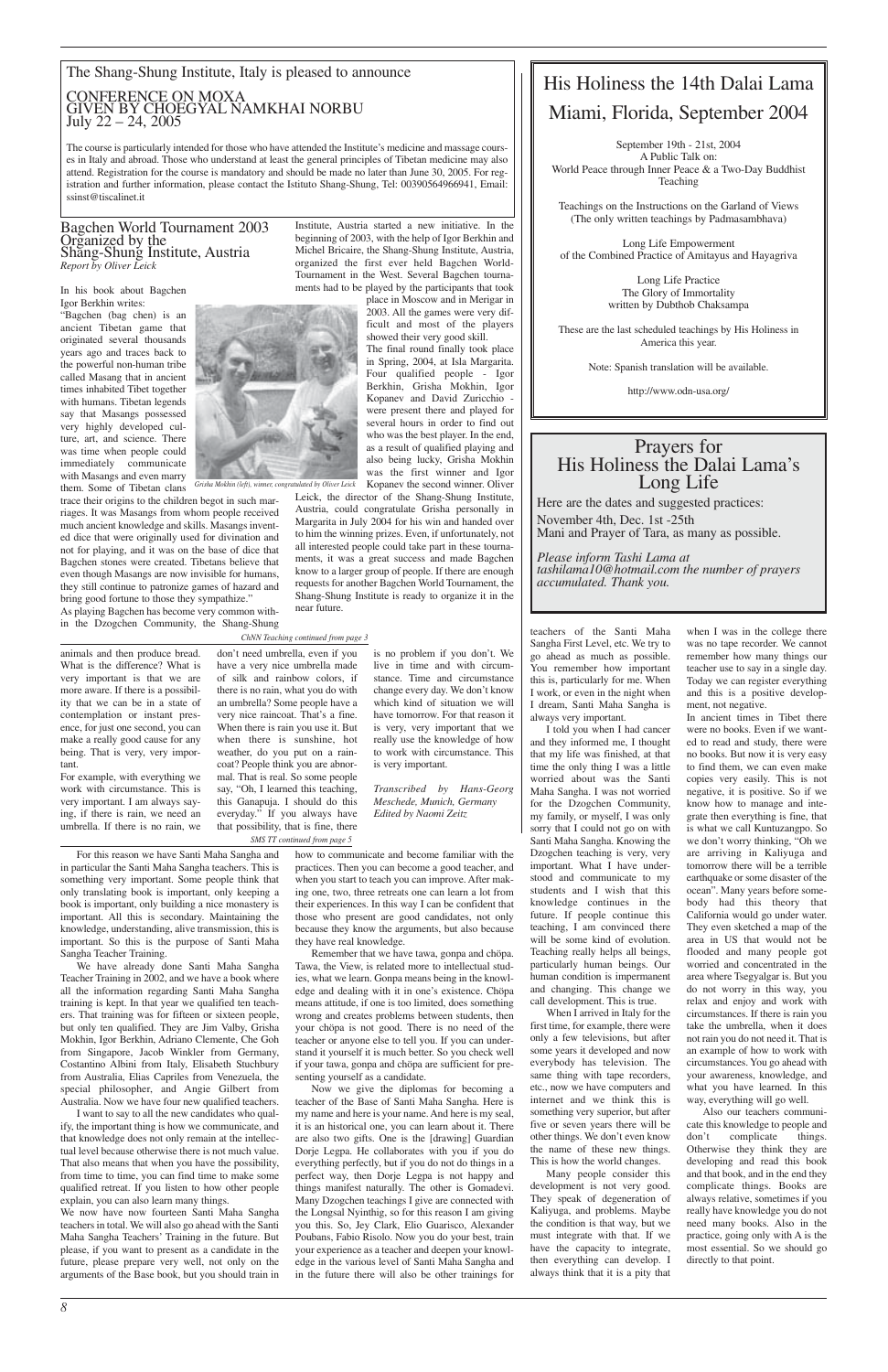## *book and film reviews*

*Buddhist Practice On Western Ground: Reconciling Eastern Ideals and Western Psychology.* by Harvey Aronson Boston, Shambhala, 2004

When I first became seriously interested in Dharma, in the 1970's, there were no good books on the relationship between psy-



chotherapy and meditation. Rinpoches and Roshis had little to say about it. And most psychologists had a very primitive understanding of meditation. The "best" psychology book available at the time was Herbert Benson's "The Relaxation Response," which viewed meditation onedimensionally as a method for calming oneself. The worst and stupidest books equated meditation states with "regression" (a bad word in psychology) to an "infantile omnipotent state."

Due to "the psychological emphasis found in modern

Lacking guidance from either side, I had to struggle on my own for many years to try to figure it all out. Did meditation practice and psychotherapy ultimately take one to the same place? Or were they in opposition? In retrospect now the answer is glaringly obvious. When the Dharma teachings address relative truth such as behaving responsibly, being aware of our motivations, healing damaged relationships some of the same issues can be dealt with by psychotherapy. But when Dharma teachings address absolute truth, there is a parting of the way. Chögyal Namkhai Norbu expresses this in his booklet "Buddhism and Psychology": "What can happen to a person if he mixes the Teachings with psychotherapy and then teaches it to other people? It doesn't mean one cannot use psychotherapy in their personal life. . .but one should also know the vast difference between the two. . .This does not mean Dzogchen needs psychotherapy to be complete. Instead, Dzogchen neither rejects or accepts anything in life, but makes everything the path of contemplation" (p. 27-28). In the years since I began to understand this, some thoughtful books have come out on the topic, by such authors as John Welwood and Mark Epstein. But, I must confess I've only glanced at them, because the subject just doesn't interest me that much anymore. So, when Naomi Zeitz handed me Aronson's book to

Western culture" many will "use time on the cushion to immerse ourselves in the contents of our mind, rather than observe the process" as instructed. Beyond this pervasive cultural influence, certain personality characteristics "lend themselves to particular interpretations of Buddhist teachings. Individuals who find difficulty with commitment and motivation often find refuge in Buddhist language that counsels renunciation and nonattachment. Such

review, I didn't exactly begin salivating to read it.

Nonetheless, the author does make some interesting points. One of the best aspects of his book is the attempt to show how some Western students distort the Teachings by assimilating them to Western cultural predispositions.

student see only what they psychologically need to see" rather than what is actually presented in the tradition (p. vi).

The author gives the example of a weeklong meditation retreat attended by ethnic Chinese and white American participants. At the end of the retreat the participants were asked to describe their realizations. The Chinese spoke of repentance and of realizing how selfish they usually were. The white Americans spoke of getting "in touch with themselves" and gaining strength to "cope with the pressures of society"

(p. 1). These were two very different, yet culturally conditioned, responses.

Modern Western culture is individualistic, and many Westerners are more "detached" from significant relationships and from a sense of community than people from more traditional Buddhist societies. Some Western Dharma students then "spiritualize" this state of indifference to others, falsely equating it with the more positive "detachment" that is described in the teachings. As a result, there is often not a strong sense of Sangha, and of connection among practitioners. Although the author makes other points as well, these seemed to me to be the among the most significant.

*by Paul Bail*

Movie Review: *Spring, Summer, Autumn, Winter* by Kim Ki-duk Tartan Films, 2004 (In Korean with subtitles)

*Spring, Summer, Autumn, Winter* is a masterful Buddhist film that conveys, with minimal language, an authentic view of the Mahayana path. Utilizing the majestic visuals found in a remote valley hermitage afloat on a pristine lake with an eye to classic Zen aesthetic, this film illuminates the larger questions of life. The film accomplishes this by aligning the seasons with the unfolding story of a teacher/student relationship between an elderly monk and his disciple whom we follow through life amid the unchanging presence of the floating hermitage itself in the seasonal cycles.

The film's genius lies in its synthesis of a slowly revealed story, season by season, of the mischievous child's coming of age with an unpredictable but credible plot of one person's path to realization. This young heart disciple is no saint. The elder monk's kindness is ever present through his laconic ordinariness and understated humor, even in sternness. Practitioners will appreciate this film for its lack of sentimentality about the master/disciple relationship, the teachings on cause and effect, pacifying anger and hatred through realizing the essence of the prajnaparamita teachings and finally, the necessity for purification. There are so many instances of humor, heartbreak, sexiness, and liveliness; I wouldn't want to spoil the experience of viewing the film by citing them. Filmmaker, Kim Ki-duk, has crafted an extraordinary work which manages to convey with little dialog an action filled plot with ordinary themes of suffering, forgiveness, selflessness and compassion anyone can relate to. Were it not for the few graphic scenes of sexuality and violence, this would be a film you could take your kids, your parents, and your grandparents to.

On the richer symbolic level, the film conveys an atmosphere of mystery that subtly infuses the unfolding story without compromising its integrity in easy resolutions. Like the hermitage itself, animals are actors in this drama that serve to draw out the inner qualities of the characters. Even architectural details convey multiple meanings such as the placement of a door dividing the sleeping space and the shrine space without walls or the guardian portal at the shore of the lake through which the film's characters pass in and out. Other unusual aspects of this film are scenes relating to

> Kramer deftly outlines the basi principles of Buddhism in straightforward language and then shows how they can be incorporated into the experiences of everyday mothering. Her chapters on Simplicity, Homemaking, Nurturance, Cleaning, Joyful Service, Self-Love, Unconditional Love, Faith, and Meditation reflect deeply on mothering and the practice of the Buddhist teachings. She shows us how enlightenment is really just being present and mindful while doing the everyday "chores" of motherhood and householding. She invites us to re-awaken to the sensual and healing qualities of washing dishes and "creating nurturing meals".

> natural medicines and the healing process—a mysterious balance of body mind harmonization connected to the primal energies of the natural world. On a grander scale, the film's gorgeous cinematography contemplates the

notion of timelessness in time against the backdrop of the elemental forces of nature. Spring is the time of the young child's curiosity and playful cruelty; Summer, —the youthful monk's lusty experiments and heartbreaking tears roused like sudden rainstorms; Autumn - the crisp bitterness of betrayal and radiant display of forgiveness culminating in Winter - with the solitude of the mature monk (his master long dead) now a sage in his own right, returning to the hermitage to begin the cycle anew with a heart of compassion at last unlocked from its inner chambers. *Spring, Summer, Autumn, Winter* evokes the quietude of Zen art in which nature serves as a mirror for the unconditional purity of mind, eternally present through the cycles of change. Here we are brought to the evervesant state of mind made famous by the Zen poet, Issa, "The world of dew /in

the world of dew/And yet, and yet…" This is a great film not to

be missed.

*by Jacqueline Gens*

#### *Buddha Mom: The Path of Mindful Mothering,* by Jacqueline Kramer Tarcher/Putnam,2003; \$23.95

Who is Jacqueline Kramer? She's certainly not a traditional Buddhist guru with retreat centers and students traveling halfway around the world to hear her teachings. Nor does she have an exotic name or an important spiritual title. But there is no doubt that she has some serious experience under her belt.

Kramer has been a practicing Buddhist for 25 years and a practicing mother for 21 of those years. In her debut book Buddha Mom, she proves that her dedication to these two callings and her integration of them makes her an authority on the subject. The book is part memoir, part parenting-manual, and filled to the gills with inspirational verse; Jacqueline Kramer throws everything into the mix. She shares what she has learned during her personal journey and lays out simple tools anyone can use to awaken and nourish the sacred inherent in parenting and everyday life. As a Buddhist mom myself, with a new 18 month old guru, and meditation cushions now gathering dust between each use, I was hungry for some tips on Buddhist inspired "enlightened" parenting. Kramer kicks off the book with her warm-and-fuzzy memories of pregnancy and birthing. She writes: "I loved being pregnant. I loved the power and sensuality of it. I loved taking a step out of my egocentric world into a realm where I was just a function of Nature, one piece of an enormous puzzle. Pregnancy brought me into the moment and back to my elemental, sensual earthiness, connecting me with the wisdom

and perfection of nature." Reading this love-fest initially made me wonder what realm this woman was living in. After feeling waves of inadequacy wash over me, I was able to acknowledge the judgments that were surfacing (a true exercise in putting all that "Buddhist awareness" to work), and then simply kept reading. After all, I reasoned, I didn't want to discount someone just because they (unlike me) actually really, really, really, enjoyed being pregnant.

My patience soon paid off, as I read about Kramer's initial experiences with Buddhism. She was drawn to do her first retreat because of strong feelings of unaccountable anger that were ever-present within her. Adding fuel to the fire was the Buddhist nun Anagarika Dhamma Dinna who became her teacher for the next 20 years. Personally greeting Kramer at the gate of the retreat center, Anagarika takes one look at Kramer and says "So, you're in the hate group". Thinking back to the incident Kramer reflects that "She said exactly what I needed to hear in order to get right down to the business of clearing up my murky consciousness. During that retreat there were many times I just wanted to scream, to leave." The author leads us to this newly edgy revelation, but that's all we get; she doesn't share with us the process of how she got from undercurrents of anger to the dreamy love haze of pregnancy three years later. She touches on her struggles but does not bring us into their depths. This has the disappointing effect of distancing and excluding the reader. I had this experience at various times throughout "SETTING FOOT on the PATH" which includes the first three chapters and comprises the whole first section of the book.

Once Jacqueline Kramer actually gets on the path, however, with the section comprising the rest of the book entitled "THE PRAC-TICE on the PATH" she clearly hits her stride. She shares with us how after becoming a mother she realized her path was not that of the revered Buddhist nun but instead that of a Buddhist layperson, a "householder". She writes "When I came to a crossroads in my life, with mothering and householding pointing in one direction and the contemplative life in the other, I went to see my teacher and sought her counsel. I was enraptured by the beauty and power of the spiritual life I was seeing. The rapture was broken by the sound of my teacher's voice informing me, point blank, that if I was meant to be a Buddhist nun I would be doing so now. She said that since I was clearly engaged in the life of a householder, I would get the most benefit from committing fully to that path." Kramer then sets to work at seeking and finding holiness in what she had previously viewed as merely the mundane.

I read this book during the few

*continued on page 19*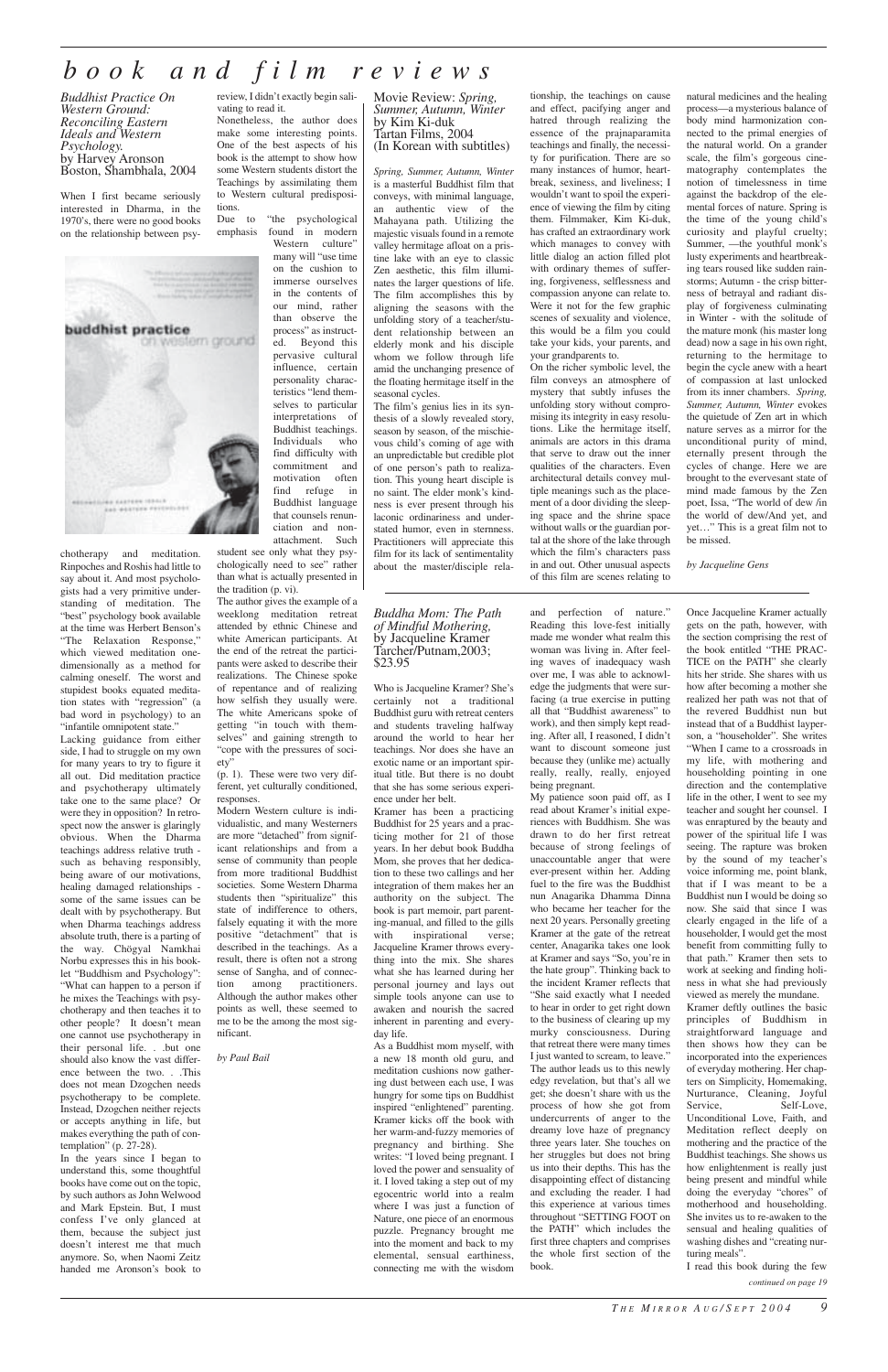## LIFE INSIDE TIBETAN SCHOOLS

### The mission of ASIA long-distance sponsorship project in Amdo

#### *by Linda Fidanzia*

**A** fter the monitoring mission carried out last autumn<br>in the Tibetan region of Amdo – the Chinese<br>Wolfgang Schweiger, a German doctor who works with in the Tibetan region of Amdo – the Chinese province of Qinghai – I set out this spring with ASIA, in order to complete the work that had been started for the schools in Dongche, Grazingland and Thanggan and to collect all the information necessary to begin the new projects. In fact, starting next semester, ASIA will initiate two projects for study bursaries (Project no.0592 and 0593) to permit students who have finished the middle school in Grazingland and Dongche to attend high school, and three new projects of long-distance adoption (Project no. 0526, 0527 and 0528) in the provinces of Qinghai and Gansu.

It was very important to be there in person both to monitor the management of the project on the part of the local referents and to observe the impact of these projects on the local community, as well as verifying the results that have been achieved. In the three schools that are supported by ASIA in this area, the long-distance adoption project has had a very strong and positive impact for the entire village, increasing the literacy rate and improv-

ing the living conditions within the school. There are three very different situations: Dongche is a village of farm workers where Chinese colonization is very pronounced (from 3% Chinese population about 50 years ago to the current 60%); the school in Grazingland belongs to a farm which manages a large part of the surrounding territory and which has badly upset the lives of the inhabitants (originally nomadic shepherds who now have to farm the land) and the environment, more and more devastated by desertification; the school in Thanggan is situated at an altitude of about 3,200 meters in the midst of the mountains which are covered in snow most of the year and is inhabited by nomadic shepherds.

ASIA **ASSOCIATION** FOR **INTERNATIONAL** 

SOLIDARITY

IN ASIA

Thanks to long-distance support, the number of children

enrolled in all three schools has greatly increased, so much so that the schools that originally were half-empty are overcrowded today. Besides the economic possibility that support gives to the poorest families who otherwise would not have been able to send their children to school, the living conditions of the children within the schools have improved considerably, with ASIA covering the school fees, these structures are able to manage the numerous expenses to be met. They have a kitchen for preparing meals, the quality of the food has improved, and there is medicine and heating for the winter months. Moreover the summer training courses for English teachers and the presence of foreign teachers in some of the schools has improved the level of knowledge of this very important language for a people who are so isolated from the rest of the word.

And, most of all, the inhabitants of these villages are becoming more and more aware of the importance of education for the future of their children and for Tibetan culture.

Visiting new schools in the provinces of Qinghai and Gansu, the difference strikes the eye immediately. The primary school in Meshi, Gansu province has no kitchen and the dormitories are not big enough for all the students. For this reason, the children, most of whom live at the school for about 10 months of the year, are fed for months on the food





supplies that their parents provide when they are able and which often deteriorate over time (usually tsampa: butter, toasted barley flour and tea). A large number of them sleep at the nearby monastery which helps as much as it can, just as the village does.

At the primary and middle school in Rigmo in Qinghai province, there are not enough chairs and tables in some of the classrooms and the children have to follow the lessons sitting on the floor. The dormitories are overcrowded to the point that in some rooms up to 40 or 50 children sleep. What strikes you the most is that entry to the school is never denied; the poorest children who cannot afford the school fees are supported by the teachers themselves who in order to give a greater number of children the possibility to study are willing to renounce part of their own (meager!) salaries.

Even at Shala in Qinghai province, the driving force of the

education system is the commitment of the teachers and the solidarity of the village people. Since there are no beds at the school and the distance to cover each day to school is enormous, the families who live close to the school currently host from 4 to 6 children in their own homes while the teachers have personally gone into debt in order to give the new generation an opportunity to study. ASIA has already begun the construction of dormitories, a kitchen and a refectory here so that a greater number of children can attend the school next autumn.

With the aim of supporting this population in their effort to guarantee an education for future generations in Tibet, starting next semester (July 2004), ASIA is presenting new projects in this area to guarantee not only a basic education and suitable living conditions within the schools of compulsory education, but also the opportunity to go on to higher studies and reach a higher level of education.

> **SAD Projects in the Tibetan Amdo Region**

New Projects Shala primary school – Project 0526

Founded in 1993 by a nomadic shepherd concerned about education in the village, the Shala primary school is situated in a remote area of Malho Prefecture, in the Chinese Province of Qinghai, along 60 km of rough dirt road from Malho county. The area is inhabited by Tibetan and Mongolian



minority groups who make a living raising yak and sheep. 80% of the population

is considered "poor" by the government. The difficult climatic conditions – very severe winters and scarce precipitation – make life extremely harsh at an altitude of 3,200 m., particularly for the children who often have more than a two-hour walk to school. In 2000, with financing from the Embassy of Holland, ASIA constructed two buildings in place of the old stable which previously served as a classroom, and in the spring of this year began construction on nine classrooms and dormitories, thus permitting the school to host the 120 children who attend it at the moment.

In September 2004, long-distance support for 30 children from the poorest families in the village will start which will cover scholastic fees including all expenses for each student (food, lodging, heating, medicine, textbooks, exercise books, etc.).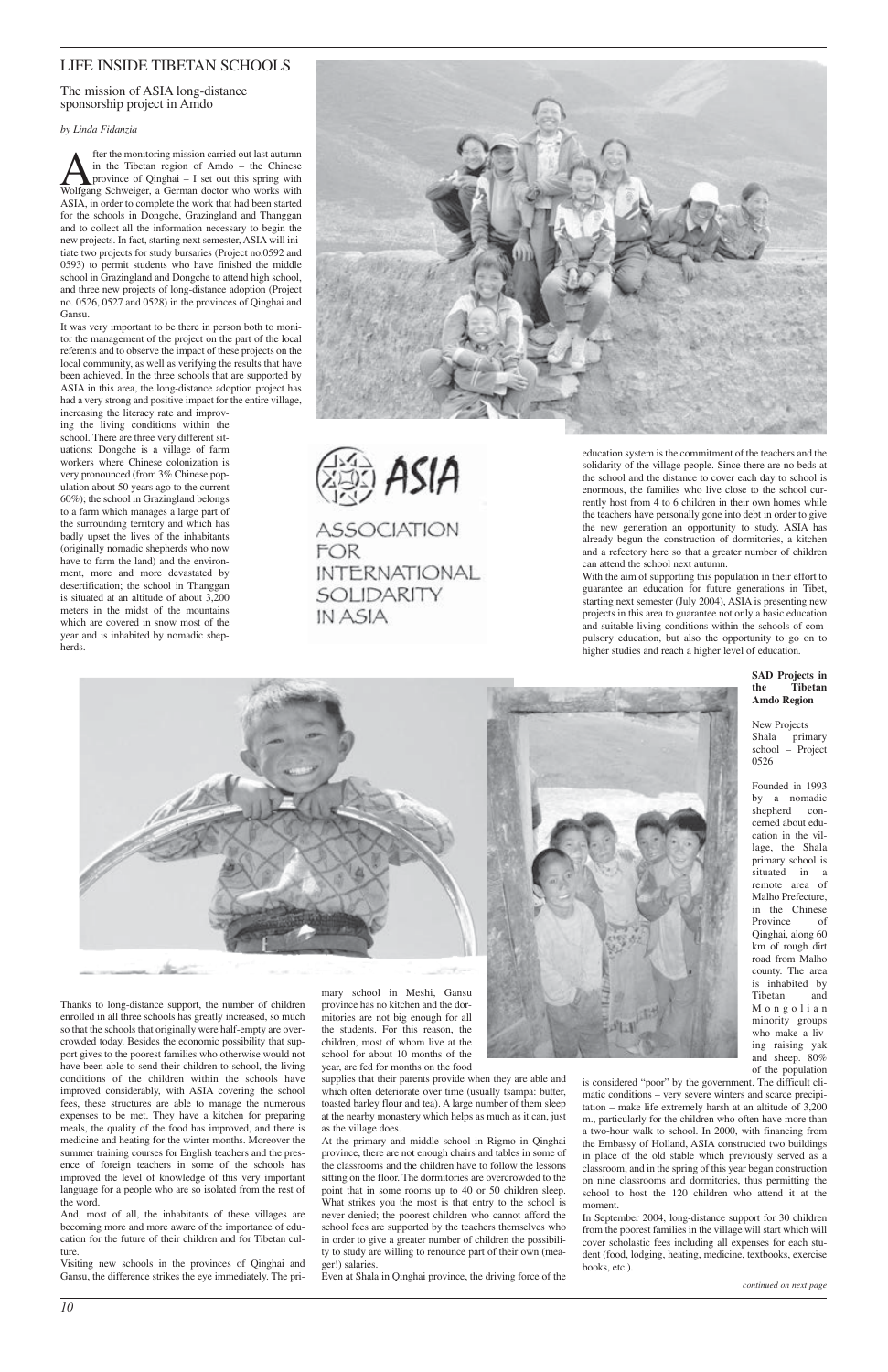#### **Rigmo primary and middle school – Project 0527**

The Rigmo primary school is located in Gonghe county in Hainan Prefecture in the Chinese province of Qinghai. At an altitude of about 3,200 meters, it is situated in an area inhabited by about 12,000 people belonging mostly to the Tibetan and Mongolian minorities. Along with another 8 small schools in the village, the primary school hosts 1,300 students. In September of this year, it will also become a middle school. The inhabitants of the area are

nomadic shepherds but due to the harsh climatic conditions they often cannot depend on provisions from their own livestock and live in very poor conditions. The mortality rate is very high and about 10% of the students are orphans.

The school was founded in 1987 and makes use of an old military base from 1957. The buildings are very old and the school is overcrowded. The longdistance adoption project will start in September 2004 with help for 30 children who are orphans and very poor and for whom a quota will be paid to cover all the costs necessary for maintaining them within the school.

#### **Meshi primary school – Project 0528**

Meshi primary school is situated in a remote rural area 120 km from Xiahe county, in the Gannan Tibetan Autonomous Prefecture in the Chinese Province of Gansu. It is an area inhabited by farmers who cultivate barley and rape. The land is subdivided into plots which are smaller than the average size assigned to each person by the government (0.8 mu) and are often too dry, because of the scarce precipitation, to give a good harvest.

More than half of the 108 students cannot stay at the school because it is too small and are hosted at the nearby monastery founded two centuries ago by the Gelugpa sect, destroyed during the Cultural Revolution and today restored or partially reconstructed. The school is located at the center of the district that includes another 3 small village schools and receives no support from the government. It has no possibility to provide meals for the students (there are no funds for either a kitchen or food) who are forced to live off the scanty provisions that their families bring on and off.

The long-distance adoption project will start in September 2004 and aims to assist the school by supporting 30 children belonging to the poorest families.

#### **Scholarships for students of the Dongche (0592) and Grazingland (0593) Middle School**

The Scholarships will offer the most deserving and needy students who finish the middle schools of Dongche and Grazingland (Hainan Prefecture) the opportunity to attend high school. In order to select the 15 students who will benefit from the Scholarships starting this year, besides their economic situation and progress at school, the aptitude and



desire of each student to contribute to the development of his or her own community will be taken into account. The objective is to train worthy people who will be able to give their own distinctive contribution to society and keep the culture and identity of the Tibetan people alive.

#### **Projects in progress**

#### **Dongche primary and middle school – Project 0505**

Farmers, who live off the harvests from their own land (essentially barley, wheat, rape), inhabit the village of Dongche in Hainan Prefecture in Qinghai Province. Three different ethnic groups - Chinese, Tibetan and Muslim - live together, not without difficulty, in the area that is under a strong Chinese influence. Thanks to long-distance support, the children in the area have an opportunity to study and learn about Tibetan culture and traditions (by now many of them do not even know how to speak Tibetan) and an international language which will permit them to have contact

with the external world.

Thanks to the constant presence of foreign English teachers, the Dongche School has become one of the most renowned and sought after schools in the area. The project that started in 2002 with 40 students now has 77 who are supported long-distance. Grazingland primary and middle school – Project 0522

As in the other schools in the area, the children at Grazingland in Hainan Prefecture in the Chinese Province

of Qinghai, wake up at 6.30, have breakfast at 7.00 and start lessons at 8.00 which, with a break of two hours for lunch and an hour for dinner, continue until 21.00. They study with an uncommon earnestness and diligence, taking advantage of all their spare time to go over, repeat and study their subjects in depth. The area surrounding the school has a desolate look; the desert is progressively consuming the meadows, advancing before one's very eyes and making the landscape almost lunar. It's hardly believable. The agricultural policy adopted by the government is one of the causes of this dramatic desertification that, besides radically altering the landscape, has impoverished the population and eradicated traditions and ways of life.

In two years, from 2002 until today, the children supported by the long-distance project have gone from 12 to 107.

#### **Thanggan primary school – Project 0523**

At an altitude of 3,200 meters, Thanggan School is situated in the midst of the meadow-covered mountains where sheep, goats and yak with their herders (often women and children) are the only form of life to be seen for miles and miles. The children are dirty, often barefoot with very light threadbare clothes yet always smiling and very curious. They come from the families of nomadic herders and are often seen only once a semester because they are too distant and too poor to afford the journey. Here the land is wild, magnificent, uncontaminated. There is neither electricity nor water – the women walk tens of miles to bring water from the well. Even the school has no water and the children sleep 10 and 12 to a room without heating on a single bed made of concrete platform along one side of the room, sometimes covered with carpets or mats, other times bare. The project was started in 2003 with 25 children assisted long-distance. Today there are 48.



Tel: 06 44340034/35 Fax: 06 44702620 www.asia-onlus.org – info@asia-onlus.org

## ASIA CALENDAR& CARDS 2005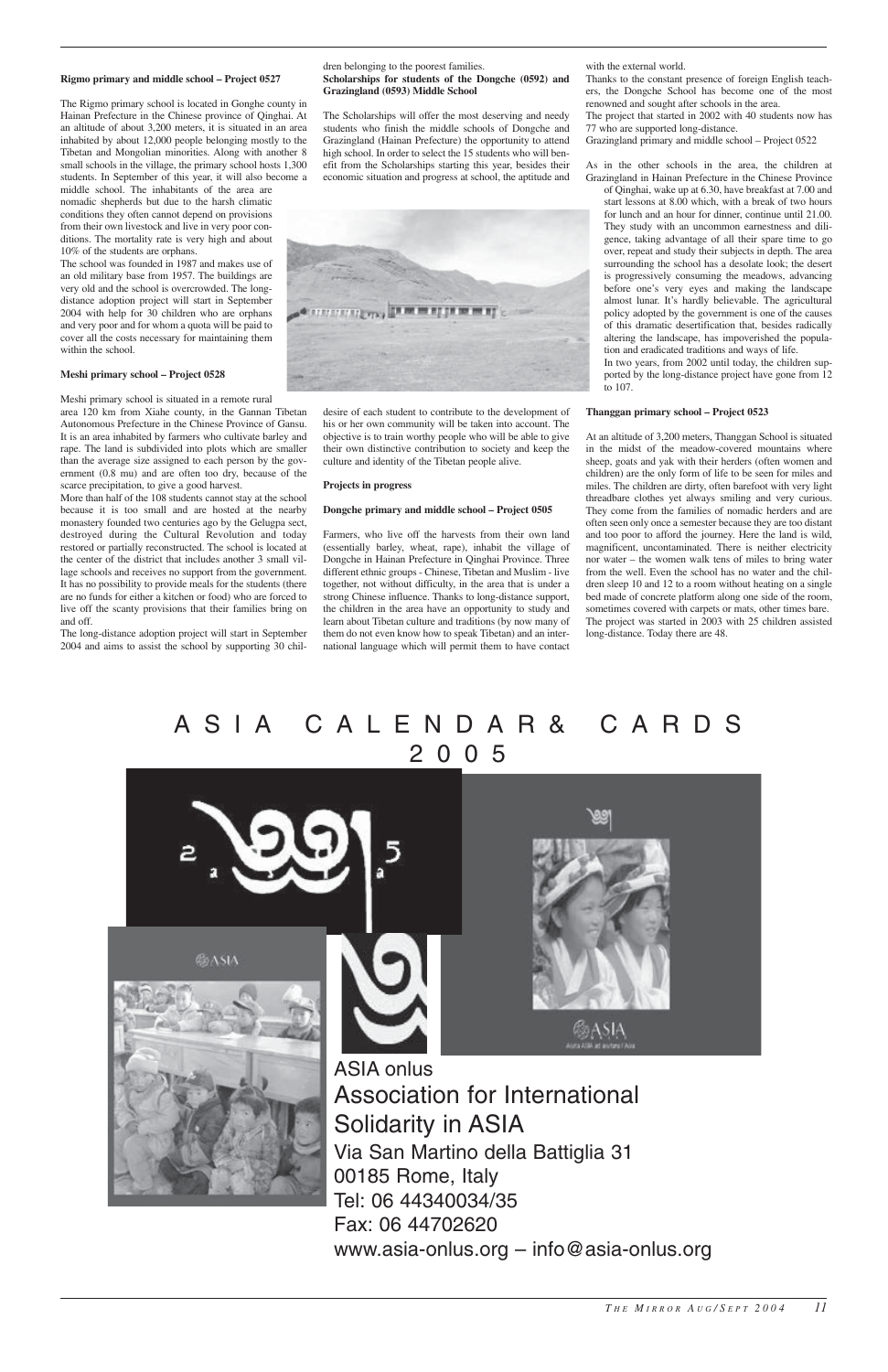## INTERNATIONAL COMMUNITY CONTACTS

ARGENTINA Tashigar\* Rosa Altamirano – Secretary Comunidad Dzogchen Tashigar Calle pública S/N Tanti 5155 Pcia. de Córdoba Tel & Fax: 0054- 3541-498 356 Email: tashigar@dcc.com.ar

AUSTRALIA Namgyalgar Dzogchen Community in Australia\* Vicki Forscutt - Secretary PO Box 14 Central Tilba, NSW 2546 Tel/Fax: 61 02 4473 7668 Email: namgyalg@acr.net.au Web site: www.dzogchen.org.au

**AUSTRIA** Peter Sochor Dzogchen Community of Vienna, Austria Götzgasse 2/10, A-1100 Wien, Austria Tel: 0043 1 602 91 16 Email: dzogchen.wien@gmx.at Email: p.sochor@funtastic.net

## Gar

Geköes of Namgyalgar - Bob Gardner Tel: 61(0)2 4473 7770 Email: garland@acr.net.au

Oliver F. Leick Dzogchen Community of Styria, Austria Gschmaier 139, A-8265 Gr.Steinbach Tel/Fax: 03386-8571 or 0676- 3221365 Email: dzogchen@utanet.at Email: oleick@utanet.at Homepage: www.dzogchen.at

BELGIUM Katia Lytridon 16, rue Paul Goedert L-3330 Crauthem Luxembourg Tel: 352 366591

BRAZIL Muriella and Washington Malaga Espaço Tripitaka rua prof. Pedro Pedreschi 71 02372-000 Sao Paulo SP Tel: 11- 62042924/ 62621819 Email: dzogchenbrasil@uol.com.br

CANADA Peter Dimitrov 305 - 11806 88th St. Delta, BC V4C 3C5 Email: pacrim@axionet.com

Eve-Marie Breglia

107 Armadale Ave. Toronto, ONT M65-3X3 Tel: 416 767 5252 Email: CHOD@cintegration.com

CZECH REPUBLIC Centrum Lotus Komunita dzogchenu Dlouha 2 11 000 Praha 1

Czech Republic Tel: 00420224814734 Email: info@dzogchen.cz

Milan Polasek - Yellow Gakyil Tel: 00 42 0 604 878 100 Email: milanpolasek@hotmail.com

Web site: http://www.dzogchen.cz DENMARK Anne-Grethe Nyeng Fax:45 33 11 32 43 Email: nyeng@mail.dk

ESTONIA Estonia: Svetlana Kollyakova Email: skol@eer.ee

FINLAND Mika Sillanpaa Kuhankeittajankatu 22 50190 Mikkeli Finland Email: Mika.Sillanpaa@uku.fi

FRANCE Association Dzogchen Dejam Ling, Le Deves F30570 St Andre de Majencoules Tel: 33-(0)467824490 Web site: www.associationdzogchen.org

GERMANY Dzogchen Gemeinscaft c/o Svetlana Riecke Ringstr.28 35112 Oberwalgem Tel: 49 6426 967148 Fax: 49 6426 967149 Email: Dzogcheninfo@aol.com

GREAT BRITAIN Amely Becker 15A Langdon Park Road London N6 5PS Tel: 020 8348 6253 Email: amely@globalnet.co.uk UK web site: www.redsandstonehill.net/dzogchen/

GREECE Panayotis Stambolis Marinou Antypa 38 14121 N. Iraklio Athens Tel: 30 1 2713765 Fax: 30 1 3411856

Nikos Liberopoulos 18-20 Roikou st, 11743 Athens Tel: (+301) 9215901 Email: libero@otenet.gr

Katerina Loukopoulou & Lama Sherap-Stamatis P.O. Box 8 63974 Arnea Email: lotuspetal1000@hotmail.com

Northern Greece

Harris Pantelidis Maria Giakoumakou V.Olgas 84B

54643 Thessaloniki Email: giakpa@incahellas.com

Thanos and Dina Svoronos Analipseos 32 54643 Thessaloniki

HOLLAND Web site: www.dzogchen.nl

HUNGARY Zsolt Somogyvari Szalmarozsa ter 8. Budapest, H-1161 Email: dzogchenhu@yahoo.com

ISRAEL Noa Blass Biltmore Street 15 62194 Tel Aviv Tel/Fax: 972 3 605 75 43 ITALY Merigar\* Comunita Dzogchen Liane Graf-Secretary Arcidosso, 58031 GR, Italy Tel: 39 0 564 966837 Fax: 39 0 564 968110 Email: merigaroffice@tiscalinet.it

Azamling Moreno Marcato Via Culasso 2 14053 Canelli AT 0141

JAPAN Tsugiko Kiyohashi 5-11-23 Shimomeguro Meguro-Ku Tokyo Tel: (office) 81 3 3712 7507 Fax: 81 3 3716 7248

Junichi Chigira jchigira@jp.oracle.com

Edgar Cooke cooke@tokyo.email.ne.jp

LATVIA Padmaling Beljutins Elena Lepju 5-55 Riga LV 1016 Tel: 371 -2-437343 Fax: 371-7-187233 Email: nirvana@apollo.lv

LITHUANIA Dorjeling Lithuanian Community Dorjeling Email: Lithuania@dzogchen.ru Web site: www.dzogcenas.lt.

Algis Lukosevicius Architektu 176-44 2049 Vilnius Tel: 370 686 54240

LUXEMBOURG Katia Lytridou 16, rue Paul Goedert Creuthem L-3330

MALAYSIA Tham Wye Min 8669C Klebang Kechil 75200 Melaka Tel: 60 35 6162

Kwok Kee Chang 11-A Jalan Jujor, 1/5 Taman, Bakti Ampang Selangor, W. Malaysia Tel: 60 3 9847167

MEXICO Carolyn Bass 3A Cerrada de Juarez #33-1 Colonia Tinajas Contadero DF 05370 Tel: 52 55 581 30315 Email: cbass@prodigy.net.mx

Gabriele Tremp Nouche Domicilio Conocido Real de Catorce San Luis Potosi 78550 Email: real\_space14@hotmail.com

NEPAL Vikki Floyd G.P.O. Box 8974 CPC 069 Thamel Kathmandu Res.Tel# 00977-1-4270106 (after 8.00 p.m.) vikkifloyd@hotmail.com

NEW CALEDONIA Marie Lascombes Noumea Email: ssawayaa@canl.nc

NEW ZEALAND Kathy Arlidge (temporarily) ARLIDGEK@ses.org.nz

NORWAY Gordon Cranmer 4157 Utstein Kloster Mosteroy Tel: 47 4 514705

Community Web site: http://go.to/dzogchen.no

PERU Comunidad Dzogchen del Peru Dzogchen Community of Peru Juan Bustamante (Hota) Enrique Palacios 1125-C, Miraflores, Lima 18, Peru Tel: 445 5003, Fax 447 2984, cel 946 7542 Email: kunzan@hotmail.com

POLAND Wspolnota Dzogczen Skr.pocztowa 331 30-950 Krakow Email: dzogczen@dzogczen.pl

Cezary Wozniak 31-510 Krakow Ul. Rakowicka 21/3, Poland Tel: 48 12 21 7835 Email: cwozniak@bci.krakow.pl

Paldenling Lysa Gora 168 38-230 Nowy Zmigrod Poland Tel: (48) 605227802 Email: jmarci@poczta.onet.pl

Web site (under reconstruction): www.dzogczen.pl

PORTUGAL Vitor Pomar Fonte Salgada 713-Z 8800 Tavira Portugal Tel: 081 323780 Email: vitorpomar@mail.telepac.pt

Lydia Ferrera Rua da Nazare 2 Vila Facaia 2560 Torres Vedras Tel: 351 61 911235

RUSSIAN FEDERATION Kunsangar address is: 142500 RUSSIA, Moscow region Pavlovskiy Posad, RUPS,a/ya 13, BF "Dostoyanie" Nina Rusanovich, Secretary Tel /Fax: 7 096 43 21156 Tel: 7 901 900 36 46 Email: kunsang@gar.legko.ru

Tamara Ilukhina Coordinator of Moscow Shang-Shung Editions Email: damaru\_i@mail.ru

Gregory Mokhin, (SMS contact) Email: mokhin@bog.msu.ru

St. Petersburg Community "Sangyeling" Email: sangyeling@mail.ru

St. Petersburg Shang-Shung Editions Email: shangshung-spb@mail.ru

Buryatian Community

"Kundrolling" Olga Ochirova Email: ochirov@buryatia.ru

Buryatian Community "Namselling" Alexander Vyaznikovtzev Email: yantra@inbox.ru

Kalmikian Community "Namgyalling" Denisova, Tatyana 2-Y Microraion-14 apt.3 Elista, Kalmikiya 358000 Email: namgyal@mail.ru

Raisa Nemgirova ul.A-Sanana, 64, Elista, Kalmikiya 358004

Vladivostok Dzogchen Community "Kunsanling" Tel: 007 4232 266000 Email: kunsanling@mail.primorye.ru

Bair Ochirov Email: senge@mail.ru

Igor Drabyazg Email: putnik@mail.primorye.ru

Irkutsk Dzogchen Community: Tamara Dvoretzkaya Email: nich@isea.ru

Kazan (Tatarstan): Safura Gureeva Email: m-ilian@mail.ru

Kirov: Andrey Boyarintzev Email: unison@magic.kirov.ru

Samara: Viktor Krekker Email: krekker@sama.ru

SERBIA/EX YUGOSLAVIA Jelena Zagorcic Vojvode Stepe 280 11000 Beograd 381 11 462555 Email: ela.z@EUnet.yu

Ivana Radicevic Karaman Otona Zupancica 36 11070 Belgrade Tel: 381 11 604115 Email: dakini@EUnet.yu

SINGAPORE K C Ong Tel: 96789428 Email: titad@pacific.net.sg

Goh Jong Tai Tel: 5624644

Tan Yan Tee

Tel: 96566893 Email: yantee@singnet.com.sg

SOUTH AFRICA Jerry Smith 10 Dan Pienaar Ave. Florida North, Gauteng, South Africa Tel: 011 672 7250

Darryl van Blerk 104 Park Road, Walmer Estate Cape Town 7925, South Africa Tel: 27-21-4470129 Fax: 27-21-4221265 Email: zebracross@intekom.co.za

SPAIN Dzogchen Community, Spain Apt. Postal 46220

*continued on next page*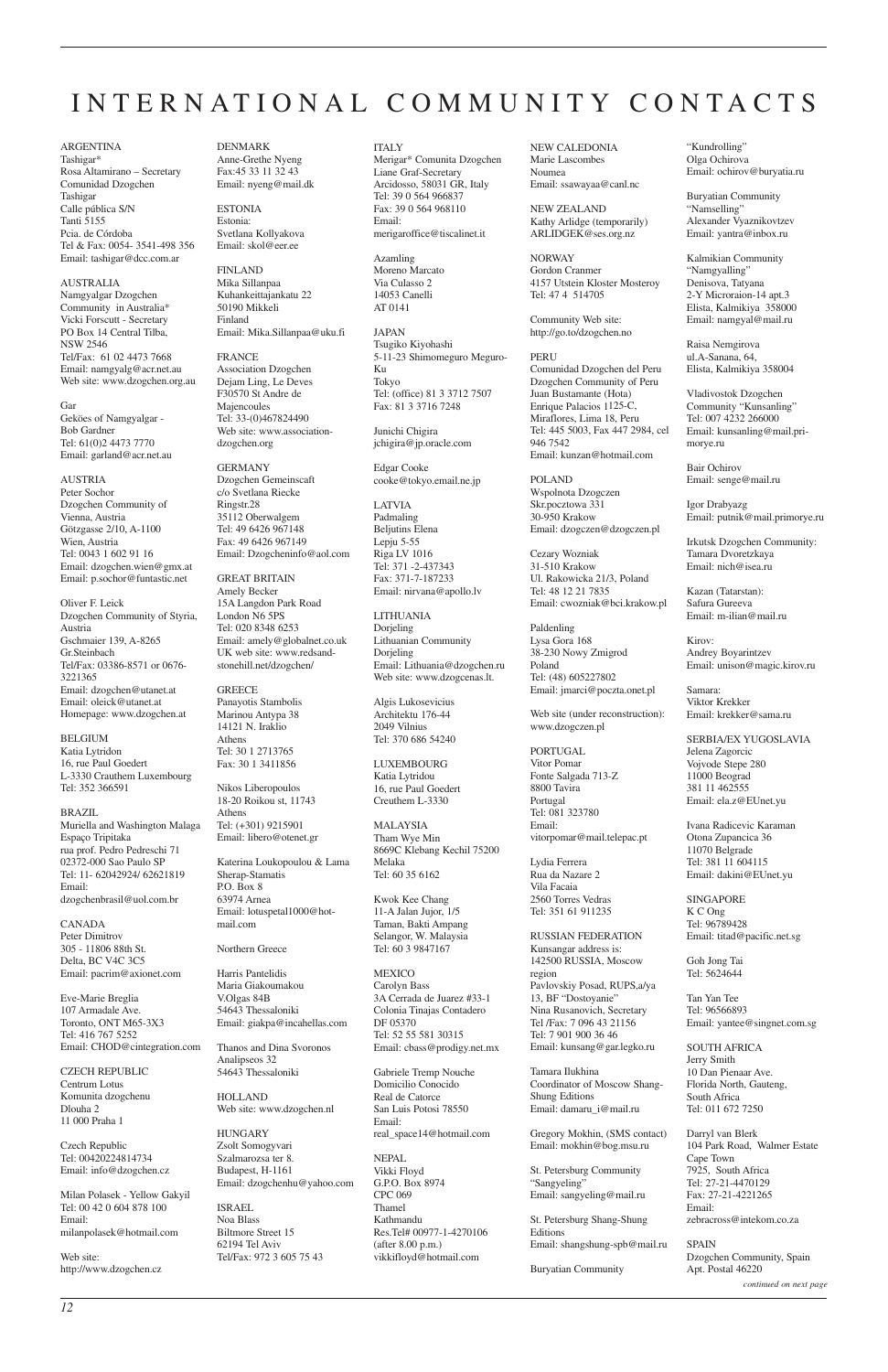The Mirror Newspaper of the International Dzogchen Community of Chögyal Namkhai Norbu

Main Office: PO Box 277 Conway, MA01341 USA Tel: 413 369 4208 Fax: 413 369 4473 Email: Mirrornk@cs.com

European Office: The Mirror Merigar Arcidosso 58031 GR Italy Email: lizmirror@tiscalinet.it Tel: 39 3298865292 Fax: 39 0564- 968 110

> Editorial Staff: Naomi Zeitz, Tsegyalgar Conway, MAUSA

Liz Granger Merigar Arcidosso, Italy

Literary Editor: John Shane

**SWEDEN** Alexander & Pernilla Dobronravoff Ulrikedalsvagen 6i #201 224 58 Lund, Sweden Tel: 046 13 70 34 Mobile: 073 655 1968 Email: pernilla\_liedgren\_dobronravoff@hotmail.com

> Advisors: Adriano Clemente Anna Eid Barbara Paparazzo Des Barry Jim Valby

Layout & Design: N. Zeitz

Illustration: p 7 Changchub Dorje by Nigel Wellings

Web Site Managers: Malcolm Smith John Herr

Printer: Turley Publications Palmer, MA USA

> Distribution: Tsegyalgar at Conway,

| P.O. BOX $211$                                      | Elias Capriles             | 12.00                       | GMT, London, Dublin, Lisbon                                | MA, USA                      |
|-----------------------------------------------------|----------------------------|-----------------------------|------------------------------------------------------------|------------------------------|
| Conway, MA 01341                                    | Apartado Postal 483        | 13.00                       | Rome, Berlin, Oslo, Paris, Madrid, Amsterdam,              |                              |
| Tel: 413 369 4153                                   | Merida 5101                |                             | Copenhagen, Brussels, Geneva, Prague, Salzburg, Stockholm, |                              |
| Fax: 413 369 4165                                   | Tel & Fax: 58 74 440026    | Budapest, Vienna, Warsaw    |                                                            | Subscription Rate/6 Issues:  |
| Email: DzogchenUSA@com-                             | Email: elicap@ciens.ula.ve | 14.00                       | Helsinki, Athens, Ankara, Beirut, Jerusalem,               | \$35US available             |
| puserve.com                                         |                            | Vilnius, Johannesburg       |                                                            | through                      |
|                                                     | Merida Dzogchen Community  | 15.00                       | Moscow, Murmansk, Baghdad, Kuwait City,                    | Tsegyalgar                   |
| Dzogchen Community of Alaska<br>Apartado Postal 483 |                            | Riyadh, Tashkent            |                                                            | 35 Euro                      |
| Martha Quinn                                        | Merida 5101                | 16.00                       | Kabul                                                      | through Merigar              |
| 9210 Long Run Dr.                                   | Fax: 58 74 440026          | 17.00                       | ODDIYANA, Islamabad                                        | Visa and Master card         |
| Juneau, AK 99801                                    |                            | 17.30                       | Delhi, Bombay                                              | welcome                      |
| Tel: 907 790-1908                                   | Is your contact            | 17.45                       | Kathmandu                                                  |                              |
| Email:                                              | information up to          | 18.00                       | Dacca                                                      |                              |
| quinnm@mail.jsd.k12.ak.us                           | date? If not please        | 19.00                       | Bangkok, Jakarta, Saigon                                   | All material ©2004 by        |
|                                                     | contact                    | 20.00                       | Singapore, Beijing, Lhasa, Manila, Hong Kong,              | by The Mirror                |
| Pat Martin<br>mirrornk@cs.com                       |                            | Kuala Lumpur, Taipei, Perth |                                                            | Reprint by permission only   |
| <b>Yellow Gakyil</b>                                |                            | 21.00                       | Tokyo, Seoul                                               | We reserve the right to edit |
| Dzogchen Community of Alaska                        | Thank you!                 | 22.00                       | Brisbane, Vladivostok                                      | all subsmissions             |
| PO Box 35805                                        | The Mirror                 | 22.30                       | Adelaide                                                   |                              |
| Juneau, AK 99803                                    | G                          | 23.00                       | Kamchatka, Melbourne, Sydney                               |                              |
| Tel: 907-780-6643                                   |                            |                             |                                                            |                              |
|                                                     |                            |                             |                                                            |                              |
|                                                     |                            |                             |                                                            |                              |

USA Tsegyalgar\* Ed Hayes -Secretary  $P.$  O  $\overline{P}$ 

#### 28028 Madrid

SWITZERLAND Monique Leguen 12 D ch.Maisonneuve CH-1219 Chatelaine Tel/Fax : 0041-22-7973721 Email: leguen@infomaniak.ch

TAIWAN Armim Lee Tel: 886-2-23250697 Fax: 886-2-23258857

Sophia Wu Email: twinklingstar@hotmail.com

THAILAND Geoffrey Blake & Lynne Klapecki 33 Soi Lang Suan - Ploenchit Rd Bangkok 10330 Tel. 66 -2-2543555 or Tel. 66-2-2545532 or Tel. 66-2-2549061 (direct line) Email: gblake@mozart.inet.co.th

UKRAINE Kiev: Alexander Kirkevitch Email: kirk@uitcha.kiev.ua

Kharkov Community "Karmaling": Igor Mironenko Email: garikkaz@assa.vl.net.ua

Donetzk: Igor Berkhin Email: rangdrol@mail.ru; dharma@donapex.net

Chernigov: Alexander Belskiy Email: belsky\_a@yahoo.com

Odessa: Taras Kravtchenko Email: rurga@paco.net

Crimean Community "Dedrolling": Valeriy Fesun Email: malmayak@ateleport.com

Simferopol/Yalta Community: Roman Suhostavskiy Email: codram@mail.ru

5717 N. Washtenaw Ave. Chicago, IL 60659 Tel: 773 784 4168 Email: lynnsuth@aol.com

Dzogchen Community West Coast Dondrup Ling 2748 Adeline St. Suite D *Berkeley, CA 94703* Tel: 510 644 2260 Email: aha@dzogchencommunitywest.org Web site: www.dzogchencommunitywest.org

Dzogchen Community of New Mexico Julia Deisler PO Box 1838 Santa Fe, NM 87504 Email: jmdeisler@aol.com

Lidian King PO Box 1014 Crestone, CO 81131 Tel: 719 256 5263 Email: lidian@fone.net

New York Dzogchen Community Email: kathydmcgrane@hotmail.com

Susan Indich 129 Kaelepulu Dr. Kailua Hawaii, 96734 Tel: 808 261 3469 Fax: 808 524 4342 Email: indichcoll@aol.com

Jerene P.O. Box 2181 Kealakekua, Hi. 96750 Tel: 808 323-9714 Email: jerenela@hawaii.rr.com

VENEZUELA

Tashigar North Gakyil: tashinor@gruposyahoo.com.ar

Tashigar Norte Calle Bolivar Nro 32 Valle de Pedro Gonzalez Municipio Gomez, Isla de Margarita

Carmen Rivas PO Box Apartado Postal 123 Juan Griego Margarita, Venezuela Email: marcarmenrivas@yahoo.com.ar

Pablo Lau Rivera Lhundrubgar Pba. Res. Pedermales Av. Paez Montalban II 1021 Caracas Tel: 58 2 4421434 Fax: 58 2 340643 Email: ablola@hotmail.com

 $E_{\text{max}} C_{\text{max}}$ 

### **WORLD WIDE TRANSMISSION: TRANSMISSION: ANNIVERSARY OF ADZOM DRUGP ADZOM DRUGPA**

**9th Tibetan month – 25th day ibetan month – 25th day Sunday November Sunday November 7th 2004 7th 2004**



### ABOUT THE WORLD WIDE TRANSMISSION:

Newcomers who want to participate in this Transmission must be truly interested in the Teachings transmitted by our Teacher Chögyal Namkhai Norbu Rinpoche and practiced in our worldwide Dzogchen Community. Participation of newcomers in this World Wide Transmission should try to receive Teachings from Chögyal Namkhai Norbu in the future. After having received this Transmission, they should also try to train and collaborate with the Sangha of the International Dzogchen Community of Namkhai Norbu Rinpoche. Originally our Teacher, Chögyal Namkhai Norbu, had the idea of a "Transmission on Distance", because he wanted to help people in difficult situations, who could not travel at that time to meet the Teacher. The Transmission will enable them to practice the Dzogchen Teachings transmitted by him, without needing direct contact with the Teacher at that time.

Here is a short summary of how this Live-Video-Empowerment works:

1. To receive the World Wide Transmission, new students need to participate with an experienced student who will host both the preliminary explanation as well as the actual practice. The explanations should be given by a long-time student of Namkhai Norbu Rinpoche, well in advance of the event.

2. Hosts of the Empowerments with the videotape should be Members of the International Dzogchen Community.

3. For new and interested persons, it is important to have seen the explanation of Chögyal Namkhai Norbu that is also on the videotape, in advance. They should also have the possibility to clarify doubts about the practice on the videotape with some serious, dedicated, older students of Namkhai Norbu Rinpoche before the Empowerment.

4. Exactly at the given time (see timetable) at your place, you start the Transmission-Video at the starting point of the part of the Anniversary of the Master Padmasambhava. At that moment - worldwide - students and newcomers start to practice together with Chögyal Namkhai Norbu. Master and students simultaneously practice together this session of Thun, which ends with a dedication of merits.

We wish you all a successful practice. Please contact your local Community for details.

### Schedule

| 01.00                                               | Wellington, Auckland                              |  |  |  |
|-----------------------------------------------------|---------------------------------------------------|--|--|--|
| 02.00                                               | Hawaii                                            |  |  |  |
| 03.00                                               | <b>Fairbanks</b>                                  |  |  |  |
| 04.00                                               | San Francisco, Los Angeles, Vancouver             |  |  |  |
| 05.00                                               | Denver, Salt Lake City, Pagosa Springs, Edmonton  |  |  |  |
| 06.00                                               | Chicago, Mexico City                              |  |  |  |
| 07.00                                               | New York, Conway, Montreal, Atlanta, Detroit,     |  |  |  |
| Havana, Kingston, Indianapolis, Ottawa, Lima, Quito |                                                   |  |  |  |
| 08.00                                               | Caracas                                           |  |  |  |
| 09.00                                               | Buenos Aires, Sao Paolo, Rio de Janeiro, Santiago |  |  |  |
| 12.00                                               | GMT, London, Dublin, Lisbon                       |  |  |  |
| $\sim$ $\sim$ $\sim$                                |                                                   |  |  |  |

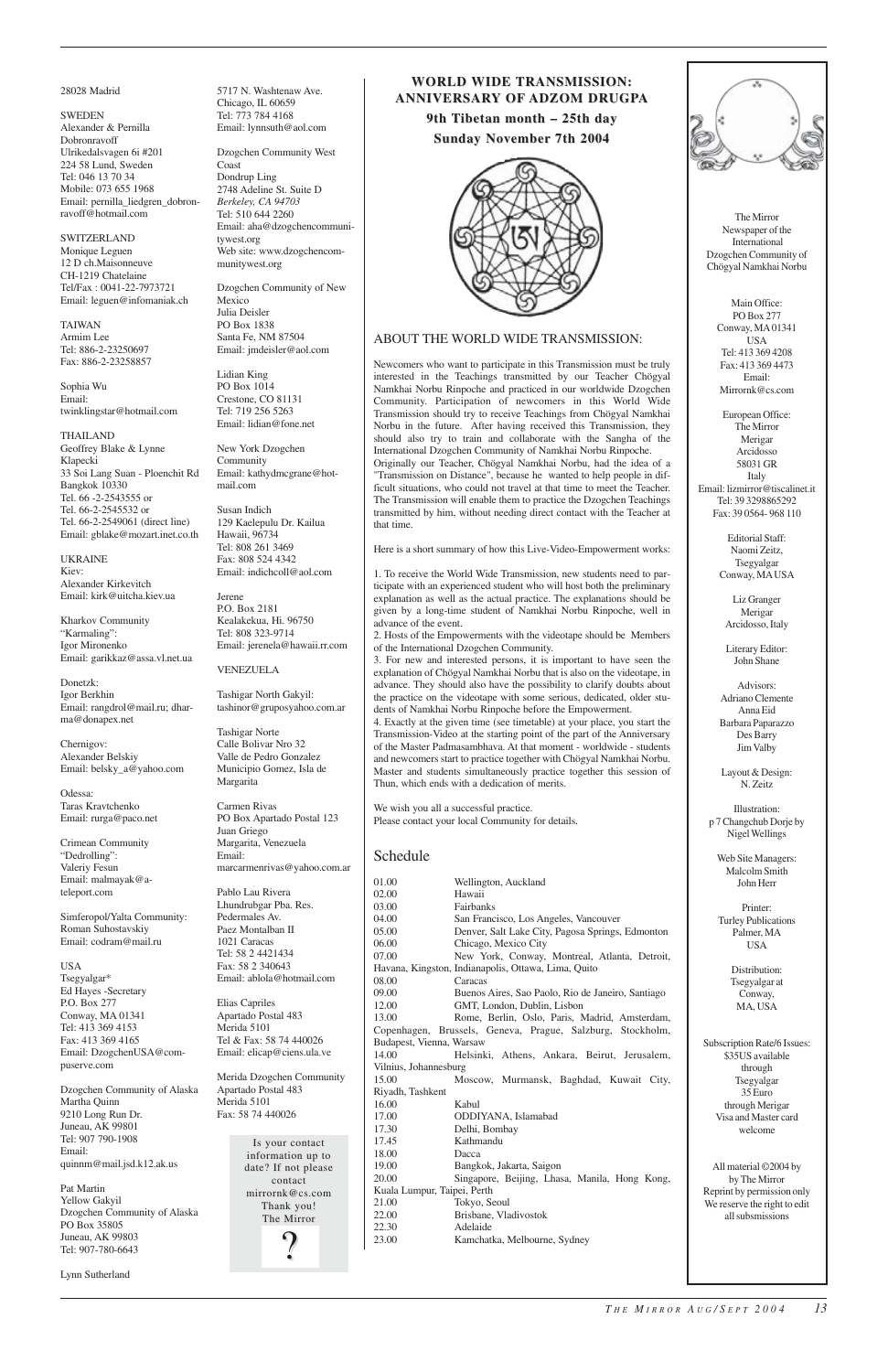## *m e r i g a r*

# *INTERNATIONAL COMMUNITY NEWS*

Annual General Assembly at Merigar

Once again the annual general assembly of members was held at Merigar in the Gonpa on Friday July 30, 2004. The first item on the agenda was the election of the new Gakyil with 5 new people stepping in to replace those who were leaving.

The Gakyil for 2004 – 2005 consists of:

Blue Sergio Quaranta – Director Pia Barilli – Vice-Director Virginia Policreti

Yellow Marinella Atzeni Giorgio Dallorto Alfredo Colitto

Red Marco Almici Patrizia Moscatelli Andrea Calducci

Geköes Robin Bennett

Next, the budget for 2003 was briefly presented and it was noted that income had decreased over the year because there had been no big retreats with Chögyal Namkhai Norbu. It was also apparent that the income from membership was not sufficient to cover the running costs of Merigar and there was a feeling that there was a need for change possibly either reducing expenses or increasing membership or both.

As far as expenses were concerned, the Merigar accountant, Pia Bramezza, explained that it was difficult to have a clear picture of why last year's budget had been exceeded and that a clear budget for work that needed doing had not been established before starting it.

At this point, Yeshi Namkhai stepped in to explain that a big structure such as Merigar has high costs and a lot of income is required to support it, otherwise you need to start reducing the structure and the costs. Then he gave some examples to evaluate expenses and assets - like dividing all expenses by the number of members to consider if it is worth keeping the structure as it is.

Yeshi then launched into a long and detailed presentation of various facets of the reorganization of the Dzogchen Community that was introduced last summer. After officially introducing AmbientiWeb Consulting, a company recently set up by himself and Luigi Ottaviani in Grosseto, Yeshi spoke about the motivation for reorganization – the hope to continue to develop and spread not only within the actual structures of the Community, but also towards the outside world. He explained how important it is for the Community to have one whole vision, rather than separate and different points of view so that we look and move in the same direction; to achieve unity and intimacy and therefore move in the same direction, we need to have the same governing principles.

Yeshi went on to speak about the various fields within which the three colors of the Gakyil operate and then the theme and objectives of reorganization. Four main themes were presented covering all aspects of the organization's life – financial (our balance and results), members and market (how we appear to members and people outside the community), internal activities (our activities and what to do better), knowledge and teaching (how to preserve and transmit). Later he gave statistics related to our future performance, our objectives and how to reach them.

Yeshi's presentation was very detailed and sprinkled with a terminology more fitting for a high power business meeting rather than a very mixed group of Dzogchen Community people. However, even though some of the business jargon may have been unfamiliar, the underlying principle of reorganization was very clear and familiar to us all. The energy, innovation and know-how that will be available to reorganize the Community will be very welcome and we can look forward to taking a more dynamic step into a modern world.

## *PA S S A G E S*

DEATH: Thursday August 12th, 2004, in the early morning, *Claudia Ciardulli* died. She had faced serious illness already once in her life and that experience had given her a very deep awareness of impermanence and the importance of practice. Still she never lost her open, solar and joyful smile. We will all miss her a lot, especially the Dzogchen Community in Rome, where she was very present and active until a few months ago. We'll try and be near her with our practice, and also hope that it will be a comfort for Donatella, Claudia's dear family and Vajra sister.

*The Merigar Letter spoke to some of the participants and teachers towards the end of the month long retreat at Merigar on the Base of Santi Maha Sangha, Yantra Yoga and Vajra Dance.*

#### Merigar Letter: What were your impressions of the retreat?

Tea: Personally I was very happy with the retreat because following it for four weeks was very useful for me within my limits and I was really able to get into it. Then there was the fact of alternating teaching with Vajra Dance and Yantra Yoga. I was very happy and recommend anyone who has the opportunity to participate not to miss it.

Annamaria: I agree with Tea. It was a unique opportunity to go into the Teaching much more profoundly.

ML: Do you think that being 24 people together at the retreat was a good number?

Silva: It was a good number. In my experience, the dynamics of the retreat came out not so much from the group as a whole but from our personal reactions over the four weeks. I think that each one of us had at least one difficult day, either due to tiredness or for the emotions that came up. It wasn't so much a group dynamic but each one of us coming up against their own limits because there were a lot of hours of work. I think the retreat was a little long. In fact, this last week I really just want to go home and not see anyone. Just have the time to absorb it. Four weeks are just too long even though I agree that it was a great opportunity to really go into the teaching in depth. It is like jumping into the teaching that we have received but with the possibility to understand more calmly.

Gloria: We had the chance to put into practice some of the things that were more theoretical in the book.

ML: What do you think of the fact there were sessions of Teaching and practice as well as sessions of Vajra Dance and Yantra Yoga? After sitting for so long it must have been good to do some activities and put into practice what presence means.

Jim Valby (SMS teacher): I thought it was very nice in, say, the Dance class that there was individual attention because with such a small number of practitioners dancing, each person was corrected and we were able to learn. Often in a larger group we don't do the dance steps correctly, we don't learn the details. But this time with only a few people, we learned better.

Carla: It was the same thing with the Yantra. It was very nice to meet together each evening and do the nine movements, and perfect the movements we had already done.

ML: What did you do with Jim?

#### Carla: We laughed!

Jim is a great teacher. We had the possibility to listen and reflect on the teaching as well as do the practice. The best thing was the possibility to listen to things we had heard before but from a different angle. For me it was important. Each day there was the chance to understand something better. Nothing was taken for granted – even practicing a simple A. Annamaria: The way Jim teaches

leads you to the experience of the practice in the most profound way.

Carla: What I really enjoyed about the retreat with Jim was that we were able to understand concepts

that were difficult to understand in the text, The Precious Vase, which is written in a philosophical language.

Alexandra: The retreat was really a challenge for moving, for staying calm. It was very interesting to see in these three and a half weeks the attempt to feel familiar in something and just letting go. So this was a nice experience to have. I also liked very much to alternate between sitting practice and movement even though it is a challenging amount in one day. And every day the energy increases. I noticed that it took me quite a few hours to get my energy level adjusted to my physical state.

Christian: This is the second retreat I've been to with Jim and now I understand much more than before. What was very important for me was the differences between Sutra, Tantra and Dzogchen point of view and the practices I do. Now I can look at the different points of view. It was very important for me to find this. It was quite difficult to understand on my own and now I feel much better about it.

ML: Do you have any advice for future retreats like this one? Does anything need to be changed?

Konstantin: I think the retreat was really good for learning Yantra Yoga. It was quite intense and you can go quite far in that time, but it wasn't so easy for the Vajra Dance.

Alexandra: For the Dance it was very difficult. For Yantra even in the beginners group there were different levels so it wasn't too much of a problem, because even if you didn't do all the exercises, you could join in. But in the Vajra Dance if you reach your limits and you don't try your maximum, you

Merigar Dzogchen Community in Italy Arcidosso 58031 GR Italy Tel:39 0564 968 837 Email:merigaroffice@tiscalinet.it Web site: web.tiscalinet.it/merigar



## Impressions of the Month Long Santi Maha Sangha, Vajra Dance and Yantra Yoga Practice Retreat at Merigar

## with Jim Valby, Prima Mai and Laura Evangelisti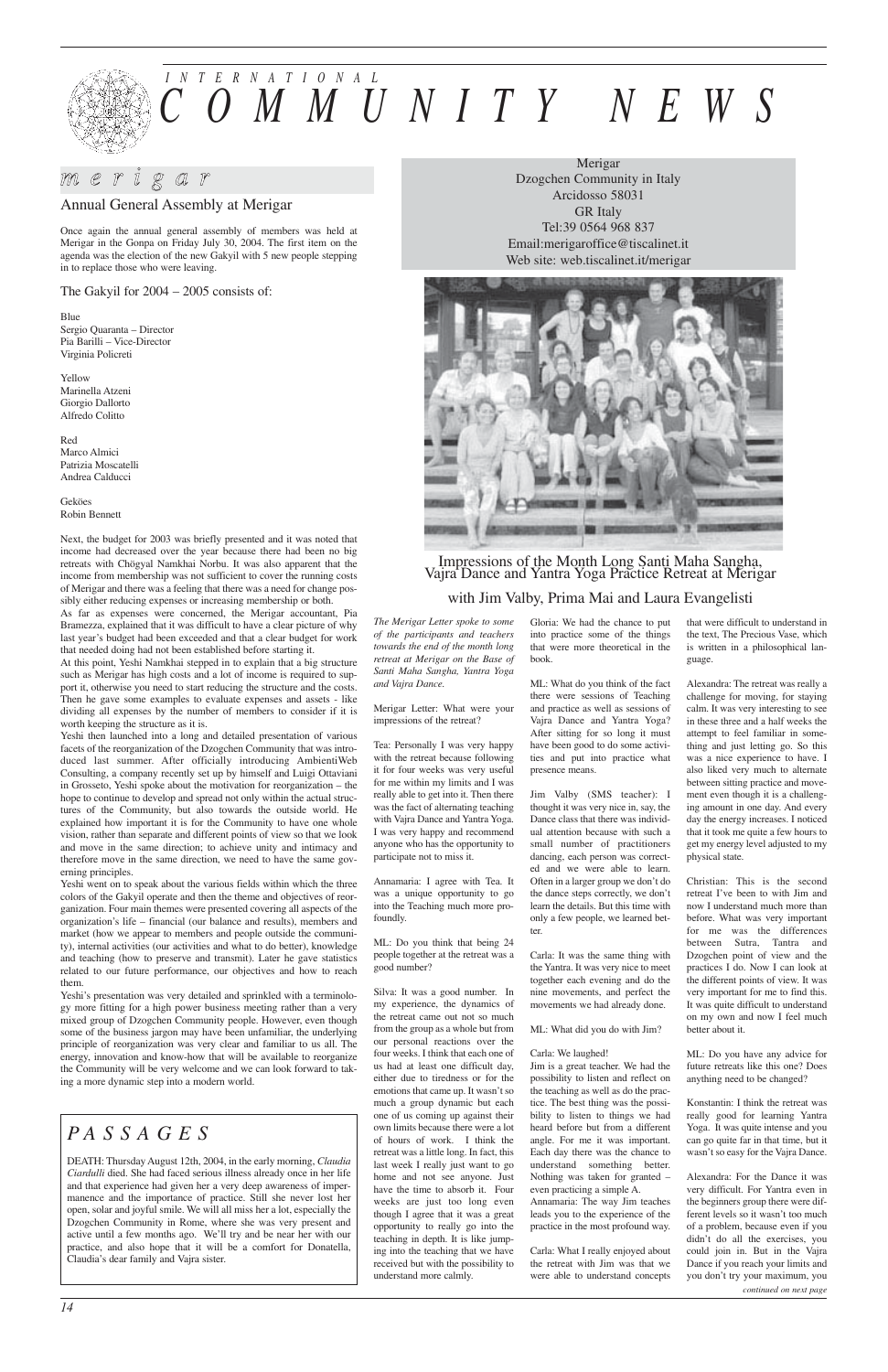*INTERNATIONAL COMMUNITY NEWS*



#### September 18-19

Course of explanation & practice of the Liberation of the Six Loka Dance. The course starts at 5 p.m. on Saturday, September18 Cost: 50 Euro with discounts for members.

#### September 25-26

Retreat of Xitro practice & Karma Yoga practice The retreat starts at 10 a.m. on Saturday Sept.25th

### October 1 - 3

In-depth Course of Song of the Vajra Dance with Prima Mai The course starts at 4 p.m. on Friday October 1st Cost: 105 Euro with discounts for members

#### ENROLLMENT

If you wish to enroll for a course, seminar or retreat, please contact the office to book a place and send advance payment of 25 Euro to confirm your booking via postal order at least 10 days before the beginning of the course, indicating the course you are confirming your place on. The postal order should be addressed to: Associazione Culturale Comunità Dzogchen – Merigar – 58031 Arcidosso GR.

You should make your booking with the office sufficiently ahead of time since courses that do not reach a minimum number of participants will be cancelled.

To take part in the activities of the Association you need to be a member. A first installment of 15 Euro for the ordinary member's card will be required before taking part. A first installment alone does not entitle you to the discounts for members. Discounts for paid up members are: 20% for ordinary members, 40% for sustaining members and 50% for students and retired people on a low income.

## *e u r o p e*

The Dzogchen Community UK is proud to announce

Tibetan Ku Nye Massage (Level 1) and Mantra Healing

#### Two courses led by Dr. Nida Chenagtsang

Tibetan Ku Nye Massage (Level 1)

An intensive residential course led by Dr. Nida Chenagtsang. Part of an ongoing series of courses in Ku Nye and more generally Tibetan medicine to be held in the UK.

#### Dates:

Tuesday, November 2 - Thursday November 11, 2004, (10 full days). Cost: Email: pwhite@i12.com, GBP 500 all-inclusive (see below). Venue: Kunselling Retreat Centre, Powys, Wales. This is a residential course and includes accommodation and full board. For more details contact the organizer. Maximum Places: 20, Minimum (for course to run) 10. Contact Peter White Email: pwhite@i12.com

Tel: 07900 496909,

35 Finchams Close, Linton, Cambridge, CB1 6ND, to book your place on this course.

A GBP100 advance booking payment is required, returnable only on cancellations of the course due to insufficient numbers. The balance to be paid on the first morning of the course.

#### Description

Ku Nye is an ancient Tibetan treatment modality belonging to one of the four main therapeutic approaches: diet, behavior, medicines and external therapies such as massage, moxa, the application of compresses, stones, balneotherapy. Ku Nye can be practiced by anyone having the correct attitude, skills and training with an adequate knowledge of the basic principles of Tibetan medicine.

A Ku Nye session includes three different phases: ku or application of oil where different curative herbs and spices are added according to the various types of disorders, nye or the actual massage techniques like rubbing, tapping, stroking, stretching of muscles, tendons, meridians and the rotation and pressure of points, chi or removing oils by applying chick-peas or barley flours to avoid or prevent possible unbalances of humors.

someone change his/her mind, but please believe that they are beautiful, they are in silk (previously they were in viscose) and so the price is worth it.<br>Please consi der also that it is a once in a lifetime purchase and for a

Tibetan Massage includes also other therapeutic methods to balance chakras energy and the flow of lha, a very subtle energy circulating throughout the body according to the lunar calendar. Beside massage Ku Nye includes external therapies such as cupping, moxa, balneotherapy, golden needle technique, tapping with a stick, the use of shells, fomentation, blood letting. Ku Nye can prevent many illnesses, balance the energies of the five elements and contribute to slow down the aging process of the body.

The structure of the Ku Nye seminars given by Dr. Chenagtsang are in three levels with a final diploma level to complete the training. In this first level course we will cover the following:

-Historical outline and fundamental principles of Tibetan medicine.

-Explanations and practice of Ku (oiling of the patient, mobilization of joints and application of heat).

-Explanation and practice of Nye (treatment of muscles, tendons, meridians and points).

-Explanation and practice of Chi (cleansing of the patient with specific flours and powders).

The first level includes 70 hours of teachings plus 20 hours of group work within the course, the treatment of at least 50 patients and 60 hours of individual study for a total of 200 hours altogether. Course materials are included.

More information about the subsequent levels can be provided on



request.

Mantra Healing A course led by Dr. Nida Chenagtsang

Dates: Tuesday, October 26 - Friday October 29, 2004 Cost: GBP 200, (members contact the course organizer) Minimum Places: (for course to run) 15, maximum 35 Venue: The October Gallery, Central London. Contact: Peter White, Tel: 07900 496 909, 35 Finchams Close, Linton, Cambridge, CB1 6ND, Email: pwhite@i12.com to book your place on this course.

A 20% (GBP 40) advance booking payment is required, payable to "Dzogchen Community UK", balance to be paid on the first day of the course. Further details will be announced shortly.

#### Description

MANTRA HEALING is a healing practice employed in traditional Tibetan culture as a component of Tibetan medicine. The main points dealt with in these seminars are:

Dear Vajra Dancers,

We finally received the new samples of the Vajra Dance costumes from Nepal, both Pawo and Pamo, and they are really beautiful! They are professionally made in pure silk with cotton lining. It's really an experience to wear it!

We thank you for being so patient and waiting so long. We had different sorts of obstacles that did delay the process. On the other hand, the Vajra Dance costume is quite elaborate and, as you know, it comes directly from Chögyal Namkhai Norbu's dream.

Now we would like to inform you that we are ready to start the production and that the final price will be

\$300 US plus \$30 US shipping costs, total = \$330 US (or 250 Euros plus 25 Euros shipping costs, total = 275 Euros).

We understand that there is a big difference compared to the price of a few years ago (\$120US), and that this difference is high enough to make

very precious costume that is for our spiritual practice, not just a wordly one. This is the best we can do at the moment but we'll continue to look for other solutions, to make it less expensive, with the collaboration of all Gars.

We kindly ask you to inform us soon if you want us to proceed with your order.

The possibilities are:

1 - Confirm your order and send the difference of \$210US (originally you paid \$120US each)

2 - Order and send \$330US (for those who didn't pay yet)

3 - Cancel your order and ask to be reimbursed for what you deposited earlier

4 - Wait for other possibility to have less expensive costumes.

To send the money, please send a bank transfer to: Monte dei Paschi di Siena (Bank), Branch n. 2760 Arcidosso-Italy Account nr 7086.09 in the name of Adriana dal Borgo. Please send an email (adrianadalborgo@tin.it) to confirm the deposit.

Thank you in advance, Our best greetings!!! *Adriana dal Borgo and Federica Mastropaolo* For further information, contact: Merigar Office MERIGAR Dzogchen Community in ITALY - EUROPE – 58031 Arcidosso GR, Italy Tel.:++39 0564 966837 Email: merigaroffice@tiscalinet.it - http://web.tiscalinet.it/merigar

## MERIGAR

PROGRAM

### 2004

#### New Vajra Dance Costumes!

*continued on next page*

Passages Died: In the early afternoon of Thursday August 26, 2004, our Vajra Brother *Leon Ghalichian* passed away in Frankfurt, Germany. He had been ill for some time. Those who knew him will fondly remember him for his loving generosity and kindness. He will be greatly missed by all his friends.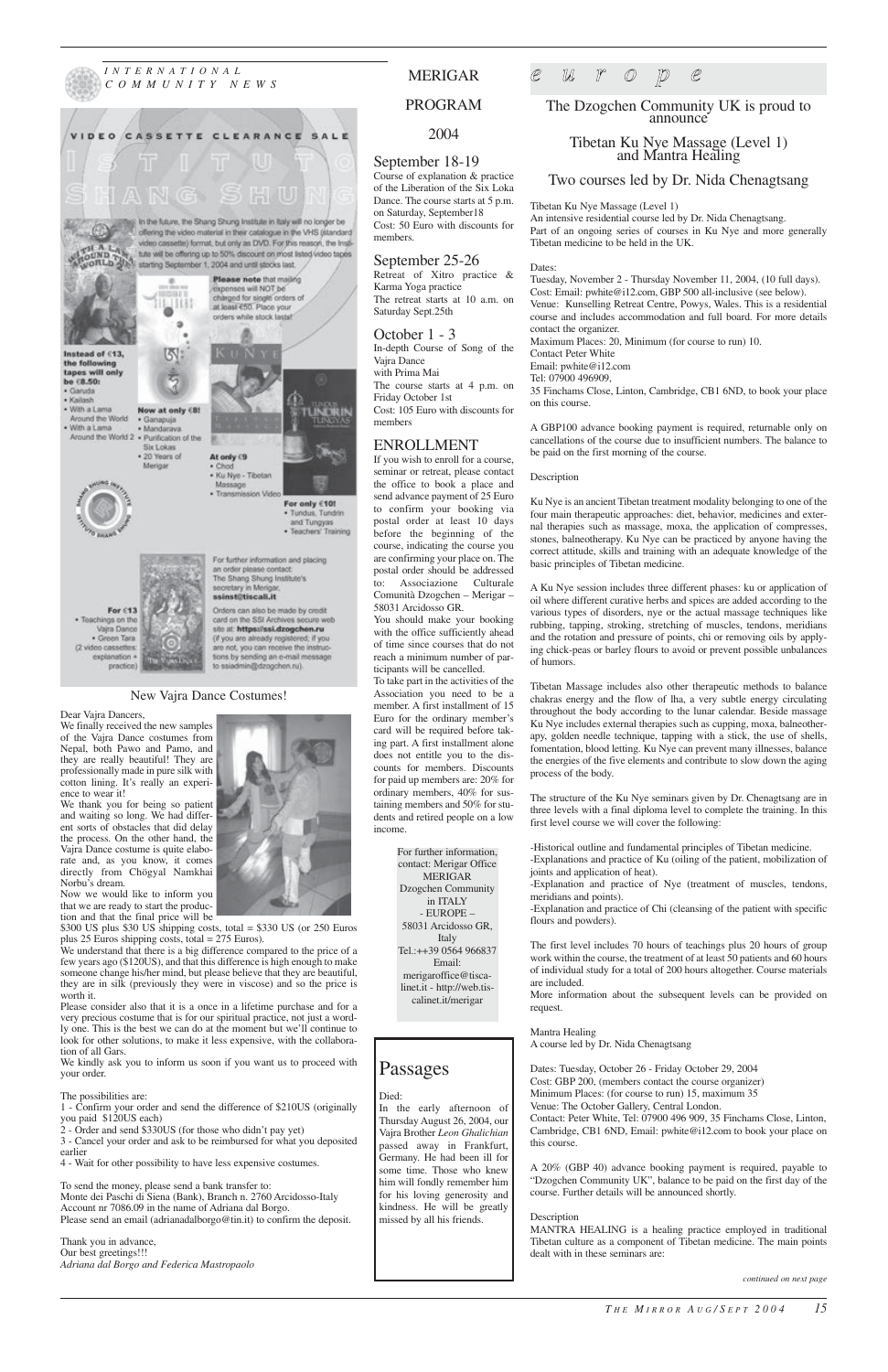

### *INTERNATIONAL COMMUNITY NEWS*

- An explanation of the origin of this spiritual healing practice.
- The main fundamental principles of Tibetan medicine.
- An explanation of natural sound, the sounds of elements, their colors
- and their associations with hands and fingers for healing purposes.
- The meaning of mantras: main mantras and mantras used to cure spe-
- cific disorders, the action of mantras.
- Mantras and their transmission.

- Explanations on how to use the mala and the meaning of different types of malas, the recitation of mantras, the posture to assume and many other necessary details for a correct mantra recitation.

- Explanations on the use of other ritual objects employed for healing purposes.

- The therapeutic properties of some precious stones.

During the course students will have the opportunity of devoting a lot of time to practice in order to have the experience of mantra recitation. This course consists of an intensive seminar of four days.

#### About Dr. Nida Chenagtsang

Dr. Chenagtsang is a fully qualified Tibetan Medical doctor, trained in Tibet. Since 1996 Dr. Chenagtsang practiced at the Traditional Tibetan Medicine Hospitals in Lhasa and Lhoka, Tibet. In 1998 Dr. Chenagtsang was invited from Tibet to the Shang-Shung Institute in Italy where he continues to work as the Coordinator of the Traditional Tibetan Medical Department.

Here he teaches and facilitates the 4-year Traditional Tibetan Medical Course as well as leading international courses in Ku Nye massage, mantra healing, dream analysis, diet and behavior and many other Tibetan Medicine oriented subjects.

Vajra Dance Course Dance of the Liberation of Six Lokas October 1- 3, 2004 with Rita Renzi Berlin, Germany

Namgyalgar: Elise Stutchbury <elise777@austarnet.com.au> Tashigar: Ricky Sued <rsued@onenet.com.ar>

We are happy to announce the following Vajra Dance Course of the Dance of the Liberation of the Six Lokas with Rita Renzi in Berlin, Germany from October 1st - 3<sup>rd</sup>, 2004. Anyone is welcome to participate who is interested, even without transmission.

The course will start on Friday 17.00 and end Sunday afternoon at 16.00.

Fees: Euro 130. for non-members, 100. for members

Booking in advance while remitting until 30/8/04 is Euro 120. for non-members, 90. for members (reduced 108./ 80.).

**Vear after year, I would read in the Mirror ecstatic accounts of Santi Maha Base Practice Retreats** read in the Mirror ecstatic accounts of Santi Maha with Jim Valby around the world, and I would always finish reading the articles feeling torn. I was delighted that so many Vajra sisters and brothers were following the Santi Maha Sangha training. But I was beginning to feel a bit left out; why was it that these courses always seemed to happen when I had to work if they took place in the USA, or when I was on vacation but could not travel outside of the country?

Please remit to the account of the Dzogchengemeinschaft Deutschland e.V., Stadtsparkasse Düsseldorf, Knt.-Nr.: 11047891, BLZ: 30050110, IBAN DE 40 3005 0110 0011 047891, SWIFT/BIC DUSSDEDDXXX

For registration & more information please contact: Regine Zettler, Email: Regine-125@gmx.net, Tel: 0049-(0)89- 74298244

## PASSAGES

#### MARRIED:

*Waltraud Kranz & Alexander Sochor*

We are happy to announce our marriage to the International Dzogchen Community! We met at the July retreat, 1999, at Merigar, Italy, and married on 07.08.2004 in Salzburg/Austria.

#### SHANGSHUNG EDIZIONI

Chögyal Namkhai Norbu SANTI MAHA SANGHA LEVEL ONE TRAININGS July 1994 to June 2001

#### *Edited by Jim Valby*

Two Volumes, 622 pages, Euro 40,00

Shang Shung Edizioni has published a new English language book with transcriptions from Rinpoche's first thirteen Santi Maha Sangha Level One Trainings. Rinpoche's explanations are arranged firstly by topic and secondly by the retreat dates. The content of the SMS Level One Training evolved over the years. Rinpoche added new topics and explanations.

This new book is intended for those who have already passed the SMS Base Level examination, received the SMS Level One teachings, and kept their Nine Samayas.

SMS1 practitioners who wish to receive this new book should contact their Gar's SMS coordinator.

Merigar: Igor Legati <edizss@tiscali.it>

Kunsangar: Grisha Mokhin <mokhin@dzogchen.ru>

## *t s e g y a l g a r e a s t & w e s t*

Tsegyalgar, Dzogchen Community in America, 18 Schoolhouse Road, Conway, MA 01341 Tel: 413-369-4153 | Fax: 413-369-4473 Email: secretary@tsegyalgar.org

## SMS ROCKS!

*Random thoughts on a SMS Base retreat with Jim Valby, Tsegyalgar, July 2004*

#### *by Paola Zamperini*

So it was with immense joy that I learned that, for once, I was going to be in the right place at the right time, and that as of July  $1<sup>st</sup>$ , 2004, I would be able to follow a six-day retreat with Jim Valby at Tsegyalgar. I wish I could tell everything of those days. Yet, words fail me. Simply put, it was wonderful. Jim show-

#### ered us with his light-hearted wisdom and deep compassion, one moment guiding us with clarity and precision through the *mdo bcu*, the "ten topics" or concise teachings about Dzogchen, the next carefully and simply explaining the base of the Santi Maha Sangha practices. He showed us the huge wealth of Dzogchen sources written in Tibetan and taught us to appreciate the challenges of translating them into English; he also made sure we understood the contents and the practices contained in "The Precious Vase," leading us to and through them, with patience and enthusiasm. He often shared his own experiences as a Dzogchenpa with disarming honesty and humor and brought laughter as well as understanding to many of us. We discovered in him a great scholar, a true practitioner, and a very cool friend.

We sang the Song of the Vajra while floating (or trying to) together with newts and frogs in the pond of Khandroling; we scared Conway dogs out of their wits with our loud "Phat", and learned more about ourselves, each other and the wonderful transmission we are all so incredibly fortunate to be in. Practitioners, old and new, from all over the world, joined the teachings, and it was amazing to sit in the Tsegyalgar Gonpa and realize how truly global our community is simply by listening to the various accents (American, Czech, Macedonian, Italian, Argentinean, and so on) echo in the words we read out loud from Jim's skillful translation of one of Longchenpa's works. Paula Barry led the Yantra Yoga practices with her usual grace and kind enthusiasm, and our multidimensional Geköes, Cindy Thibeau, once more produced food and comfort for all around, even while nursing a broken foot. The end of the retreat came

too soon, at least for me, and left me feeling a bit homesick for all the friends, old and new, who left the Gar to go back to their lives. Jim left too, to continue his selfless task around the world. I hope that he realized how truly grateful we all were for his time and teachings. But even more, I hope he will come back to Tsegyalgar soon to continue to offer to other practitioners the possibility to open and unfold this wonderful gift that Chögyal Namkhai Norbu gave us, the SMS training.

### NEWS FROM TSEGYALGAR EAST, CONWAY

#### *Dear Vajra Kin,*

In the past few months so many things have happened here at Tsegyalgar that we feel it is about time to give you a brief update. First of all, we want to thank all the people who have left and are leaving the Gakyil and the Gar, beginning with Andrea Nasca, who recently left her post as the secretary. Many of us found our way to the Conway thanks to Andrea's explanations, directions, either via email or phone, and we all owe her a great debt of gratitude. She is currently working hard for A.S.I.A. and we hope to always have her around, one way or another. We also want to thank Damien Schwartz, who many of you may remember as the previous Geköes of Tsegyalgar. As of last month, he has left the position of treasurer on the Gakyil, so we thank him immensely for all his hard work, and we hope to have him soon again among us. Another person who is leaving us is Marilyn Newberry, the part-time secretary at the Gar who has helped us to "hold the fort" as Andrea was leaving and we faced a rather-legally and financially- turbulent period. Due to drastic budget cuts, we unfortunately have to let Marilyn go: we will miss her help and devoted work, though we are sure that she will have a lot of fun and success in pursuing her art career. Last but not least, Dominik Niceva, our "spicy Macedonian", has decided to step

down from her position of president. She will stay on as Blue Gakyil until May 2005, so you will hear still a lot from her, but we would like to take this opportunity to thank her for all her hard work and incredible generosity as a president. She flew almost every month from Miami for our Gakyil meetings, and has made a tremendous difference in the Gar and the Community. We are all way more spacious as a

result of having met her and we look forward to working with her more.

"New entries" in the Gar are Lynn Newdome, our new Yellow member and treasurer; Patricia Shahen, who has just been elected as Yellow this month, and James Fox, on Blue. Welcome to all of you! Also, as many of you already know, we have a new full time secretary, Ed Hayes, to whom we are already indebted for his hard work and efficiency.

The new president of the Gakyil is, well, myself, and I would like to take this opportunity to call on all of you to come forward and join us. We still need at least one or ideally two new Reds (see announcement below), and even if you do not feel you have the time and the energy to become a Gakyil member, we are always very much in need of whatever time and skill you have to offer. People often think that being on the Gakyil is the only way to actually help the Community, but the Gakyil is made up of volunteers who simply try to figure out the work that needs to be done and how to organize it. We always welcome and need your help and support, in what*continued on next page*

#### *Ku nye courses, UK, continued from previous page*

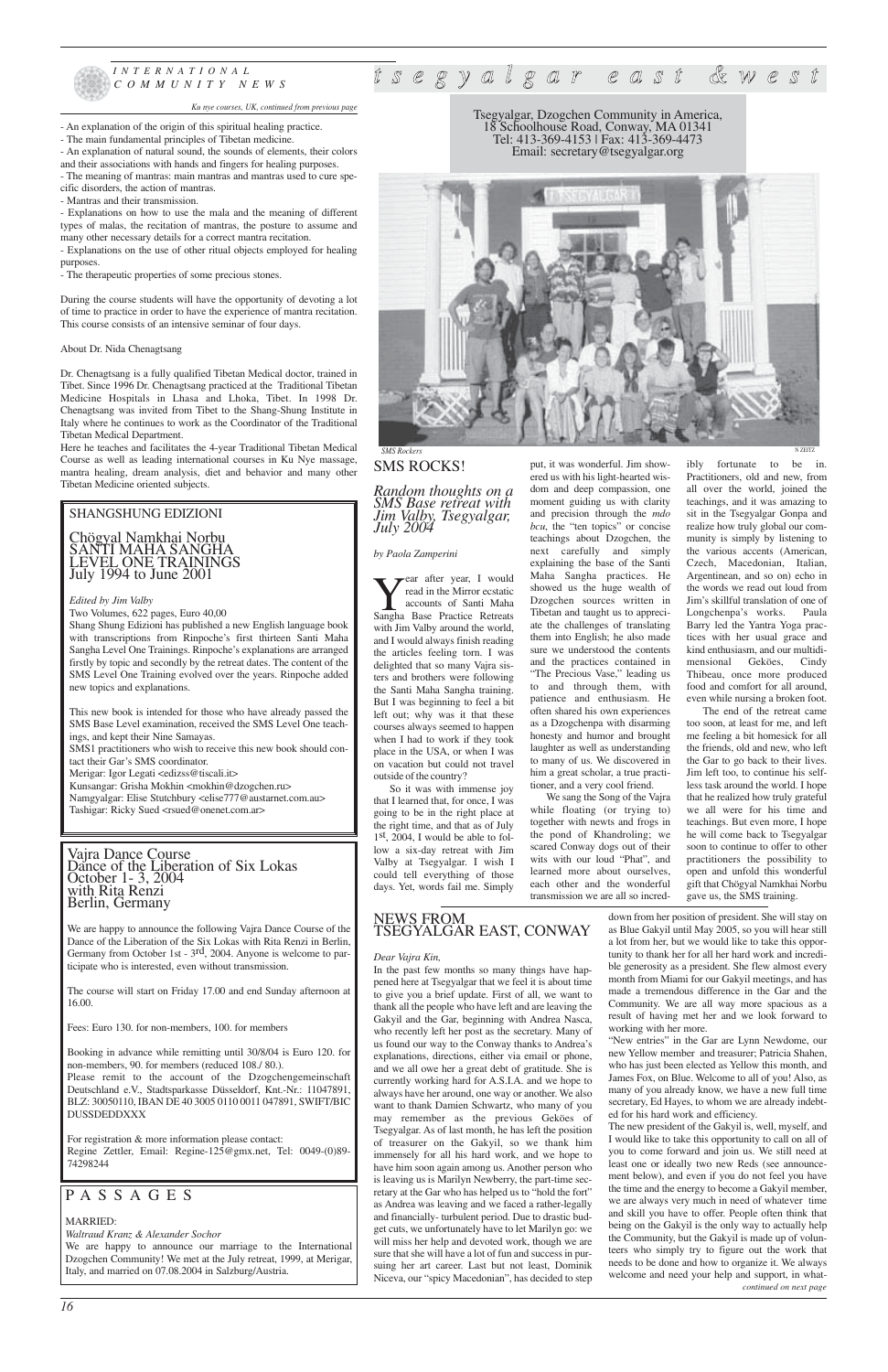*by Santo Santoriello*

We were fortunate this year to be able to apply for a government program, The Forest Stewardship Program, which paid for having a professional forester inventory the Khandroling and Pike's land parcels. government program, The Forest Stewardship Program, which paid for having a professional

She also plotted the corners of the properties with GPS, so that we have a more accurate description of the properties, and they have been plotted onto a topographic map. She identified two old roads through the Pike property, which could be re-established to connect Khandroling to the paved road, instead of having to travel miles on a gravel road. There were no wet lands issues with these paths to complicate the process. The forests have good potential for longterm lumber income. She did concur with Rinpoche, that

removing the low value pine trees would encourage more

valuable hardwoods to fill in those openings. We will be exploring the possibility of having a band saw mill cut the pines into boards for use as siding on the retreat cabins. Being enrolled in the program may allow us to cost share additional projects with the government, except that the person acting as President has cut these funds.

We were able to build the Universal size Dance Mandala this Spring, with lots of help from the participants in the Santi Maha Sangha retreat with Jim Valby, and many others. It was constructed on the former site of the Dance

Mandala, where Rinpoche had had a vision of dakas and dakinis dancing. It is now in the process of being painted. The earth size Mandala in the center should be ready for the Vajra Dance retreat with Anastasia McGhee, August 20-22, when there should be an opportunity for the retreatants to help paint the rest of the Mandala. The bathhouse is to the point of painting the bathrooms, installing the cabinets, and having the plumbers back to hook things up. We have to order another water heater, because the gravity feed water system does not have a high enough water pressure for the first unit we had delivered.

As always, as you walk up<br>the mountain to Khan-<br>land begins to permeate your the mountain to Khandroling, the energy of the body and by the time you reach the top of the land there is a remembered sweetness, peace and deep relaxation from the earth. The light and shadows of the forest dance and the sky blue.

> The site has its challenges: being at the end of a long gravel road, with no electricity, or drilled well. Having the bathhouse will make the retreat more hospitable, by providing toilets, and hot showers. We are exploring the options for extending the electric and telephone lines to the site, but these may be very costly, and have to wait for fundraising. The site is secluded and quiet for retreats, with a wonderful pond for swimming. Rinpoche has said that practicing at Khandroling for one week is like practicing elsewhere for six months. It has special blessings.

> We made a start on the Mandarava long-life cabin, and the Thögal cabin. They should be ready to use next summer. There will eventually be three more cabins built, a little more secluded than these will.

There is currently a small cabin near the pond, which we intend to make a handicap accessible cabin with parking. There is a very nice cabin which was built for Rinpoche, but which is available for anyone to do a personal retreat. Lastly, there is the guardian shrine that has a room that can be used by someone. There are also lots of wonderful spots for camping. The Community also has a dark retreat cabin on another site that can accommodate a number of people, and can be used for regular retreats, if no one is doing dark. This cabin has a toilet and kitchen, and is on a paved road. There will be a Community meeting on September 12, 2004, to continue the discussion of possible uses for the Pike land. One possibility is building a home for Rinpoche, which would also have an apartment for a Geköes, a Mandala sized room where small teachings or Ganapuja could occur, and space for smaller offices for Tsegyalgar. Another possibility is having lots, where people could build cabins. This property is on a paved road with utilities available. It adjoins the Khandroling property. This is the latest update from Khandroling.



#### *INTERNATIONAL COMMUNITY NEWS*

with Nina Robinson July 9-15, 2004 Khandroling, Tsegyalgar, Conway, Ma

#### *by Sally Atkinson*

Rinpoche's retreat cabin welcomed us all. Fifteen to twenty practitioners along with Nina Robinson, our guide, flowed in and out from around the world and came together in a play of personality. All of us shared the wish to fully live and offer. It was a wonderful oasis of healing and strengthening in a world that feels increasingly contrary. As Nina so succinctly said, "Practice, practice, practice."

Nina Robinson led the retreat beautifully. Her very humble presence was as delightfully refreshing as the air, her wisdom and kindness were constant and her playful spirit was very patient in teaching and very steady and attuned when guiding the practice.

We gathered together Friday evening for the teachings and practiced the first morning, at sunrise on the Mandala. It was a good beginning.

We made *dadars* the first morning in the cabin. We worked in a focused way, closely together, cut the bamboo, threaded the early morning air. The teaching and practice moved from the cabin to the forest and back again. Some practitioners camped on the land. Food manifested in various ways. We had one glorious meal altogether around the table at the pond.



There was swimming, canoeing and long walks. Golden air. Conversations were gentle. Coyotes, bears, snakes and all varieties of wild animals visited. The frogs put on an amazing concert rivaled by none with amazing tones and sound all shifting and blending into harmony, moving in space, in the absolute darkness of the night.

It was a special time of Community, peace and healing - a time to experience the clarity brought about by the practice – living in the grace of the Sangha.

ever form or shape you want to offer them, from time to suggestions, from skills and expertise to donations. Especially with Rinpoche's retreat coming up in May 2005, we are looking to create teams of volunteers to take care of publicity, advertisement,

fundraising, and so on and so forth.

So, do not be strangers, stay in touch, write us, and, regardless of where you live, if and when you can, come and practice with us! *Paola Zamperini Tsegyalgar Gakyil*

#### REDS WANTED!

The Tsegyalgar Gakyil is looking for at least one and ideally two people to work on the Red Gakyil, whose task is to organize any physical work that needs to be done, from looking after retreats cabins to maintenance of the gar, land keeping, road repairs and so on and so forth.

To be able to become part of the Gakyil, one needs to have attended at least three retreats with Chögyal Namkhai Norbu, to have been involved in the Community for at least three years, and to be a current member of D.C.A. Please contact us at gakyil@tsegyalgar.org with your submissions and/or queries, we will look forward to hearing from you!



## Khandroling Update August 2004 Painting Universal Mandala N ZEITZ

### *NEW* NEW MEXICO GAKYIL

RED: Chizuko Tasaka BLUE: Julia Deisler YELLOW: Susie Marlow (Treasurer)

#### *continued from previous page*

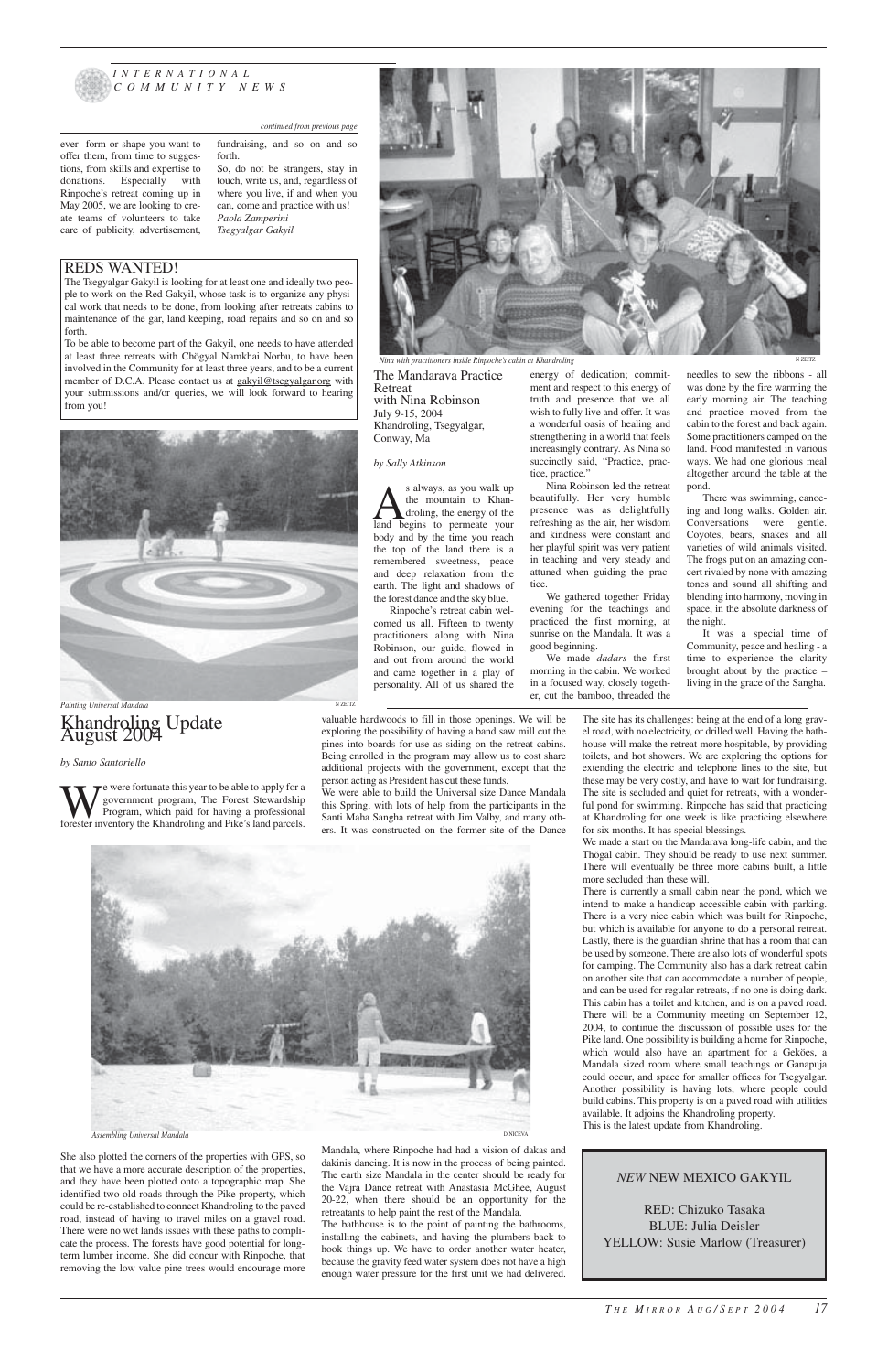

## baja tsegyalgar

## TOPES\* AND TACOS

*by John Bidelman*

The Drive to Baja Sur

Things to bring: Driving skills Passport or Birth Certificate plus Picture ID (Driver's License is best) Insurance for driving in Mexico Good, recent map of Baja roads Decent Travel Guide for Baja A sense of humor An elevated respect for speed limits

Do not bring: Stress and impatience Pets

In Baja a good byword for the road could be "keep your eyes peeled". If some of the scenery appears to be pulled right out of some western movie then that old saw of watch and wait and staying aware is right at home here too. The lack of guard rails and encroachments to the road edges are some of the realities bound to keep a person wide awake. Several miles of panoramic views north of Loreto take on a more thrilling aspect with the absence of any guard rails or even shoulders. The fact that the few areas of respite on this stretch being littered with shrines is not that comforting. Vista pull-outs were few and far between so this driver missed all but a few adrenaline filled moments to share in a breath-taking view.

#### CON QUIDADO\*

If anything can be said for the "rites of passage" on Baja Highway 1 it would be "don't do it". Passing a swaying semi-truck on this narrow road is not for the squeamish. But "faint heart ne'er won fair maiden" really applies here as well. You can't make decent time if you don't pass the slow (slow) trucks. Picking the right place and moment takes some common sense and good timing. Fortunately, truckers in Baja have a fairly civil way of aiding the captive driver behind them. They'll put on their left turn signal when the coast is clear making it much easier to get around them. However, be aware that not every truck driver has the requisite judgment that you'd want to bet your lives on. After one such left hand signal we found ourselves literally being pushed off the road, necessitating a screeching emergency stop because the truck for some odd reason started squeezing us off the road as we attempted to pass even though he signaled the "all clear". Later, I passed on a wider lane. The lack of shoulders and the encroachments make passing trucks and other vehicles a veritable dice toss. Encroachments are the large and sometimes deep gashes where the road edge is compromised by a miniature canyon, capable of throwing you off the road or taking out your tire. Before passing it's wise to check whether or not you can see the "fog-line" (white stripe on edge of road) continuously down the road. If you see breaks in the line on your side, do not pass as you may have a serious encroachment in your passing lane. It may also be wise not to assume that there is no fog in Baja. It has some seriously thick fog and can

#### BUENA VISTA

But don't let the caveats preempt the enjoyable ride. There are many incredible vistas to be had, most notably south of Loreto where the landscape could be from another planet. Some of the landmarks of barren desert and high plateaus are enough to make you swear off airlines once and for all. Also controlling your own destiny is one very high priority for some people making the drive. If you dislike being searched every 200 miles or so then take a flight and forget driving. A burning paint can on the side of the road heralded one such stop. Another few hundred yards and another pair of burning cans. After coming around a sharp curve we were confronted by a mass of black-soot cans burning kerosene and a medium sized armed Federale checkpoint. A hoarse but effective dog barked incessantly as they went through the vehicle. The scene, with the sound of the frenzied dog and the smell of burning diesel was apocalyptic. We were on our way in 10-12 minutes. You can expect to be stopped at the Baja Sur border and again just North of La Paz but it's the policy of the Mexican Government to change the style and location of checkpoints frequently. We were stopped a total of 5 times on the way down. Sometimes they just want to ask you questions, other times they want to go through your vehicle.

#### TOPES

Again, "Be Aware" is a golden motto but definitely worth it's weight on the road to Baja. Topes are the name for those things we know as "Speed Bumps". At times they are flat and gentle and at times you will wonder if a re-alignment might be needed before you proceed. Surely, they are the best speed prohibitive that exists south of the CHP.

Many times these yellow painted mounds will toss your passengers into the headliner and other times you discover that it's just a paint stripe with no mound. But do not take the chance....unless you are driving a tank, it's best just to slow down; there's usually a good reason.

Driving through Ensenada and other large towns makes it perfectly clear that there are absolutely NO emission laws enforced in Baja California. The exhaust was so bad there were numerous times I wanted to stop and wait for the traffic to die down. There were times when

#### it was borderline unbearable, even with the windows up.

Now it must be said that speeding is inevitable with a 45 kph (27 mph) speed limit in many areas. If you want to make the drive in under 5 days you might have to break a law or two. Don't send me your tickets because I am not suggesting you speed. I'm only going to tell you that going 45 mph in a 40 kph zone will get you a \$250 ticket...unless you're accompanied by a beautiful woman. Then you only get invited out for a beer after a 10 minute plea for leniency. Speeding is easier on the long (long) stretches of straight narrow highways in the central sections of Baja Norte and Baja Sur alike.

#### TACOS

My companions and I were never sick from the road-food. We stopped several times and can recommend only our luck. I suggest not eating in Ensenada or larger towns. It's safer to eat at the establishment that's affiliated with the motel you're staying at. Lacking that, stick with the medium sized restaurants and not the tiny little taco stands. Again, use your common sense and play the odds. We ate some great Tarjetas at a roadside stand near Santa Rosalia (mango and guava) that were still warm. Also, Liquados (smoothies) are good although I was warned not to eat fresh prepared food, I never had a regret. The papaya and mango Liquados were absolutely reviving on a soul level.

#### LA PAZ

Once south of the Baja Sur border and through the last checkpoint your trip will transform along with the scenery. La Paz is an example. First of all you must know this; people do not regard stop signs in La Paz as a rule...only a general guideline and one-way streets are in no way marked not even in Espanol. This is somewhat the case in Baja in general but not like it is in La Paz. We turned at least once the wrong way down a one-way street but were cut off by people running stop signs every other intersection. It's every man for himself and this reflects the free-wheeling and bohemian style of life in Baja Sur.

But La Paz (The Peace) really is just that, so if cars are behaving in a different way than you're used to, relax and just walk. The beach is wonderful and after all, this is the gateway to another Baja.

Tourism reigns in La Paz and all points south so the military presence is nil and even the policia seem to dwell somewhat in the background.

#### THE ROUTE

As luck would have it, if you're going south to Baja Sur you need only to remember Highway 1. There's a few turns most notably in Ensenada but once you're on Baja 1 south of the U.S. border things get simple real fast. Heading south from L.A. in the early morning is best in order to avoid Ensenada and other northern Baja towns that are less than picturesque.

If you can it's best to drive all the way to El Rosario or Catavina. In El Rosario there's Mama's Espinoza's, a motel/restaurant with a long history of feeding travelers. Our stay there was pleasant and the staff afforded us a warm hospitality. There's a local legend in El Rosario but I won't spoil the mystery.

We didn't stay at Hotel Catavina in the town of Catavina but we did gas up there and the hotel looked like a good bet for a night's stay. It's approximately 130 km's down the road from El Rosario so if Mama Espinoza has no room for you your best bet is to drive on to Catavina. It's also a good strategy to stop early at these places especially during the tourist season as they have a small number of rooms and fill quickly. So you may want to plan your trip so that you arrive at one of these places early enough to get a room. Both establishments have their own restaurants. If you have time, look for a small shop on the right side of the road just 60 km south of El Rosario called The Trading Post. It's run by architect Kim Williams. She has many beautiful artifacts of Baja, fossils, shells and jewelry. She can help you if you are in need of information on just about anything from food/gas to maps and hotels.

The next leg of our trip took us deeper into the Baja Norte where we found a nice little roadside eatery; it's on the right side of the road in a little invisible town called Rosarito. I say invisible because the local facilities, gas and etc, seem to have evaporated so that the small restaurant is the only business on the main highway besides the mercandito (small store) next door to it. This is a good place to eat either breakfast or lunch and the people are very friendly. However, I do not recommend the fried chicken or anything fried for that matter. Stick to the frijoles, arroz, huevos and oatmeal.

Be advised that about 80 km south of Rosarito is the border check- point of Baja Norte/Sur. Here you will need to present your passport or combination of birth certificate and driver's license to obtain a visa for entry into Baja Sur. This can change overnight but for our trip at this time, those were the conditions. We were not asked for anything before this point, either at the U.S. border or anywhere else in Mexico. The nearby town of Guerrero Negro is a largish town and looks less than inviting.

200 km south of the border is a good place to stay if it's getting late and that's the "El Morro" 1 mile south of Santa Rosalia. They have a pool and an incredible terrace overlooking a romantic ocean vista. The food at their restaurant was noteworthy and the beds were everything a weary traveler dreams of. There's also the Hotel Las Casitas de Santa Rosalia. We didn't stay there but it's a newer building and also has ocean view rooms. Failing both of these, check out the Hotel Frances that is a totally refurbished bed and breakfast in town with 17 rooms.

Now, if it's too early to spend the night in Santa Rosalia you will probably want to gauge whether or not you will be able to make it south to the eco-retreat of El Santuario 40 km south of Loreto. If not you might want to drive all the way to Ciudad Constitucion (215 miles) or even La Paz depending on your timing. Avoid Loreto. It would be a good plan to make it to Santa Rosalia the evening (plenty of hotels/motels) and drive the entire way to Ciudad Constitucion where there are also good and plentiful accommodations. From Ciudad Constitucion to La Paz it's another 191 km (118 miles). The web site for El Santuario is:

#### http://www.el-santuario.com/

Getting advance reservations is recommended, as they are very popular.

At any rate regardless of your schedule going south from the Baja Sur border you will want to drive the stretch between Santa Rosalia and Loreto in the daylight hours due to the extreme hazards of the mountain roads. Again, the lack of guardrails and narrow pavement makes night driving along this stretch somewhat dangerous. Another reason for the daylight drive is not to miss the spectacular views of both Sierra La Giganta to the west and the Gulf of California to the east which is a special biosphere preserve and worth taking some time out to ogle. Just north of La Paz there is a beautiful monument and a final military check point. La Paz is a large city and has a sophisticated feel after the drive through Baja. You will want to pay for your visa at a bank here and perhaps eat at one of the many beach restaurants in town.

From La Paz it's under a 2 hour drive (108 km) to Buena Vista and Los Barriles.

#### FINAL NOTES

After driving Baja Highway One it could be said that enjoying yourself will prevent any problems. If you're in a hurry, take a plane. Driving after dark is not advised in some areas (south of El Rosario, just north and south of Santa Rosalia and north and south of Loreto). Rising early and making time in the morning is your best approach to a safe trip. Truckers almost always drive until 11PM and from 9PM until then is when they are the most tired and present a problem. Also if you stop before or soon after dark you're more assured of a room. Bottled water and a little intuition will also go a long way. We had no problems with gas (no pun intended) but you need to fill up when you get a chance and especially be aware that as the afternoon fades into evening the gas stations will close. Most maps have an accurate legend for gas stops. Very few that were on our map (Borders \$4.95) were closed.

Watching for cattle is also highly advised anywhere south of the border. Ganado is the local "sign term" for cattle and many drivers in Baja will flash their emergency flashers to let you know that you are approaching an area with cattle near or on the road. A good guide book for Baja is "Best of Baja" and is widely available. It's one of the most recent and is likely to be more up to date.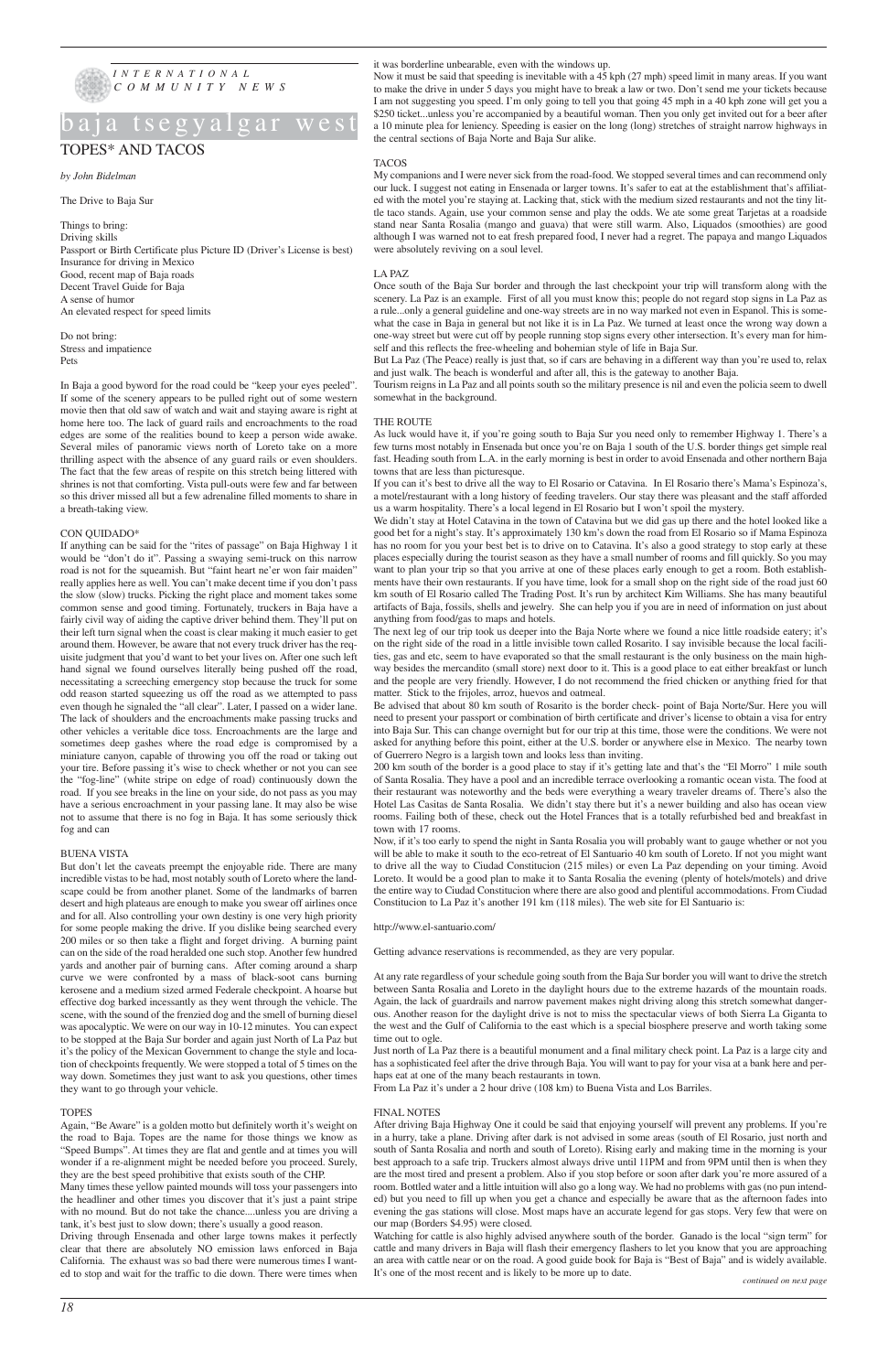

#### *INTERNATIONAL COMMUNITY NEWS*

Remember that with a little forethought and a lot of attention to safety you'll enjoy some of the most beautiful scenery and warmest people in the world.

We are entering a phase at<br>  $\sum_{\substack{\text{Baja of preparing} \\ \text{move}} }$  for preparing for "Tsegyalgar West" in Baja of preparing for more involvement

Vaya Con Dios,

Los Tres Amigos -

\*Topes are speed bumps. \*With caution

by Community members and welcoming them to this special place. Because the land is so large, we have found that rumors about among the local vaquero population about who now owns it and what it will be used

for (a motorcycle racetrack has been mentioned) abound, and we realize that it is very important to establish a gradual presence on the property, so that the neighbors, in addition to Domingo and Mauricio, who work for us, can begin to relate to what is actually happening and being planned on our ranch. This is the basis for establishing the pioneer program. In the broader picture, there are major themes of our work in Baja: the first is to establish a practice and retreat Center on the San Miguel property and also practice sites in surrounding areas, such as on the Pacific side and on the Sea of Cortez side of the peninsula (our property is more or less in the middle). The second is to insure ecological preservation of our property and provide opportunities for ecological education in Baja. A third emphasis is the establishment of a health center/spa at San Miguel in collaboration with providing services at the Hotel Buenavista on the Sea of Cortez and in conjunction with growing organic food and possibly producing organic<br>plant-derived products. plant-derived Underlying all that we do in Baja is community building - the creation of practice-based residential community sites for Community members in Baja.

Our first project at San Miguel will be the completion of the 19 unfinished casitas that we inherited on the land, and Andres Orvananos has obtained several construction bids to aid this process. Andres and his partner, Monique Izcovich, also live on the Pacific side north of Cabo San Lucas, where they partake of a unique serenity offered by the flower-filled Baja ranchland, views of the Pacific, and the sound of waves. Andres offers sweat lodges each week for spiritual growth and physical and spiritual purification. He and Monique have attended many retreats with Tibetan teachers and are expecting their first child in December. Andres is highly knowledgeable about land transactions in Baja and has put us in touch with a fine lawyer, Francisco Cossu, as well as with an engineer who knows his way

around the Baja bureaucracy. Andres has been essential in helping us work through our relationship with the current accoun-

tant and deal with various complex land transactions left over from the previous owner, which impact our land. Gabriel and Kitzia

WITH TREMENDOUS GRATITUDE, THE BAJA WINTER GAR (TSEGYALGAR WEST) GAKYIL ACKNOWLEDGES THE FOL-LOWING GENEROUS CONTRIBUTORS TO THIS PROJECT. YOU HAVE HELPED US TO MATCH \$20,000 IN ANONYMOUS CHALLENGE GRANTS IN 2003 AND QUALIFIED US TO RECEIVE ANOTHER \$25,000 TO BE MATCHED IN 2004. THANK YOU VERY MUCH !!!!!

Howearth are well known in the world of permaculture, sustainable agriculture, and preservation of species diversity with their work at the Buena Fortuna permaculture gardens in La Ribera, on the Sea of Cortez side of Baja Sur. Gabriel has discovered 50 new species in the mountains of Baja, and informed us that our striking white fig trees on the land (Zalates) are in the Bodhi tree family and can live to be several thousand years old. Kitzia has created a Tara garden at Buena Fortuna. Gabriel and Kitzia offer ecological agriculture programs for school children and the local communities on a regular basis, as well as workshops in other countries, and conduct a Saturday produce market. Gabriel and Kitzia hosted Rinpoche and many Community members at a series of delicious organic lunches at their garden during the last retreat in April, and provided food for Rinpoche's visit to the land and the first Ganapuja with him there. They have joined our Community and the Baja Gakyil, and made it possible for us to purchase land across the street from them which is ideal for building 21 small houses for the shareholders, and for growing marvelous organic fruits and vegetables on 10 acres of prime farmland, 3 minutes from the beach on the Sea of Cortez, 45 minutes from the San Miguel land. This project in La Ribera, titled "Lumbini Gardens," is our first community-building project in Baja, fully endorsed by Rinpoche, and at the present date, there are 10 shares remaining available at a cost of \$6,400 each. (Contact Tana Lehr at greengaruda@mac.com if you wish to have more information.) We will be completing our purchase of the land and convening a planning meeting of the shareholders in February, to plan the building process and layout on the site. The projected cost of building a small-to-medium-sized home on the site is between \$15,000 and \$25,000. We will also be building a house for Rinpoche there, as well as a practice palapa, and of course, a swimming pool, which will then irrigate our crops. This

will be an ecological development with composting toilets, use of grey water for irrigation, use of local materials for building, and attention to energy use. The garden will be an asset for all Community projects in Baja and

managed by the Community. Also a Gakyil member and currently hosting a growing number of boxes of our land's legal history in his office, engineer Rodrigo Villalobos works at an electrical lighting company in Cabo del San Jose, and has been assisting us in every way possible, helping to plan practices, meeting us at the airport, interacting with neighbors at the land, providing technical advice, and giving all-around encouragement and enthusiasm.

To sum it up: we have a vibrant, young, enthusiastic, and talented group of spiritual practitioners helping to establish the Baja Winter Gar. We look forward to offering a composting toilet workshop in early November with Carol Steinfeld, a worldrenowned authority on waste disposal and to have one or two Yantra Yoga workshops with Jey Clark in early December.

The Baja Gakyil has scheduled a planning meeting for mid-September in Baja and holds monthly conference calls.

Our blessed anonymous donor has pledged a \$25,000 matching grant for the Baja project this year, and has released \$10,000 so far. If we can quickly raise another \$5,000 from the Community to help match this \$10,000, we can obtain the release of the remaining \$15,000. PLEASE send your donations to the Dzogchen Community West Coast, Winter Gar Fund, 755 Euclid Avenue, Berkeley, CA 94708, USA. All US contributions are fully taxdeductible. Obtain bank wire information for direct transfer by writing: carolmfields@aol.com Check out the website: http://bajasangha.org



### Thanks to the Generous Contributions to Baja Winter Gar, Tsegyalgar West

Chögyal Namkhai Norbu Anonymous Challenge Grant Donor Tsegyalgar Joan Casey Jonathan Culshaw Judy Daugherty Glenda Delenstarr Igor Devetak Tom Garnett Urban and Minoo Geiwald Natalie Gougeon Carey Gregory Ellen Halbert Susan Harris Robert Harrison and Ruth Corwin Lynn Hays Dick and Avadhan Larson Nikki Leger Tana Lehr Shanti Loustanou Judith Marcus Nora McKay Gailen Moore Erica Moseley Carlos Munos Carisa O'Kelly Susan Pottish Elizabeth Pretzer Terry Satterthwaite Stephanie Scott Will Shea Jim Valby John C. Walker Rosanne Welsh

#### Daniel Winkler

WE WOULD LIKE TO SEE THIS LIST GROW VERY LONG WITH DONATIONS OF ALL SIZES - WE HAVE SO FAR RAISED ONLY \$3,300 TOWARDS THIS YEAR'S CHALLENGE. WITH SEVERAL PIONEERS ARRIVING THIS YEAR TO LIVE AND WORK AT THE GAR WE NEED YOUR SUPPORT!

Please send donations (which release and are automatically doubled by our challenge grant) to Dzogchen Community West Coast, 2748 Adeline, Suite D, Berkeley, CA 94703, USA. All donations are fully tax-deductible in the U.S.Bank account wiring information available by writing: aha@dzogchencommunitywest.org See the new Baja web site at: http://bajasangha.org

WE ALSO THANK THE MANY OTHERS WHO HAVE ATTENDED THE RETREATS IN BAJA, PARTICIPATED IN THE AUCTION AND RAFFLE, AND WORKED ON THIS PROJECT FROM THE BEGINNING.

*The Baja (Tsegyalgar West) Gakyil*

precious hours of the day when my home is quiet. After each reading session, almost by osmosis, I found myself becoming more mindful in my daily routines. It was fascinating to me how even these slight changes in thinking could make my experience of life so much more enjoyable. The chapter on Self Love is a must read for every mother. In it she shares that it took being diagnosed with chronic fatigue syndrome for her to start loving and taking care of herself. Here she realizes that she cannot give to her child or anyone else what she doesn't have, and quotes the Buddha thus: "A mother best serves her child who serves herself". Yes, something we have all heard before, but it deserves repeating.

The basic tenets of Buddhism that Kramer uses as her moral compass are similar to those of many of the great religious and spiritual traditions of the world. Anecdotes and inspirational affirmations abound as she draws from an eclectic mix of sources, including Zen Masters, Jewish Mystics, Arabian folklore, and her own mother, Rose. Interestingly enough we discover later in the book that she is also a practitioner of Religious Science. Of this she says: "I learned from Buddhism to look within; I learned from Religious Science how to heal the negative trends I found while looking within."

Kramer's writing is fluid and lyrical at times, but can get a bit flowery (remember the dreamy pregnancy sequence?). Generally her writing tends to take a backseat to the breadth of wisdom she shares from her decades of inner reflection and healing.

All in all Buddha Mom accomplishes what it sets out to do: it is a gentle guide for any woman, regardless of religious orientation, who is trying to connect her spirituality with her mothering. It offers comfort, reassurance, and hope. After all, when was the last time you read anything that encouraged you to view changing a dirty diaper as a vehicle for enlightenment? As someone who has been there, Jacqueline Kramer reminds us that mothering is indeed ripe with opportunity.

Sarah Raleigh Kilts is a writer, poet and mother to one daughter— a "highly spirited" toddler. She and her husband Tom (a Buddhist Chaplain and Pastoral Educator) share a deep commitment to their Buddhist practices and living a contemplative life.

#### *book review mom continued from page 9*

| by Sarah Raleigh Kilts |                   |  |  |
|------------------------|-------------------|--|--|
|                        | lama              |  |  |
|                        | you are the terma |  |  |
|                        | and we            |  |  |
|                        |                   |  |  |
|                        | discovering you   |  |  |
|                        | feel              |  |  |
|                        | miracle miracle   |  |  |
|                        | how could we be   |  |  |
|                        | so fortunate      |  |  |

*by Kathy McGrane*

### BAJA REPORT, AUGUST 2004: A Refugio and a Home Far From the Madding Crowd

#### *continued from previous page*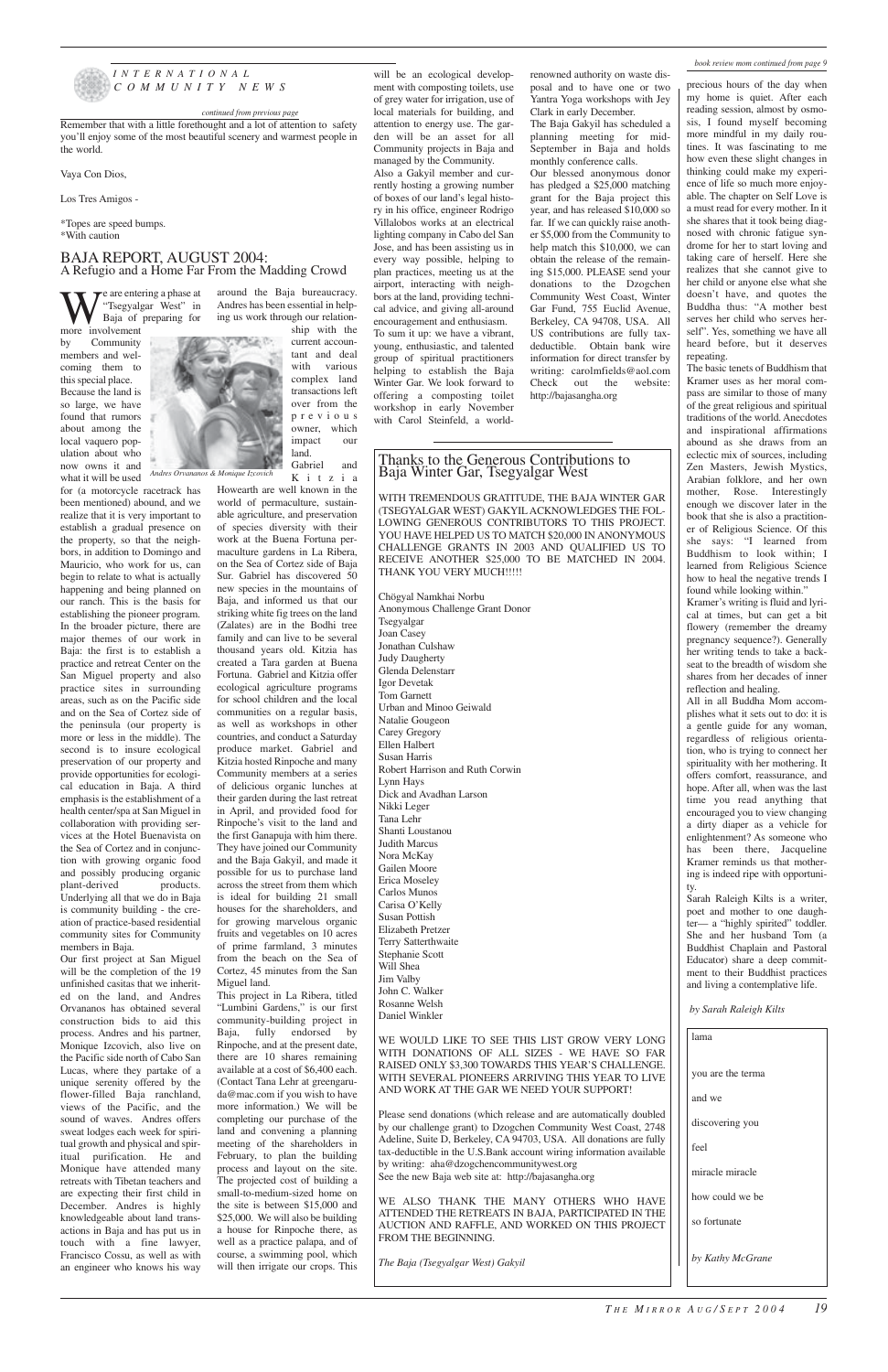#### Playing the Ritual Drum Revisited

*The Mirror printed the lovely drawings by Prima Mai demonstrating the playing of the ritual drum incorrectly in the last issue, Mirror 68. Here are the correct drawings.*

Margarita Island, Venezuela<br>June 12<sup>th</sup>, 2004

*20*



## *s o u t h a m e r i c a t a s h i g a r n o r t h & s o u t h*

 $\sum_{\text{t}}^{\text{n} \text{ June } 12^{\text{th}}$ , 2004, Rin-<br>poche gave an Introduc-<br>Training. Sixty-five people poche gave an Introduction to this year's Teacher attended the training.

#### Santi Maha Sangha Base Level Teacher Training

#### *by Ingrid Lücke*

On the first day, Rinpoche spoke about how a real teacher should be: with the knowledge of the three series as the base, being a teacher means your knowledge and experience corresponds to your existence, you know how to enter into the dimension of others and have good communication skills. The main point is that the teacher should know how to work with circumstances and to understand chödpa (behavior).

A person must know the sense of the teachings and integrate - that means evolution. This person also needs to participate and collaborate with the Dzogchen Community. For example, you can have a problem with a person and solve it, but you cannot have a problem with the whole Community. The necessity of a correct attitude is indispensable.

The second day, the first participant was Jey Clark from California, USA. He was asked to explain the difference between Mahayoga and Anuyoga. Every candidate had one hour to speak about the theme that they chose from an envelope.

The second participant was Elio Guarisco, from Italy, who had to speak about the three aspects and three classes of Tantra.

In the afternoon, the third participant was Alexander Poubants, from Russia, who talked about the Ancient and Modern Tantras. Rinpoche sang the melodies of the practices of the Base Level to teach us how to do so in a perfect way.

On Monday, we had the training in the comedor because the workers had to continue with the new, big and very attractive Gonpa.

Fabio Risolo, from Italy, had the topic of the 5th Paramita. Fabio also lead us through a Base practice.

Rinpoche emphasized that we must be careful and use the correct singing, mudras and playing of the instruments. For example, when we finish the Ngagkong, we should not do several final drumbeats. That is an invention. Rinpoche demonstrated how to play. Rinpoche also said that we have to respect the voice of the leader, not to sing louder, but to listen well to how the practice is being done, and not always to practice in our own way. At the end we had a Ganapuja. We had also several practice sessions with Igor Berkhin, including explanation and practices, so the training was very complete.





*The Gakyil of Tashigar del Norte in Margarita is happy to announce the following courses*

#### **Yantra Yoga Advanced and Teacher Training Vajra Dance Teacher Training**

#### **Yantra Yoga Teacher Training 2nd level with Laura Evangelisti and Fabio Andrico**

Dates: 3rd to the 12th of October (just before the Kalachakra retreat) Duration/times: The course is for 10 days every morning Cost: \$125US with no further discounts

> Advanced Yantra Yoga course with Laura Evangelisti and Fabio Andrico

Dates: 3rd to the 12th of October (just before the Kalachakra retreat) Duration/times: The course is for 10 days every afternoon Cost: \$125US with no further discounts

Discounted Price for people who want to attend both courses i.e. the morning and the afternoon sessions will be: \$200US with no further discounts.

> Please register as soon as possible by writing to our secretary Michela: tashinor@dzogchen.ru as places are limited.

#### **Vajra Dance Teacher Training Course 1st level with Adriana dal Borgo and Prima Mai**

Dates: October 31st to of November 6th (immediately after Kalachakra Retreat) Duration: 7 days Cost: \$200US with no further discounts

> Please register as soon as possible by writing to our secretary Michela: tashinor@dzogchen.ru as places are strictly limited.

We are looking forward to seeing you here in our beautiful Gar. Please check out our new and updated web site: www.dzogchenvenezuela.org It is full of helpful information. If you have any further questions or need any help, write to our secre-

> tary Michela: tashinor@dzogchen.ru

### Tashigar Norte has a New Web Site!!!

*Another example of successful international collaboration within Dzogchen Community.* 

For a long time, we struggled to find the needed skills in our own Community. Many people helped, donated their time and energy, but for some reason or another, they had to move on.

So, finally we decided to "go international" and put a competition on Norbunet offering a free Kalachakra retreat to the lucky winner.

The Gakyil of Tashigar del Norte in Margarita is happy to announce the winner of the web site competition. Max Corradi, from Italy, put forward a number of beautifully designed web pages. Come and visit the site and see his work at: www.dzogchenvenezuela.org.

From now on, we hope that we can always provide our Vajra family with accurate and up to date information about Rinpoche's teachings, the daily program and all the necessary help you may need to come and join us here.

## classified ad

## LAND FOR SALE NEAR TASHIGAR NORTE

2000 meter square lot for \$7500US. Contact: *rekragen@hotmail.com*

### new gonpa under construction

mandarava retreat



Lilliane Busby of Montreal, Canada won the beautiful thanka of Dorje Yudronma authenticated by Chögyal Namkhai Norbu and painted by Glen Eddy, with lucky number 46. Congratulations and thanks to everyone!

aloe sales at margarita

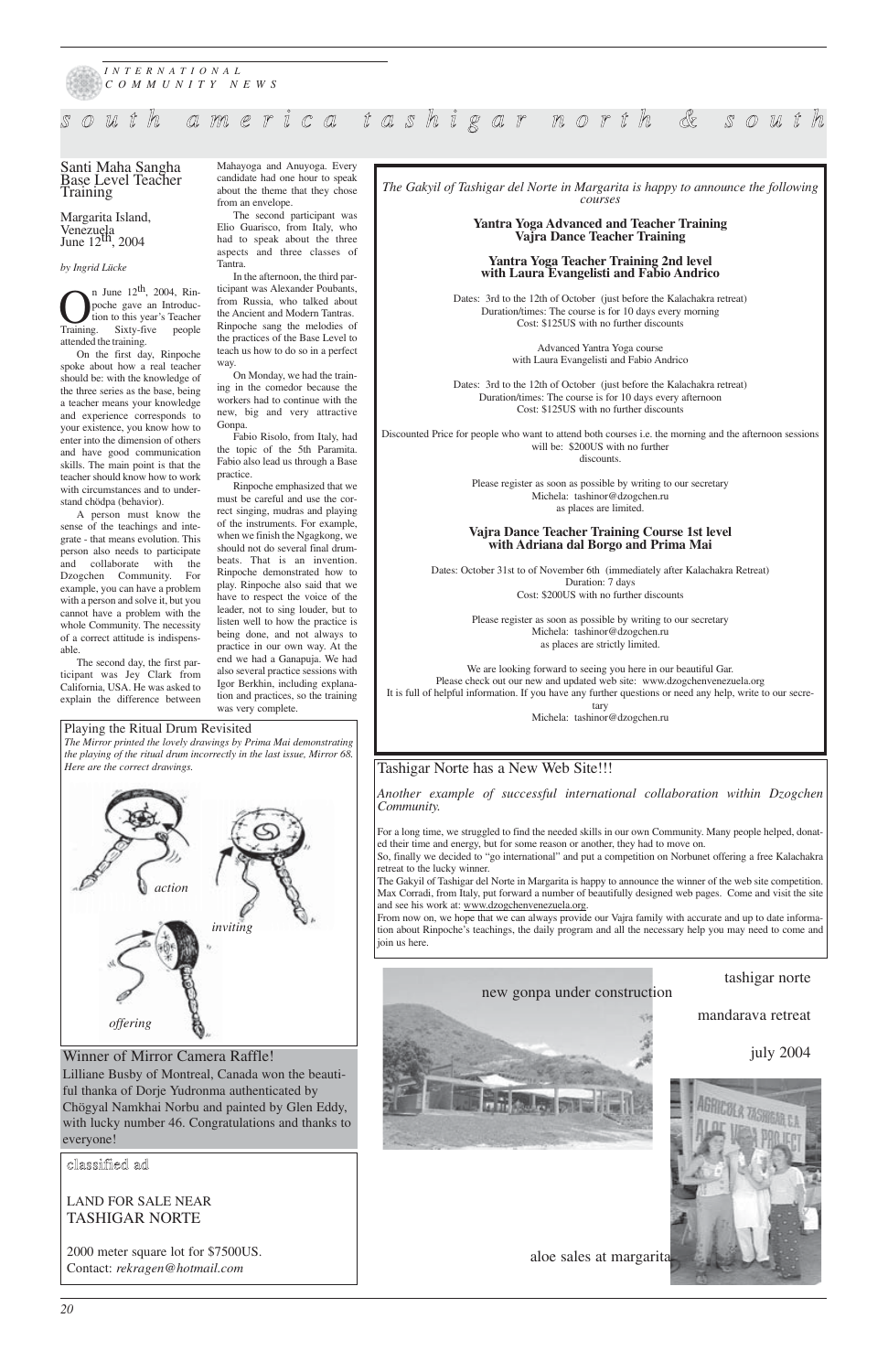

*INTERNATIONAL COMMUNITY NEWS*

> Tashigar South Rosa Altamirano – Secretary Comunidad Dzogchen Tashigar Calle pública S/N Tanti 5155 Pcia. de Córdoba Argentina Tel & Fax: 0054- 3541-498 356 Email: tashigar@dcc.com.ar

Tashigar North Calle Bolivar Nro 32 Valle de Pedro Gonzalez Municipio Gomez, Isla de Margarita Venezuela Tel: 0058 4165800 Email: tashinor@mail.dzogchen.ru Tashigar North Gakyil: tashinor@gruposyahoo.com.ar

Namgyalgar DzogchenCommunity in Australia PO Box 14 Central Tilba, NSW 2546 Tel/Fax: 61 02 4473 7668 Email: namgyalg@acr.net.au Web site: www.dzogchen.org.au

*namgyalgar & pacific rim*

### **Namgyalgar Gakyil Update - July 2004**

The Gakyil welcomes Bob Gardner as the new Geköes of Namgyalgar. Bob, from the beautiful islands of Aotearoa (New Zealand), is a long-time practitioner of Rinpoche's teachings. He will be here during some important building development work at Namgyalgar.

#### Retreat Cabins

The small retreat cabin behind the coral tree is now complete. Installation of a small combustion stove has made the cabin very warm and cosy. Solar lighting and one power point have also been installed making it easier and safer to read at night. Local practitioners inaugurated the cabin on May 29 with a Ganapuja.

Rinpoche has named the cabin Tsamkhang 1 and it is now available for personal retreats to registered members of a Gar. A huge thank you to the generous contributions towards this project.

The dark retreat cabin is progressing very well with Stage 1 almost completed. The roof went up on May 29 and everything looks beautiful. Peter Hellman (the builder) placed an acacia cutting on the roof to signify the tra-

ditional tree blessing when raising a roof. Elise Stutchbury had previously performed a Sangqòd practice at the site. Joanna Tyshing and Jean Mackintosh did some Ngagong practices there and tied five colored silk ribbons to the roof. Building will stop for one month to plan the fitout and test the insulation and ventilation.

If you wish to do a personal retreat at Namgyalgar please contact Jean Mackintosh at

jeani@sci.net.au Tel: 02 4473 7049. In her absence please contact the Secretary.

#### Geköe's House

Construction of the Geköes house is expected to start soon after the completion of the dark retreat cabin. Donations for stage one of the Geköes's house are being sought. Contributions from Australian taxpayers are tax deductible, please get in touch with the secretary or directly to peter.phipps@rmit.edu.au for details. Approximately \$60,000 is required for stage one of construction and another \$60,000 may be needed for completion.

#### Gar Beautification

Local practitioners have begun beautifying the Gar entrance by clearing the drive of sticks and debris. There is a proposal to do more planting along the front drive. We have been donated some *Cedrus Deodar* Himalayan cedar trees which could be transplanted in September. Jacaranda trees are planned for the front



for future business ideas are still being developed, it has been agreed that the expansion of the bookshop's activities should 'test the water' for any future ventures. The Bookshop committee is examining the feasibility of an on-line business and it is intended that the plan will be completed and presented to the Gakyil for consideration by November 2004.



SMS Scholarships

Information regarding eligibility and applications for the SMS Scholarship Program are being prepared. Ngawang and Rabten Lamas have discontinued their SMS scholarships. They have left Namgyalgar and chosen to stay in Australia to pursue their own activities independently of the community. Rabgyi Lama has taken a vacation from the scholarship; he has the option for further study on the SMS scholarship

upon his return.

Housing Cooperative

A group of practitioners in Melbourne have formed a housing coop as part of the Melbourne Community Housing Plan. It has generated interest from five households to pool resources to buy a place to live together inde-

pendently.

#### Membership

Membership at Namgyalgar is due for renewal as annual membership extends from July 2004 to June 2005. Please renew as soon as possible to ensure your continued receipt of The Mirror and to ensure the continuing maintenance and development at Namgyalgar.

Dream Yoga & Tibetan Medicine Further activity in the Namgyalgar region in the last few months has included planning the tours of Michael Katz in August and Dr Nida Chenagtsang at the end of the year.

#### Video History

Graeme Horner's video history of Namgyalgar and the Dzogchen Community in Australia is progressing well. If you have any photos, stories, ideas, or historic items to contribute to this history please contact Graeme at grahorn@optusnet.com.au .

#### **Proposed 2004-05 Namgyalgar Retreat program**

#### **Spring 2004**

25 September - 1 October 2004: SMS Base retreat with Elise Stutchbury

## **December 2004**

Tibetan Medicine Mantra Healing Level 2 with Dr Nida (only for those who have completed MH L1 or undertaken MH

weekend seminar

with Dr Nida)

#### **January 2005**

Namgyalgar 10 year anniversary celebrations SMS Base, Level 1 & 2: 1 - 2 weeks depending upon interest

#### **Autumn 2005**

25 March - 2nd April 2005: (Easter): Mandarava Retreat

This program is not yet confirmed. Retreats and events will be publicised on Namgyalnet, Norbunet and in the Mirror when confirmed.

## Tashigar South's Mandala

#### *Dear Brothers and Sisters:*

Here in Tashigar South, Argentina, there exists an outside Mandala built at the first retreat that Rinpoche gave in this wonderful land, in the Christmas of 1990. This Mandala was designed, financed and built by Rinpoche with his own hands and by the hands of the practitioners from many countries who came to this faraway place to take teachings about the text of the Song of the Vajra. In those days, Rinpoche chose the location of the Mandala under three leafy pines (Lebanese cedars). He drew the Mandala on the earth with a handsaw and demonstrated the first steps of the dance of the Three Vajras in front us, singing the mantra OM AH HUM.

With Rinpoche and under his direction, we cleaned the area, cut the lower branches of the pines creating a green dome, made the brick foundations, placed the structural wood and the floor, prepared the surface and finally drew and painted the Mandala with the five colors.

All the participants of that Retreat collaborated with the work in the construction of the Mandala, so that we all became full of happiness, because we were all working with the Master. We all chanted mantras and sang sacred songs. Rinpoche took that opportunity to transmit to us many times that this work was also practice.

When the work was finished, on a beautiful morning, Rinpoche began to teach us the music, the syllables and the steps of the Dance of the Three Vajras. When Rinpoche finished the teaching, he put his book of notes on the center of the Mandala and in a matter of minutes a ferocious storm of rain, hail and thunder came - as sign of powerful energy in movement.

This long introduction is to explain that today we have, for all the practitioners of Dzogchen, the great necessity to protect this original Mandala as a precious relic in our Community. This Mandala has been outside for fourteen years, exposed to all of the elements. From year to year we have added new flooring and painted it again according to our possibilities, but this hasn't been enough to preserve the Mandala. Not until we build a roof and enclosure will it be properly protected? This is what Rinpoche has suggested that we do.

Concretely, Tashigar South asks the rest of the members of all the Dzogchen Communities of the world to collaborate generously to the defense and covering of this sacred Mandala.

This project will cost \$12.000US. The Gakyil will begin with this work on September 1, 2004, with the total trust that the necessary resources will arrive on the part of our brothers and sisters of the Vajra from all over the world. For all of those who have contributed money already to this project we thank you and appreciate the efforts you have made.

Please send your contributions to: Greenfield Savings Bank P.O.Box 1537 Greenfield, Ma. 01302 In the name of Glen Eddy (this account was established by Glen for Tashigar South) Routing/ABA : 211870799. Account: 1500024631.

#### *Many thanks for your collaboration*

*Martin Bortagaray, President Gakyil of South Tashigar.*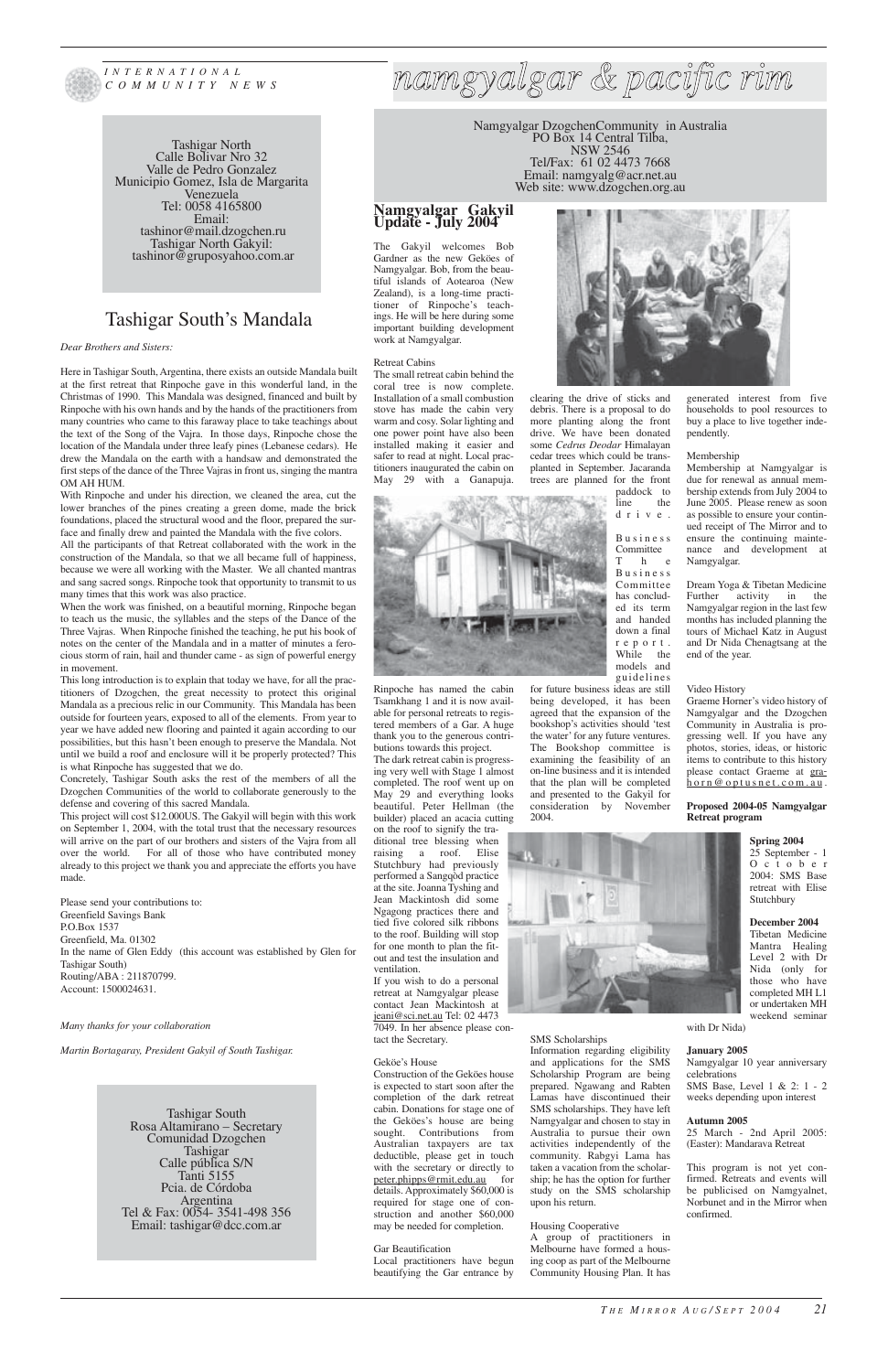# *Family. Parenting*<br>  $\alpha$  *the Teachings*<br>  $\alpha$  *FA with Chütter what they must and mustaid o well*

#### Family and Parenting A Group of People Related to Each Other

**My** Collins dictionary<br>
group of people who<br>
are related to each other, especialdescribes 'family' as 'a group of people who ly parents and their children'. In other words, a social unit. In times past, families were very extended social units in which they counted numerous offspring, armies of cousins, aunts and uncles and a full set of grandparents in the background. But more important than size, I think that there

was an interdependency among family members, support for the elderly and the sick and care for the young. Essential services that are today often provided by the State were taken care

of within the family. The members of these families lived and died, married and were born usually within a radius of a few miles. The family in this context has practically disappeared.

A modern twenty-first century family in a developed country is quite another story. Yes, there are parents and children, aunts and uncles, nieces and nephews, but while the mother and children may live in London, the father lives in Edinburgh with the rest of the 'family' dispersed through Great Britain and the rest of the world. We are related by 'blood' although we may only see each other once a year and share nothing in common apart from our blue eyes or upturned noses.

Our twentieth century nuclear family is small, unable and unwilling to carry out all those services of caring for the sick, the elderly and the young. Today we have hospitals, hospices, nursing and retirement home and kindergartens. Young or old, we tend to live our lives as individuals, each aspiring separately to his or own goal or path. That quality of caring, of giving of oneself, of making some sacrifice that was intrinsically a part of being a 'family' member has become something alien in our brave new world of ambition and self-esteem. In fact, how can we even begin to consider what a family might be.

This requires considerably more skill and awareness. In this day and age, parenting has become a multi-faceted job requiring a variety of daily life in  $:$  the mirror  $:$ 

And then there are, naturally, the children in a family – the raison d'etre for the existence of the family social unit – as a means for continuation. In today's nuclear

family, however, it sometimes seems that children have simply become the products of people's passions, the end-result of a passionate relationship, an accident or even a lever to try and hold a sagging relationship together. Whatever their reason for entrance into this human dimension, children need caring for until they are old enough to look after themselves. This is when the job of parenting steps in.

At the very beginning, it is a basic job of fulfilling a small individual's basic needs - cleaning, feeding and giving affection. Learning to care for a tiny totally dependent individual at any time of the day or night. This is when the first inkling of 'giving of oneself' may arise in the parents. But

here are many ways in the<br>world of educating chil-<br>dren. People of all kinds, of<br>different social categories, and here are many ways in the world of educating children. People of all kinds, of above all parents, know very well that children represent the future of the world. Just thinking of a single country, we can see how its future depends on its children and how they grow, how they are brought up. So everybody considers that it is very important for children to be well educated.

this is just the first step on a long and at times arduous path which becomes more challenging as the child grows.

So while we may find it difficult dedicating our waking and sleeping hours to a tiny individual's every need (baby size circumstances), by the time we have followed his or her teetering first steps with anxiety and joy, supported him in his first agonizing day at school, we find ourselves with a strapping teenager bouncing around the house – circumstances that are infinitely broader and more complex.

skills that continually need to be developed. It requires sensitivity towards another individual, to society and what it expects from our behavior. Of course, every parent loves their child and tries to do their best for him or her but frequently, the attitude of parents is colored by their own experience and upbringing. If a parent lacked something during their youth, they often want to make sure that their child does not suffer from this lack. Sometimes it may not be the most educational attitude.

The best advice I have ever received on parenting came from Chögyal Namkhai Norbu, who suggested that we make our children be responsible for their actions. This principle of taking responsibility could be considered to be the cornerstone of not only how to educate children, but of how to be a member of our own family, whether it is our tiny nuclear one, the international family of practitioners or the global family spread across our planet.

hirteen-year-old:<br>
can you stop sing<br>
Song of the Vaji<br>
we get near my school?" hirteen-year-old: "Mum can you stop singing (the Song of the Vajra) when

*Liz Granger for The Mirror*

*Parents and families are something we all have in common, have experience with on a day to day basis and absorb so much of our daily lives. Family and parenting certainly provide infinite circumstances to work with as*

*practitioners, so for this reason, The Mirror chose to include it in this section of Daily Life in The Mirror.* 

*Please feel free and encouraged to participate in writing for future topics. The next six issues' topics will be:*

*Politics October 1, 2004 Addiction December 1, 2004 Money February 1, 2005 Madness April 1, 2005 Fear June 1, 2005 Creativity August 1, 2005*

*Thank you, The Mirror* Educating Children Teaching them to Understand their Dimension

*Some excerpts from a teaching by Chögyal Namkhai Norbu The Mirror, Issue 17, 1992*

When they are born, children have their own ideas that are fresh, innocent, beyond dualistic concepts and limitation. Then they have to grow up with their parents who love them and try and do their best, teaching them what they have learned, not only through education but also through their experience in society, through how they have lived, knowing what one has to face, how many problems there are. On the basis of all this, parents try and do their best, and then many of them try and limit their children's dimension, telling them

what they must and mustn't do, considering that it is important that children be educated and that parents also have an important responsibility and a role to play in this.

This is certainly important. If parents did not take responsibility, children would surely find many problems because of their lack of experience. So, it is true that until children are capable of reasoning enough – i.e. until they are about ten years old or even less, even seven or eight, since it also depends on the children and their individual capacity – parents try and explain, teach, follow them, to defend them from all the problems.

There are some theories that say that children should be totally free and be left free to do anything they want. I don't think that this is a good idea, because children have no idea of freedom or "non-freedom", they simply don't understand because they lack a precise idea, and so they may have a lot of trouble. In this case, leaving them alone means abandoning them, failing to give them help and collaboration. Giving them assistance from the beginning when they are still very small means we are helping them. This is a very important part of education.

Above all, when parents are practitioners, they know very well what to do when children start reasoning, because the principle of the Teaching is to find oneself in one's dimension and through this to be able to respect other people's dimensions, too. And if children feel this, then they also understand what it means to find oneself in one's dimension. Finding oneself in one's dimension also means being responsible. In this way, explaining everything and collaborating, parents make children feel that they themselves are responsible.

They can do this not only through explanation, but by giving them a chance to be responsible as they grow up, instead of always cuddling them, saying, "Oh, my little one!" reminding them of how it used to be when they were in mummy's lap, as if they were their parents' toys. Some parents like to think of their children in this way, even when they are adults. They may have fun like this, developing their attachment to the children, but children can't always live in this way, as if they were on their mother's lap. They have to live their own lives, be able to face all the problems in society and those relative to their condition. And to be able to face all these problems they must be aware and responsible for themselves.

### Confessions of a Buddhist Mum

#### *by Ilona McGavock*

Me: "Why? No-one can hear me in the car."

Thirteen-year-old: "But my friends will see your lips moving!"

Isabella is winding me up, but I still have a little episode that demonstrates the inverse of all the paramitas, sulking about how much I have to do for my children and how little time I get to practice and how I am begrudged air play in the car. (a little bit of self-flagellation), If I

was really integrated then the whining sound of the (imperfectly serviced) car engine could be my Song of the Vajra and I could be completely with my children when I am driving them to school instead of thinking I have to sing, and probably it is unfair of me to impose the Song of the Vajra on them (even though as I said the car engine is very noisy) and maybe I could just run away from home. I have a dream memory of another life, a monastic life, protected, almost silent. It is simple and I contemplate my own universe. Now some pragmatic wisdom has thrust me into a chaotic and noisy universe. This one involves three children (one of the barking kind), full-time work (caring for others) and a partner. This is the cauldron of my practice, this is where I discover how much there is to integrate.

"The best practice is to be in a state of contemplation or at the least try to be aware" (I paraphrase). Despite the best efforts of Sogyal Rinpoche, Chögyal Namkhai Norbu Rinpoche, and myself, I am not in a constant state of contemplation. For me, parenting is very much in the category of "at least try to be aware". It happens at that subtle interface between the "rising" of your

child's behavior, your reaction, and your interaction with the rising. It is the string of these moments that creates the family

culture, the boundaries, and the conditioning that propels your children into life.

I am sure children come into the world with a little booklet, "1001 Ways to Completely Provoke your Parents." Other people experience your children as charming, even well behaved, but parents know otherwise. Kids save their most boundary-pushing behavior for a safe environment, for the people who love them the most. There is some rule that says children will reveal your shadow side, demonstrate just how much incomplete business of your own exists. This is where there is potential to cut through both at the level of family karma and for yourself. When children confront you, (given that not many of my

moments are self-liberating), there are two possibilities, reaction or awareness. Err on the side of habitual conditioned reactions and family life is doomed, choose awareness and you have greater success in moderating behavior AND you model a way to be. Naturally we are talking percentages here; I have my share of knee-jerk responses. It is probably healthy for children discover

that you too have foibles, but own up, all is forgiven and

everyone moves on. My children (including the butter-stealing, black, furry one) teach me the value of wrath over anger. The boundless energy of my children and their capacity for manifesting in a rebellious way when I am at my lowest ebb has been an important dynamic

to observe. This is where wrath cuts through. Wrath has the energy, demeanor and voice of anger, without a skerrick of the emotion. Play-act anger and the kids stop dead in their tracks. Tip over hysterically into real anger and you lose credibility, at the same time depleting your energy. Standing back from the usual myopic view of family life, I observe that my children are natural and expressive, while (usually) respecting other people's rights. I notice a confidence and a humor that is not the childhood heritage of either of their parents, and I have to concede that parenting-awareness practice is probably doing OK. I have been doing weird Tibetan stuff since Isabella was two. She would sit on my lap as a two and three and four year old as I practiced and invent plausible definitions of Bodhicitta. Every now *continued on next page*



*Ilona and children*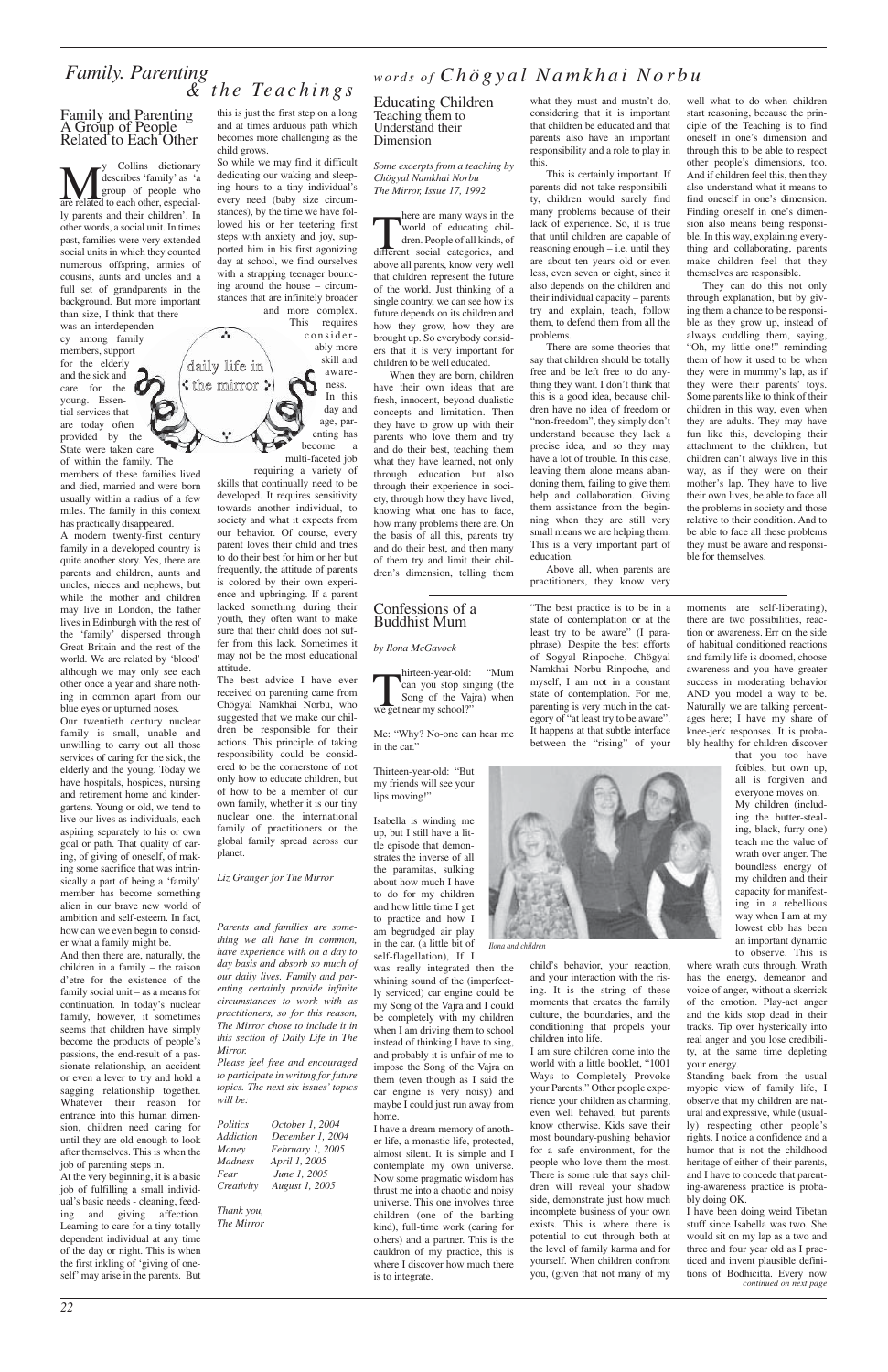and then we trekked off to retreat, a fifteen-hour drive from Melbourne to Myall Lakes, (north of Sydney) in a dodgy student car. Now we trek from Perth to Tilba Tilba (four hours in a plane, five in a bus).

At a retreat as a five-year-old, she drew lots of pictures of maidens and stakes and dragons (responding to the mood of the retreat?) and ran feral with the other kids. As a twelve year old, she spent lots of time reading, made a mobile with Gracia (from Italy), and discovered there are other kids out there with strange parents. This time the other child ran feral. (Ranging through an open natural environment with a mob of kids is not an activity to be underestimated..) Both my kids love the ambience and food of a Ganapuja. Sometimes (not enough) we have children's meditation with yoga, shine and stories of the Buddha. Three months after returning from a month at Namgyalgar, Rosie, the six-year old requested a return visit "It's been about a year since we were at the Gar!" Isabella echoed the sentiment.

I (re) discovered The Teachings eleven years ago when my father died unexpectedly. On reading "The Tibetan Book of Living and Dying" I discovered page after page of truth, answers to inarticulated questions about Guru and lineage, and the surprising realization that I was already a Buddhist. Nothing for it but to launch into practice. The following year (first born now three) I commenced five years full time study of a Masters Degree. Rosie was born at the beginning of my final year of study. We had moved to a new city, my partner studied concurrently for nearly four years, we were impecunious and I had undiagnosed but symptomatic colic disease.

Most would recognize enough stress factors to have one reaching for the heavy medication. Instead my partner and I performed above average at university, raised our kids with little mishap and none of us developed new emotional scars. My ground was the Dharma, (secretly) forming the foundation of my university study of osteopathy and providing a methodology for surviving. The option of turning towards suffering and obstacles rather than rejecting them and an awareness of impermanence conveyed a stoical endurance to our family. We developed a capacity for taking one day at a time, an hour by hour juggling of one child at school, the baby in class with me, grueling 6-8 hours of lectures every day, city traffic,10 exams per semester, dharma classes two evenings a week and all the samsaric necessities of life. When I started to feel limited or overwhelmed, I had only to bring Sogyal Rinpoche to mind as an example of limitlessness. Chögyal Namkhai Norbu appeared in a peripheral kind of way early in my involvement with the Dharma. I had been to a teaching he gave in Melbourne, I think in 1997. However recognizing my connection with him was a bit like turning around a large boat, requiring the completion of my degree, a change of city and a new life for the whole family. Over a period of years I had begun to understand there was a different View between Tantra

think I must have been born at<br>the wrong moment of history,<br>squeezed in the crack between<br>two opposite worldviews. As a think I must have been born at the wrong moment of history, squeezed in the crack between child, I was told that I should be grateful to my parents for feeding me, and clothing me, and not beating me severely. When I became a parent I tried telling my children these same things, but they informed me it was my moral duty and legal responsibility to feed and clothe them, and that if I were to beat them severely the police would come and take me to jail. The culture must have changed while I wasn't looking! Whereas before I was expected to be subservient to my parents, now I am expected to be subservient to my children? Is this fair, I ask you? I put my foot down and shout, "No way!" but no one listens.

and Anuyoga (although I didn't know the name). The truly thrilling moments in the Teachings for me were the Dzogchen pointing moments, the simple paradoxes that turned my mind inside out. By conditioning I am a perfectionist and dualistic striving is my frequent companion on the spiritual path. The only real path for me, cuts through striving, a path to teach me to relax and open to what is, rather than trying to get there. I began to see that I would have to move beyond the obstacle of a whole new language and a change of gear. Now I revel in this profoundly pragmatic and compassionate path requiring nothing less than the total integration of my primordial condition with every moment!

In the moment by moment practice of mothering I aim for awareness, I try to remember dedicate my work, do formal practice when I can, and look forward to retirement years as a yogi. I may be back for another life!

"Work with your circumstances," says Rinpoche simply and repeatedly, for me, THE most profound teaching. Boundless love, compassion, joy and equanimity, generosity, morality, patience, perseverance, meditative stability and discriminating wisdom; every moment of my day is a reminder that the perfection of these qualities in immeasurable portions would make life a lot smoother!

 $\prod_{\text{once } y}$ he family is the cell of society, where everything begins. You are born and once you realize you are there, you are there, there is no way to escape, choose, change..….you're a little helpless thing that can only hope that those big beings around can understand you. Have you forgotten what you have done in previous lives? Of course there is no 'because'telling you why you are there. The big beings must have always been big, they are a different race, and they are very mobile and communicate in a very different way. They are strong and forceful. They also have this ability to hide and disappear when you are in need. So you start to suffer when mama and milk, cuddles and warmth are not there. There you are, trapped. That's where it all begins (in this life you are conscious of, at least); the craving and the time it takes for fulfillment and straight afterwards the clinging to things just in case they disappear again. So it all starts off with the wrong apprenticeship. Nobody to tell you that you are lucky, that the cat that seems to have no problems whatsoever is in a much

#### Two days later

Six-year-old: "Mum can you stop singing (the Song of the Vajra) when we get near my school, you're embarrassing me! My friends can see your lips moving."

Me: (Sotto voce ) "So much to integrate."

### Children & Karma

#### *by Paul Bail*

Chögyam Trungpa said the role of the guru was to insult the ego. Does that mean that my teenagers are a kind of guru for me, forcing me to go more deeply into practice? There are many lessons that children teach you. They teach you the nature of true commitment, because there's no way you can get rid of the pesky creatures. You can't divorce them, and they will probably outlive you. You are stuck with them, so make the best of it now.

Children also teach you about karma, because there are definitely strong karmic relations between children, their parents, and each other. No matter how difficult the situation becomes, at

times, you know that the unfolding of it is definitely your karma. Often the things that disturb me the most about my children when they copy my negative personality traits!

Children teach you about not being attached to the fruits of your actions. They require all kinds of nurturing, from waking up in the middle of the night to feed them, when they are infants, to working an extra job to help finance their education, when they are older. Yet, for all the effort you put into doing the right thing for them, there is no guarantee of how things will work out. You cannot truly control the behavior of a teenager or young adult, as many a parent has found out after recovering from nervous breakdown. For one thing, teenagers have much more energy than their parents do. They could stay up till 4 a.m. arguing long after the parent has given up and gone to bed, too tired to care anymore.

Another thing is, the more you try to control a teenager, the more rebellious they often become. So, from your children you learn prudence, patience, humility, a recognition of the limits to which you can control things, and the wisdom to choose your battles carefully. And, they teach you that you need to practice a lot, in order to develop deeper and deeper compassion, deeper and deeper wisdom, and to retain your health and your sanity. Children can definitely help to break down your selfishness and your rigidity, if you use the situations that arise as an opportunity to observe yourself.

#### Family & Parenting "If you have a goat, you have the problem of a goat"

#### *by Giada Manca*

worse situation. You adapt to this way of life, get more sophisticated, learn the right speech to ask for what you want, the right movements to get where you want to get, you try to be more and more like those big beings that seem to be the kings and queens of your world. A difficult task as they seem quite out of reach, things are never really smooth, you think that what the big powerful beings say or do is right, and it can't be wrong even if they are not always friendly.

But things, oh yes, things those must be friendly. So you touch the stove and get burned, run in the rain and catch a cold. Basically that's all there is about being a human child in the family nest, being trained to refuse and to want, to be rewarded or punished. The big beings (that we are now) seem to have this awkward attitude of forgetting what it was like and repeating the same scenarios with their own children and the story starts all over again. Books, manuals, TV shows about how to raise children might give intellectual understanding, but doing it the right way is another thing completely! We know we should avoid telling them what they are or that they behave just like auntie Maria because they will feel to be just that or take auntie's identity, but we do it nonetheless. We know we shouldn't tell them all the time, "Do this and don't do that …" or "Couldn't you be just a bit more like so and so, a bit more tidy, punctual, respectful … less lazy, casual, demanding …" but it continues slipping out of our mouths. We know we should never be harsh or tell them off in front of other people but we get worked up and we do it. We know we should give them the optimistic feeling that any weakness or defect can be transformed into its opposite, that life is fluid, rich and challenging, but are we able to do it? The list is endless! There is a certain amount of frustration that builds up in parents with not getting it completely right although we might start off with the best intentions.

It was quite strange to hear that for the Tibetans, children are karmic debts, whereas in the West things seem to work the other way round; children are considered karmic credits - exclusive property to be molded following one's own inspiration and desires. It takes a life span of therapies to elaborate the karma of being born from such and such parents.

Maybe this has to do with the great cultural difference highlighted by H. H. the Dalai Lama. His Holiness notes that in the West, we say to our children, "I love you if you are good" as if there were an unspoken business transaction between parents and children, whereas in Tibet one would just say, "I love you because you are my son". As we have the luck to be part of Chögyal Namkhai Norbu's Community and to be in touch with a completely different point of view, we can at least cultivate the intention to avoid this materialistic attitude and, although the society in which we live promotes us in the direction of its own models of behavior, we can at least be aware of different ways and possibilities and do our best to apply them. Anyway, quoting Chögyal Namkhai Norbu, "If you have a goat, you the have the problem of

a goat". Once you are born, you have the problem of life, so you have to cope with whatever culture or family you are born into and maybe it is also thanks to all the obstacles that you have to overcome as a child and subsequently as a parent that you meet the Teachings.

### The Dawning

You won't believe me but I'll tell you anyway

I called to her beckoned her becoming

Made known to the universe my waiting womb

Invited the crowds of bardo beings to gather at our love making

Sent out to them prayers of passion

Hoping for the One whose time it was to be swept from the in-between World

Blown by karmic winds into my welcome chamber

Whoosh! (and it happened, it happened) millions of lifetimes

Converged to create this One

and then a million more

Growing already within her within me

You may not believe it

But as I cradle her this sweet girl child

#### I do

I do.

*by Sarah Raleigh Kilts*

## *passages*

#### BORN:

Congratulations!!!! To Jennifer Peters and Jinesh Wilmot, Indigo Ireni Montgomery Wilmot was born at home in Melbourne, Australia, at 3.45 PM on Sunday June  $20<sup>th</sup>$ , 2004 weighing 3426 grams. Everyone is very well and happy!

#### *continued from previous page*